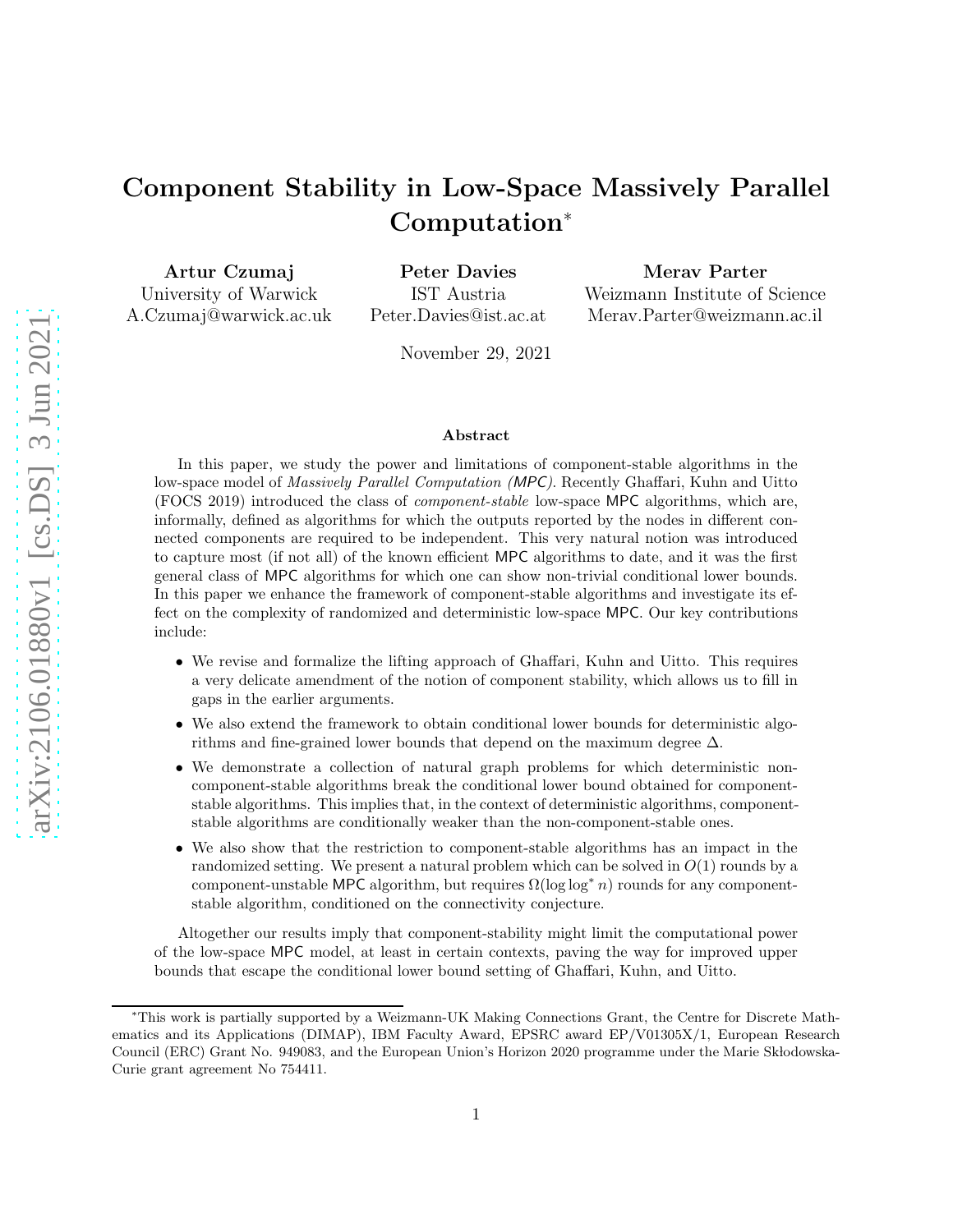# <span id="page-1-0"></span>1 Introduction

The central goal of this paper is to advance our understanding of the computational power of low-space algorithms in the *Massively Parallel Computation (MPC)* model. Our main focus is on the notion of component-stable low-space MPC algorithms introduced recently by Ghaffari, Kuhn and Uitto[[GKU19\]](#page-43-0) as the first general class of MPC algorithms for which non-trivial conditional lower bounds can be obtained. Roughly speaking, in this class of algorithms the output of nodes in different connected components are required to be independent. While this definition has been introduced to capture most (if not all) of the known MPC algorithms to date, and the notion of component-stable algorithms seems quite natural and unlimited, we demonstrate its effect on the complexity of randomized and deterministic low-space MPC. Our main finding is that the notion of component-stability as defined in [\[GKU19](#page-43-0)] is rather fragile and needs to be studied with care, leading us to a revision of this framework to make it robust. Our amended framework of componentstable algorithms allows us to fill in gaps in the earlier arguments and make it more applicable. In particular, the revised setup enables us to extend the framework of (conditional) lower bounds from [\[GKU19](#page-43-0)] for component-stable randomized algorithms relating LOCAL algorithms and lowspace MPC algorithms: we demonstrate that it can be parameterized with respect to the maximum graph degree  $\Delta$  and holds also for deterministic algorithms, thereby making the framework more broadly applicable and proving for the first time a host of conditional lower bounds for a number of deterministic low-space component-stable MPC algorithms.

Next, we will show that for some natural problems there are low-space component-unstable MPC algorithms (both randomized and deterministic) that are significantly more powerful than their component-stable counterparts. So, rather than being a technical triviality, component-stability is in fact a significant restriction on the power of the low-space MPC model.

Background. The rapid growth of massively parallel computation frameworks, such as MapRe-duce $[DG04]$  $[DG04]$  $[DG04]$ , Hadoop [[Whi12](#page-45-0)], Dryad  $[IBY<sup>+</sup>07]$ , or Spark  $[ZCF<sup>+</sup>10]$  $[ZCF<sup>+</sup>10]$  $[ZCF<sup>+</sup>10]$  resulted in the need of active research for understanding the computational power of such systems. The Massively Parallel Computation (MPC) model, first introduced by Karloff et al.[[KSV10](#page-44-0)] (and later refined in [\[ANOY14](#page-41-0), [BKS13](#page-42-0), [GSZ11](#page-43-0)]) has became the standard theoretical model of algorithmic study, as it provides a clean abstraction of these frameworks. Over the past years, this model has been receiving a major amount of interest by several independent communities in theory and beyond. In comparison to the classical PRAM model, the MPC model allows for a lot of local computation (in principle, unbounded) and enabled it to capture a more "coarse–grained" and meaningful aspect ofparallelism (see, e.g.,  $[ASS<sup>+</sup>18, BHH19, CLM<sup>+</sup>18, GGK<sup>+</sup>18, GU19]$  $[ASS<sup>+</sup>18, BHH19, CLM<sup>+</sup>18, GGK<sup>+</sup>18, GU19]$  $[ASS<sup>+</sup>18, BHH19, CLM<sup>+</sup>18, GGK<sup>+</sup>18, GU19]$  $[ASS<sup>+</sup>18, BHH19, CLM<sup>+</sup>18, GGK<sup>+</sup>18, GU19]$  $[ASS<sup>+</sup>18, BHH19, CLM<sup>+</sup>18, GGK<sup>+</sup>18, GU19]$  $[ASS<sup>+</sup>18, BHH19, CLM<sup>+</sup>18, GGK<sup>+</sup>18, GU19]$  $[ASS<sup>+</sup>18, BHH19, CLM<sup>+</sup>18, GGK<sup>+</sup>18, GU19]$  $[ASS<sup>+</sup>18, BHH19, CLM<sup>+</sup>18, GGK<sup>+</sup>18, GU19]$  $[ASS<sup>+</sup>18, BHH19, CLM<sup>+</sup>18, GGK<sup>+</sup>18, GU19]$ ).

In the MPC model, there are M machines and each of them has S words of local space at its disposal. Initially, each machine receives its share of the input. In the context of graph problems where the input is a collection V of nodes and E of edges,  $|V| = n$ ,  $|E| = m$ , the input is arbitrarily distributed among the machines (and so  $S \cdot M \geq n+m$ ). In this model, the computation proceeds in synchronous rounds in which each machine processes its local data and performs an arbitrary local computation on its data. At the end of each round, machines exchange messages. Each message is sent only to a single machine specified by the machine that is sending the message. All messages sent and received by each machine in each round, as well as the output have to fit into the machine's local space S.

Our focus in this paper is on the low-space setting where the local space of each machine is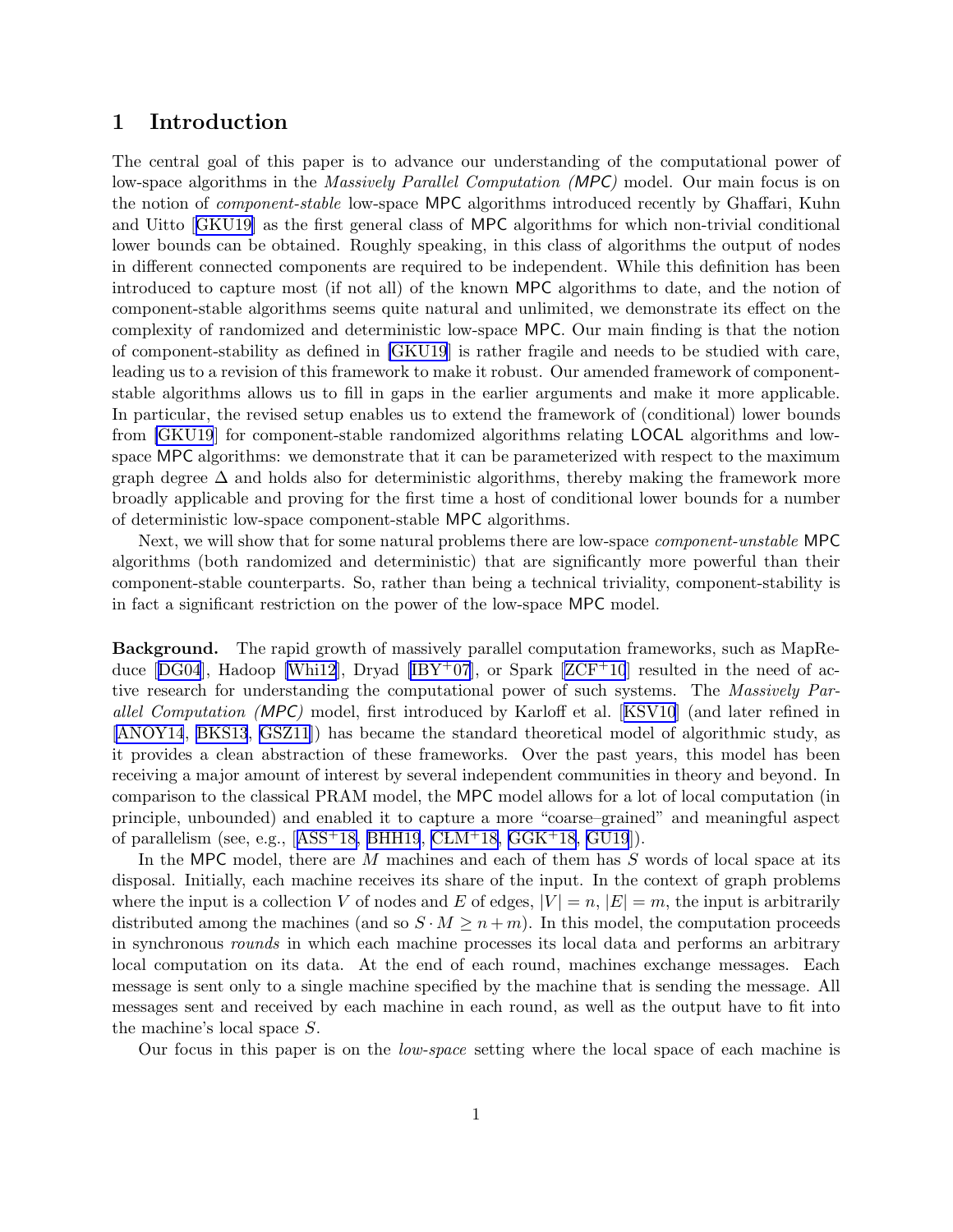strongly sublinear in the number of nodes, i.e.,  $S = n^{\phi}$  for some  $\phi \in (0, 1)$ . Our lower bounds will be against algorithms with any polynomial number of machines (i.e.,  $M = \text{poly}(n)$ ), while our upper bounds (with the exception of the non-uniform general derandomization of Lemma [55\)](#page-40-0) will use at most  $O(m + n^{1+\phi})$  global space (i.e.,  $M = O(\frac{m}{n} + n^{\phi})$ ).

The low-space regime is particularly challenging due to the fact that a node's edges cannot necessarily be stored on a single machine, but rather are scattered over several machines. Nevertheless, for many classical graph problems,  $poly(log n)$ -round algorithms can be obtained, and recently wehave also seen even *sublogarithmic* solutions. Ghaffari and Uitto [[GU19](#page-44-0)] (see also [[Ona18\]](#page-44-0)) presented a randomized graph sparsification technique resulting in  $\tilde{O}(\sqrt{\log \Delta})$  round algorithms for maximal matching and MIS, where  $\Delta$  is the maximum degree. This should be compared, for example, with maximal matching algorithms with significantly more local space: Lattanzi et al.[[LMSV11\]](#page-44-0) presented an  $O(1/\varepsilon)$ -round randomized algorithm using  $O(n^{1+\varepsilon})$  local space and Behnezhadet al. [[BHH19\]](#page-42-0) gave an  $O(\log \log n)$ -round randomized algorithm using  $O(n)$  local space (seealso  $[ABB^+19, \text{CLM}^+18, \text{G} \text{G} \text{K}^+18]$  $[ABB^+19, \text{CLM}^+18, \text{G} \text{G} \text{K}^+18]$  $[ABB^+19, \text{CLM}^+18, \text{G} \text{G} \text{K}^+18]$ ). For the problem of  $(\Delta + 1)$ -vertex coloring Chang et al.  $[CFG^+19]$  $[CFG^+19]$  showed a randomized low-space MPC algorithm that works in  $O(\log \log \log n)$  rounds, whencombined with the network decomposition result of Rohzoň and Ghaffari [[RG20\]](#page-45-0).

While we have seen some major advances in the design of low-space MPC algorithms, no (unconditional) hardness results are known for any of the above problems in the low-space MPC setting. A seminal work by Roughgarden et al. [\[RVW18](#page-45-0)] provides an explanation for the lack of such lower bound results. They showed that obtaining any unconditional lower bound in the low-space MPC (for algorithms with an arbitrarily polynomial number of machines) setting ultimately leads to a breakthrough result in circuit complexity, namely that  $NC^1 \subsetneq P$ . This work has opened up a new avenue towards proving *conditional* hardness results that are based on the widely believed *connec*tivity conjecture. This conjecture (extensively used in our current paper) states that there is no  $o(\log n)$ -round (randomized) low-space MPC algorithm (even using any polynomial global space) for distinguishing between the input graph G being an n-length cycle and two  $\frac{n}{2}$ -length cycles.

The first conditional lower bounds in the low-space MPC setting were presented by a recent insightful paper of Ghaffari, Kuhn and Uitto [\[GKU19](#page-43-0)]. This work provides a collection of conditional hardness results for classical local problems by drawing a new connection between the round complexity of a given problem in the LOCAL model[[Lin92](#page-44-0)], and its corresponding complexity in the low-space MPC model. Unlike the low-space MPC setting, for the LOCAL model, arguably one of the most extensively studied model in distributed computing, there is a rich collection of (unconditional) lower bound results. To enjoy these LOCAL lower bound results in our context,[[GKU19](#page-43-0)] presented a quite general technique that for many graph problems translates an  $\Omega(r)$ -round LOCAL lower bound (with an additional requirement of using shared randomness) into an  $\Omega(\log r)$ -round lower bound in the low-space MPC model *conditioned on the connectivity conjecture*. This beautiful lifting argument is surprisingly quite general, capturing the classical lower bounds for problems like MIS,maximal matching  $[KMW06]$  $[KMW06]$  $[KMW06]$ , LLL (Lovász Local Lemma), and sinkless orientation  $[BFH+16]$  $[BFH+16]$  $[BFH+16]$ . For example, one very strong implication of their technique is that conditioned on the connectivity conjecture, it shows that there is no randomized low-space MPC algorithm for (even approximate) maximal matching or MIS problems using  $o(\log \log n)$  rounds.

The framework of Ghaffari, Kuhn and Uitto [\[GKU19](#page-43-0)] has one main caveat, which at first glance appears to be quite negligible, a mere technicality. Their conditional lower bounds do not hold for any algorithms but rather only for the special class of component-stable MPC algorithms. The key property of these algorithms is that the output of the nodes in one connected component is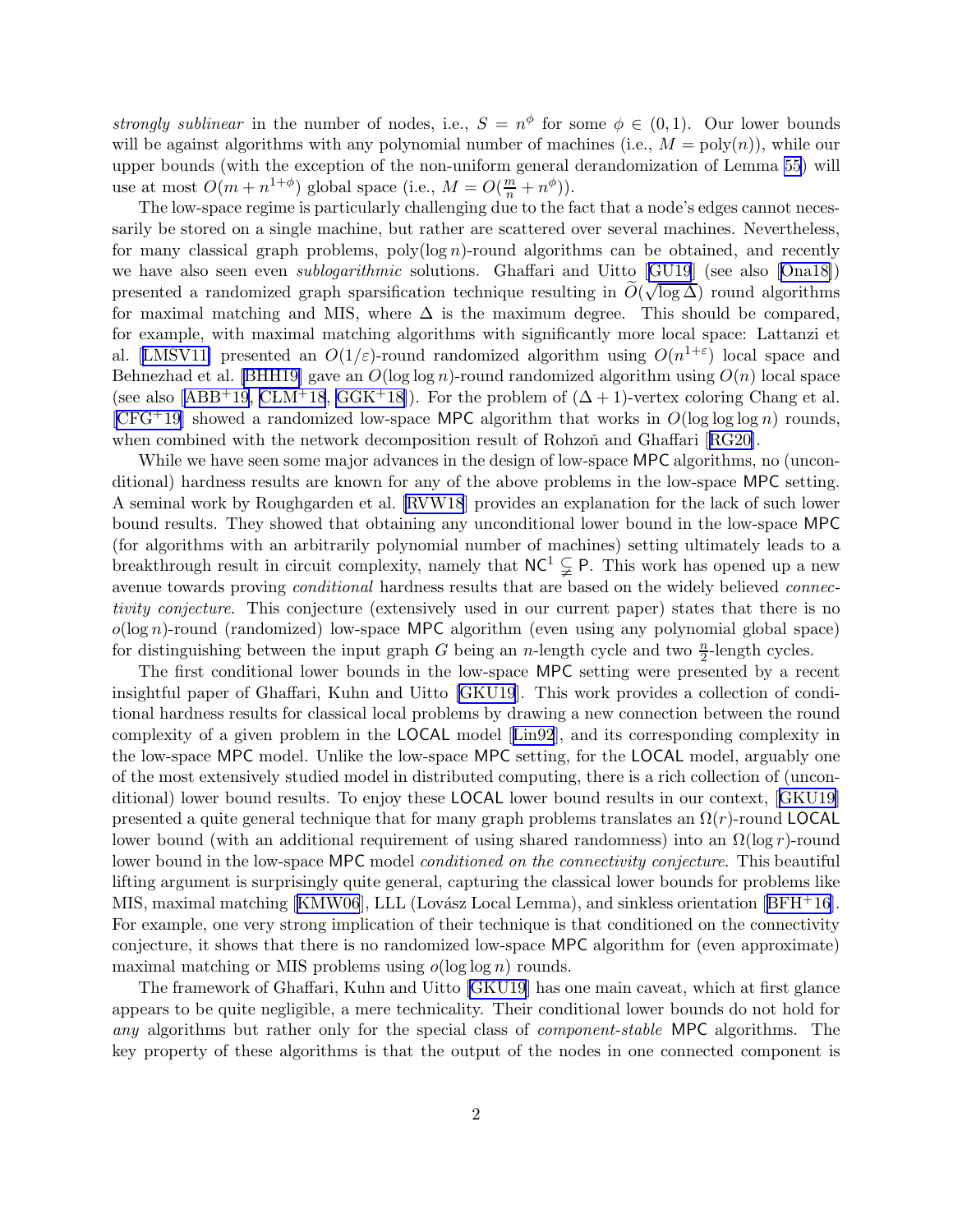<span id="page-3-0"></span>independent of other components. More formally, in component-stable algorithms, the output of each node  $v$  is allowed to depend (deterministically) only on the node  $v$  itself, the initial distribution, the ID assignment of the connected component of  $v$ , and on the shared randomness. The class of component-stable algorithms is indeed quite natural, and at least by the time of publication of [\[GKU19](#page-43-0)], it appeared to capture most, if not all, of the existing MPC algorithms, as explicitly noted by the authors:

[\[GKU1](#page-43-0)9] To the best of our knowledge, all known algorithms in the literature are component-stable or can easily be made component-stable with no asymptotic increase in the round complexity.

In this view, it appeared that the restriction to component-stable algorithms is no more than a minor technicality rather than an actual limitation on the low-space MPC model.

The first indication that component-stability might actually matter was provided by recent works[[CDP20a, CDP20b\]](#page-42-0), which present deterministic low-space *component-unstable* MPC algorithms for several classic graph problems, even though the validity of solutions to these problems depends only on local information. Specifically, by derandomizing a basic graph sparsification technique, one can obtain  $O(\log \Delta + \log \log n)$ -round deterministic low-space component-unstable MPC algorithms for MIS, maximal matching, and  $(\Delta + 1)$ -coloring. A key ingredient of these algorithms is a global agreement on a logarithmic length seed, to be used by all nodes in order to simulate their randomized decisions. This global seed selection involves coordination between all the nodes, regardless of their components, thus yielding component-unstable algorithms. The component-instability here seems to be quite inherent to the derandomization technique, and it is unclear whether any component-stable method could perform equally well.

# 1.1 Our aims

In this paper we thoroughly investigate the concept of component-stability and its impact on randomized and deterministic low-space MPC algorithms.

Upon examining the notion of component-stability in detail and after attempts to broaden its applications, it becomes apparent that the concept is highly sensitive to the exact definition used, and that one must be very careful in specifying what information the outputs of component-stable algorithms may depend on. For example, we must precisely specify whether we allow componentstable algorithms' outputs to depend on the input size  $n$ , and we find that either choice here holds problematic implications for the current lower bounds and for the analysis due to Ghaffari et al. [\[GKU19](#page-43-0)].

This raises the first main question of our work:

Question 1. Can we revise the lifting framework and amend the definition of componentstability which both captures a wide array of algorithms, and also allows us to prove robust lower bounds?

Having fixed such a definition, we ask to what extent component-stability restricts MPC algorithms, and whether the concept is indeed a technicality or actually a significant limitation. The lifting arguments of [\[GKU19](#page-43-0)] are designed for randomized algorithms, which raises the following question: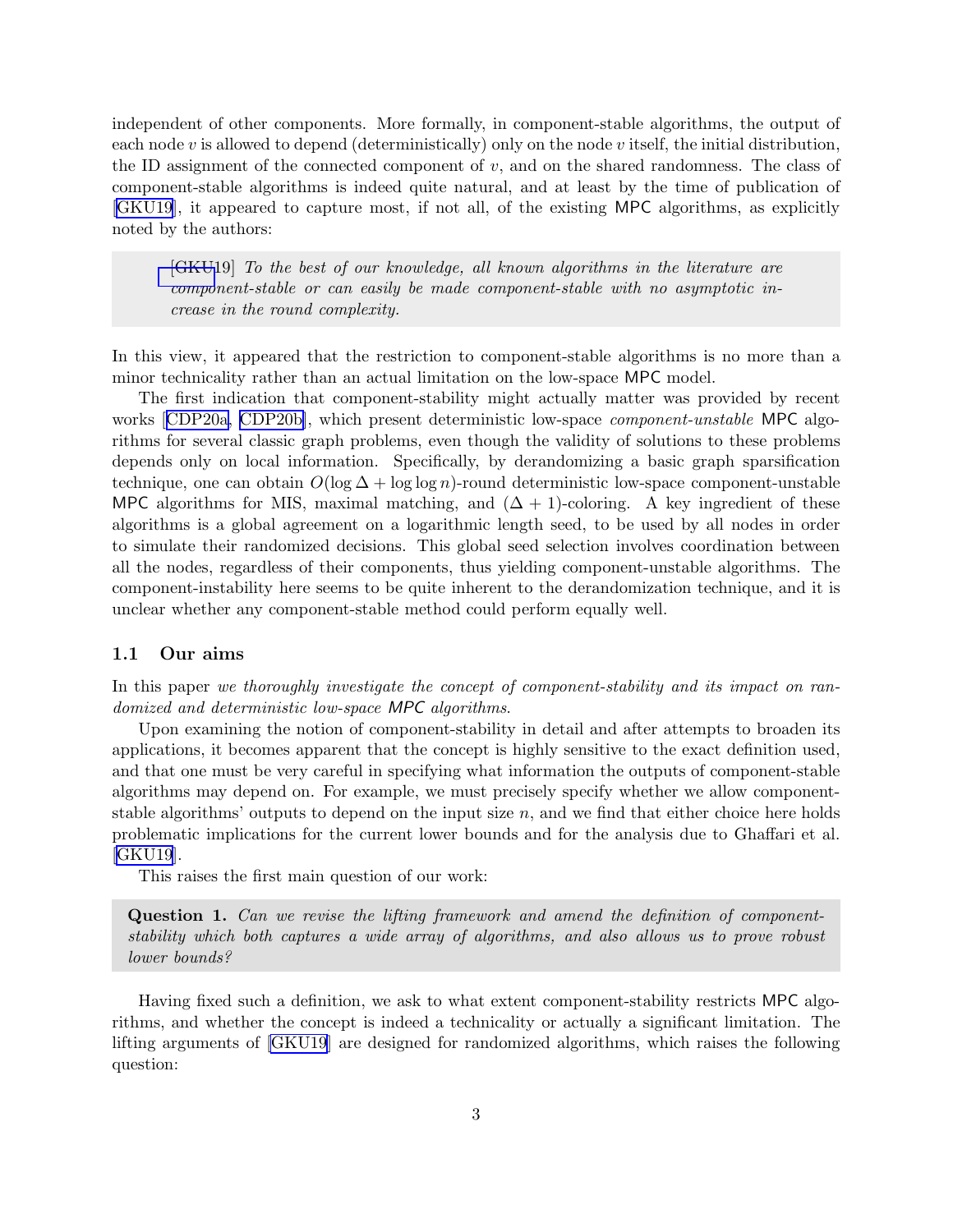<span id="page-4-0"></span>Question 2. Does component-instability help for obtaining improved randomized low-space MPC algorithms for graph problems? Is there any separation between randomized componentstable and component-unstable MPC algorithms?

We then turn to consider the impact of component-stability on *deterministic* low-space MPC algorithms. Since the recent derandomization technique of [\[CDP20a](#page-42-0), [CDP20b\]](#page-42-0) leads to inherently component-unstable algorithms, we ask:

Question 3. Does component-instability help for obtaining improved deterministic low-space MPC algorithms for graph problems? Is there any separation between deterministic component-stable and component-unstable MPC algorithms?

Understanding the gap between randomized and deterministic solutions is one of the most fundamental and long-standing questions in graph algorithms. In a very related context, the last few years provided a sequences of major breakthrough results which almost tightly characterize the gap between the deterministic and randomized complexities for distributed computation (in the LOCAL model).Rohzoň and Ghaffari [[RG20\]](#page-45-0) settled a several-decades-old open problems by presenting a deterministic polylogarithmic algorithm for network decomposition. Their result implies that any polylogarithmic-time randomized algorithm for LCL problems[[CKP19](#page-42-0), [NS95\]](#page-44-0) can be derandomized to a polylogarithmic-time deterministic algorithm. In other words, *randomization does* not help in the polylogarithmic-time regime. On the other hand, Chang, Kopelowitz and Pettie [\[CKP19\]](#page-42-0) showed that in the sub-logarithmic-time regime, randomization might provide an exponential benefit. For example, for  $\Delta$ -coloring of trees of maximum degree  $\Delta$  there are  $\Theta(\log_{\Delta}\log n)$ randomized-round algorithms and a deterministic lower bound of  $\Omega(\log_{\Delta} n)$  rounds. Balliu et al. [\[BBH](#page-42-0)+19] recently showed that maximal matching and maximal independent sets cannot be found by  $o(\Delta + \log \log n / \log \log \log n)$ -rounds randomized algorithms, and deterministically in  $o(\Delta + \log n)$ rounds, thus provide an exponential gap in the lower bound for bounded-degree graphs. Finally,  $[CHL+20]$  $[CHL+20]$  presented additional separation results for edge-coloring:  $(2\Delta-2)$ -edge-coloring requires  $\Omega(\log_{\Delta}\log n)$  randomized rounds, and  $\Omega(\log_{\Delta} n)$  deterministic rounds. In view of these separation results, we therefore ask in the context of related MPC computation:

Question 4. Is there a gap between component-stable randomized algorithms vs. componentstable deterministic algorithms?

In this paper, we answer all four questions in the affirmative.

# 1.2 Our contributions

In this paper, we study the power and limitations of component-stable algorithms in the low-space MPC model. This class of algorithms is to this date the only class for which conditional lower bound for local graph problems can be obtained. Our main contribution is in demonstrating the impact of this property on the complexity of randomized and deterministic local graph problems. Towards that goal, we informally define the following four complexity classes:

- DetMPC: deterministic low-space component-unstable MPC algorithms,
- S-DetMPC: deterministic low-space component-stable MPC algorithms,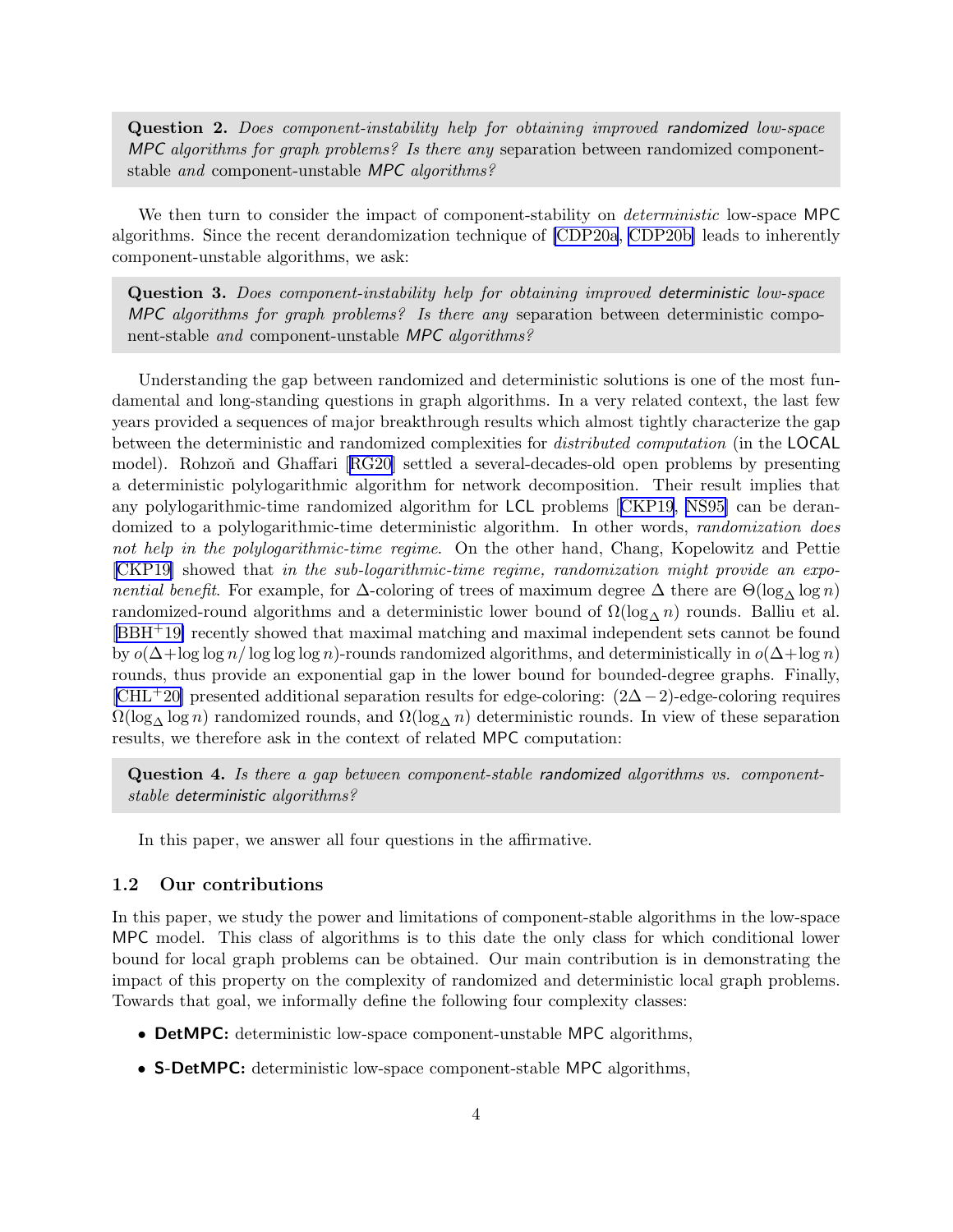- <span id="page-5-0"></span>• RandMPC: randomized low-space component-unstable MPC algorithms,
- S-RandMPC: randomized low-space component-stable MPC algorithms.

We refer to Section [2.5](#page-17-0) for the precise definitions.

A robust lifting framework. We rectify the framework of low-space component-stable MPC algorithms due to Ghaffari et al.[[GKU19](#page-43-0)]. We study the framework in detail and demonstrate that in order to be broadly applicable, many aspects of the original setting are highly sensitive to the exact definition used, and require amendments to carefully specify what information the outputs of component-stable algorithms may depend on. We present a modified framework, reaching a revised definition of component-stability (see Definition [13](#page-16-0)) which both encompasses many existing MPC algorithms, and for which robust conditional lower bounds can be shown. This answers Question [1.](#page-3-0)

Extensions to deterministic and degree-dependent lower bounds. Our revised framework not only recovers all main results from the framework of Ghaffari et al.[[GKU19\]](#page-43-0), but also extends the arguments to include conditional lower bounds for *deterministic algorithms* and fine-grained lower bounds that depend on ∆. While our main theorem (Theorem [14\)](#page-16-0) lifting LOCAL lower bounds to component-stable MPC algorithms has several subtle assumptions, the main, informal claim is that for many graph problems  $\mathcal{P}$ , if  $\mathcal{P}$  has a  $T(n, \Delta)$ -round (randomized or deterministic) lower bound in the LOCAL model, then assuming the connectivity conjecture, any low-space componentstable (respectively, randomized or deterministic) MPC algorithm solving  $\mathcal P$  requires  $\Omega(\log T(n, \Delta))$ rounds.

Instability helps randomized MPC algorithms. To address Question [2](#page-4-0), we consider the problem of finding a large (specifically, of size  $\Omega(n/\Delta)$ ) independent set. This problem has been recently studied by Kawarabayashi et al.[[KKSS20\]](#page-44-0), who provided a randomized lower bound of  $\Omega(\log^* n)$  rounds (for a specific range of  $\Delta$ ). We show that their lower bound can be adapted to our revised lower-bound lifting framework of Theorem [14,](#page-16-0) obtaining a conditional lower bound of  $\Omega(\log \log^* n)$  rounds for component-stable MPC algorithms.<sup>1</sup> In contrast, we present a very simple  $O(1)$ -round component-unstable randomized algorithm for the problem. In fact, this algorithm can further be *derandomized* within  $O(1)$  rounds (see Theorem [53\)](#page-39-0), demonstrating an instance in which deterministic component-unstable algorithms are more powerful even than randomized component-stable algorithms (i.e.,  $DetMPC \nsubseteq S-RandomPC$ ).

Theorem 5. Conditioned on the connectivity conjecture, any component-stable low-space MPC algorithm for computing an independent set of size  $\Omega(n/\Delta)$  on n-node graphs (for the full range of  $\Delta \in [1, n)$  and succeeding with probability at least  $1 - \frac{1}{n}$  $\frac{1}{n}$ , requires  $\Omega(\log \log^* n)$  rounds. This problem admits a simple  $O(1)$ -round randomized low-space MPC algorithm which is componentunstable; additionally, the algorithm can be derandomized within  $O(1)$  rounds.

Stated in complexity language, Theorem 5 provides a separation between the class of RandMPC and S-RandMPC (conditioned on the connectivity conjecture, see Theorem [20\)](#page-18-0). The basic observation providing this separation is the fact that one can easily compute in  $O(1)$  rounds (even in the

<sup>&</sup>lt;sup>1</sup>The original lifting arguments of [\[GKU19\]](#page-43-0) only hold for **LOCAL** lower bounds that hold under exact knowledge of n; the lower bound of[[KKSS20\]](#page-44-0) does not, but holds only under knowing a polynomial estimate of n, which is allowed for in our framework.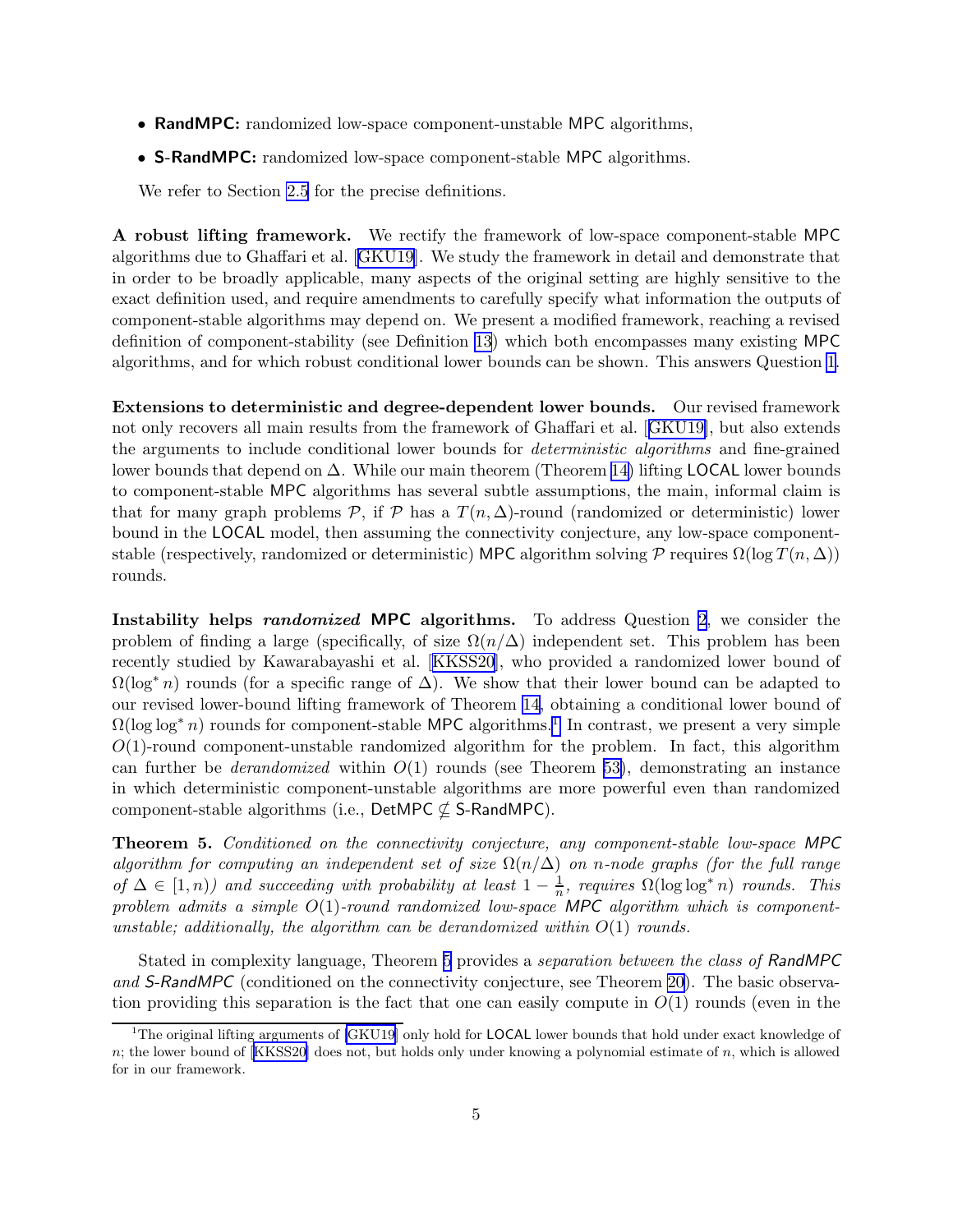LOCAL model) an independent set of  $\Omega(n/\Delta)$  nodes in expectation. In the LOCAL model, we need provably longer to achieve a high-probability success guarantee of  $1 - \frac{1}{n}$  $\frac{1}{n}$ . In the low-space MPC model, however, we can perform the process of *success probabiliy amplification*: we run  $\Theta(\log n)$ parallel repetitions of the basic algorithm, and choose a successful one if such exists, amplifying the success probability to  $1 - \frac{1}{n}$  without any slow-down. This powerful process, though, is inherently component-unstable, since it relies on globally agreeing on one of the repetitions to use<sup>2</sup>.

Instability helps *deterministic* MPC algorithms. We then turn to consider the effect of component-stability on deterministic MPC algorithms. While the original setup of Ghaffari et al. [\[GKU19](#page-43-0)] had been designed only for randomized algorithms, the revised framework developed in our paper in Section [2.4.3](#page-16-0) extends naturally to the deterministic setting, providing a robust deterministic lifting analog in Theorem [14.](#page-16-0) Theorem [14](#page-16-0) provides a general framework lifting unconditional deterministic lower bounds for the LOCAL model for many natural graph problems to conditional lower bounds for low-space component-stable MPC algorithms in the same way as the randomized framework in [\[GKU19](#page-43-0)].

We then turn to show that with component-instability one can in fact surpass these conditional lower bounds and present several results showing a separation between DetMPC and S-DetMPC (conditioned on the connectivity conjecture) and positively answering Question [3](#page-4-0). In Section [4.2,](#page-30-0) we show that for several problems closely related to LLL, including sinkless orientation and some variants of edge-coloring and vertex-coloring, component-instability helps for deterministic algorithms. Finally, in Section [4.3,](#page-34-0) we demonstrate a similar result for the class of all LOCAL extendable algorithms by combining the lifting of deterministic LOCAL lower bounds in Theorem [14](#page-16-0) with a derandomization technique using pseudorandom generators. To demonstrate the applicability of this derandomization recipe, we show how it can be used to improve the deterministic running times of two cornerstone problems in low-space MPC: maximal independent set and maximal matching. And so, on one hand we prove (Theorem [48\)](#page-37-0) that conditioned on the connectivity conjecture, there is no deterministic low-space component-stable MPC algorithm that computes a maximal matching or maximal independent set, even in forests, in  $o(\log \Delta + \log \log n)$  rounds, and on the other hand, we give a deterministic low-space component-unstable MPC algorithm for these problem running in  $O(\log \log \Delta + \log \log \log n)$  rounds (when  $\Delta = 2^{\log^{o(1)} n}$ , Corollary [47](#page-37-0)). (The resulting MPC algorithm must either perform heavy local computations, or alternatively, the underlying PRGs can be hard-coded in the MPC machines for a non-uniform but computationally-efficient algorithm.)

Relations between randomized and deterministic MPC algorithms. Finally, we consider the interesting gap between randomized and deterministic algorithms in the low-space MPC setting. As observed by [\[CKP19](#page-42-0)] and[[GK19\]](#page-43-0) (and see Lemma [54](#page-40-0) for a sketch of the argument), randomized algorithms that succeed with probability of  $1 - 1/2^{n^2}$  can be turned into non-uniform deterministic algorithms. This result can also be extended to the low-space MPC setting, with some caveat. In contrast to the LOCAL model where the space of the nodes is unlimited, in the low-space MPC setting, the transformation implied by[[CKP19](#page-42-0)] and [\[GK19](#page-43-0)] yields a non-explicit algorithm (see Lemma [54\)](#page-40-0). By using success probability amplification with  $poly(n)$  machines, one can boost the success guarantee of any randomized MPC algorithm from  $1 - 1/poly(n)$  to  $1 - 1/2^{n^2}$  without any slowdown in the round complexity. From the complexity perspective, restricting to non-uniform

<sup>&</sup>lt;sup>2</sup>Indeed,this causes an issue with the proof of Lemma III.1 of [[GKU19](#page-43-0)], where success probability amplification isused in an algorithm  $A_{\text{MPC}}$  that is later (in Lemma IV.2 in [[GKU19](#page-43-0)]) assumed to be component-stable.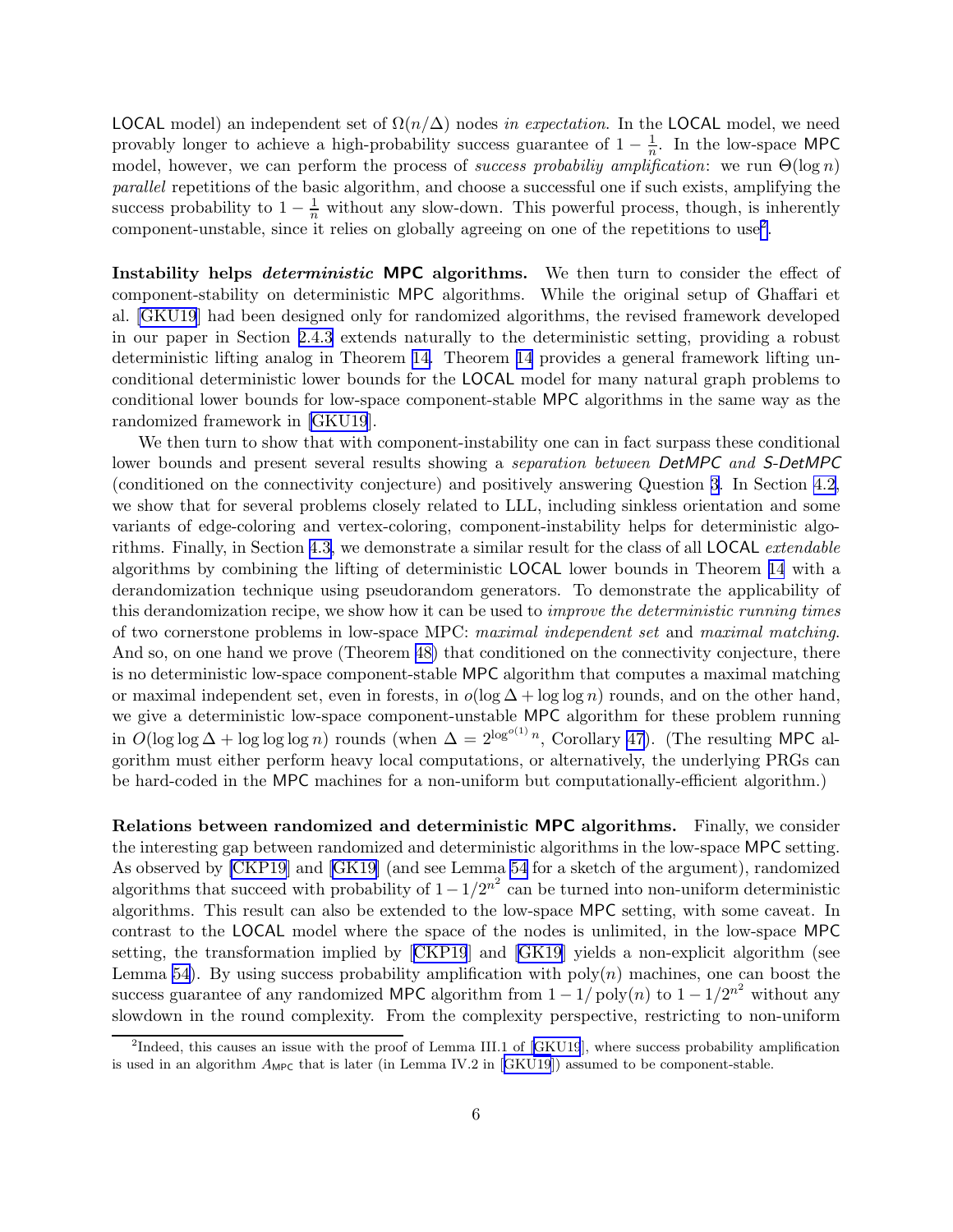<span id="page-7-0"></span>and non-explicit computation, one therefore finds that DetMPC = RandMPC, see Theorem [22](#page-19-0). For some specific problems, we can perform more careful derandomization methods that do not cause the resulting deterministic algorithms to be non-uniform, non-explicit, or to use excessive global space, demonstrating that component-stability restricts power even without these allowances.

As we have noted, success probability amplification is inherently component-unstable. Turning our focus to low-space component-stable MPC algorithms, here we can provide a conditional separation between randomized and deterministic algorithms (Theorem [29\)](#page-27-0), positively answering Question [4](#page-4-0). This separation follows by combining (i) the conditional lifting for randomized component-stable algorithms and deterministic component-stable algorithm with (ii) local problems for which there is provable gap in their randomized and deterministic LOCAL complexity.

Complexity summary: Let us summarize the complexity results, assuming the connectivity conjecture, and allowing non-uniform MPC algorithms. Our study demonstrates that in low-space MPC, component-unstable algorithms are provably stronger than their component-stable counterparts, both for deterministic and randomized algorithms (Theorems [19](#page-18-0) and [20](#page-18-0)). Further, for component-stable algorithms, randomized algorithms are provably stronger than their deterministic counterparts (Theorem [21\)](#page-19-0). However, for arbitrary (possibly component-unstable) algorithms this is not the case: any randomized algorithm can be efficiently simulated by a deterministic one (Lemma [55](#page-40-0) and Theorem [22\)](#page-19-0).

# 2 Revised Framework of Component Stability

In this section we suggest an array of changes that may be made to the framework of componentstable algorithms due to Ghaffari et al.[[GKU19\]](#page-43-0), in order to reach a revised definition of componentstability (Definition [13](#page-16-0)) which both encompasses many existing randomized MPC algorithms, and for which robust conditional lower bounds can be shown. These changes also allow us to extend the original setting to both deterministic algorithms and those that have running-time dependency on maximum degree ∆.

# 2.1 Discussion of definitions of component stability

Let us first present the description of component stability from [\[GKU19](#page-43-0), Section II]:

Formally, assume that for a graph  $G, \mathcal{D}_G$  denotes the initial distribution of the edges of G among the M machines and the assignment of unique IDs to the nodes of G. For a subgraph H of G let  $\mathcal{D}_H$  be defined as  $\mathcal{D}_G$  restricted to the nodes and edges of H. Let  $H_v$  be the connected component of node v. An MPC algorithm A is called component-stable if for each node  $v \in V$ , the output of  $v$  depends (deterministically) on the node  $v$  itself, the initial distribution and ID assignment  $\mathcal{D}_{H_v}$  of the connected component  $H_v$  of v, and on the shared randomness  $\mathcal{S}_M$ .

We informally sketch the line of argument of [\[GKU19](#page-43-0)] that leverages this definition to lift LOCAL lower bounds to MPC: first, it is shown that if there is a LOCAL lower bound for a problem P, and an MPC algorithm  $A_{MPC}$  is able to solve P faster than the log of the LOCAL lower bound, there there must exist two graphs  $G$  and  $G'$ , which are locally indistinguishable but on which  $A_{MPC}$ 's output must differ (at least with some sufficiently large probability). In the terminology of $[GKUI9], A_{MPC}$  must be 'farsighted': able to somehow make use of information from far-away nodes.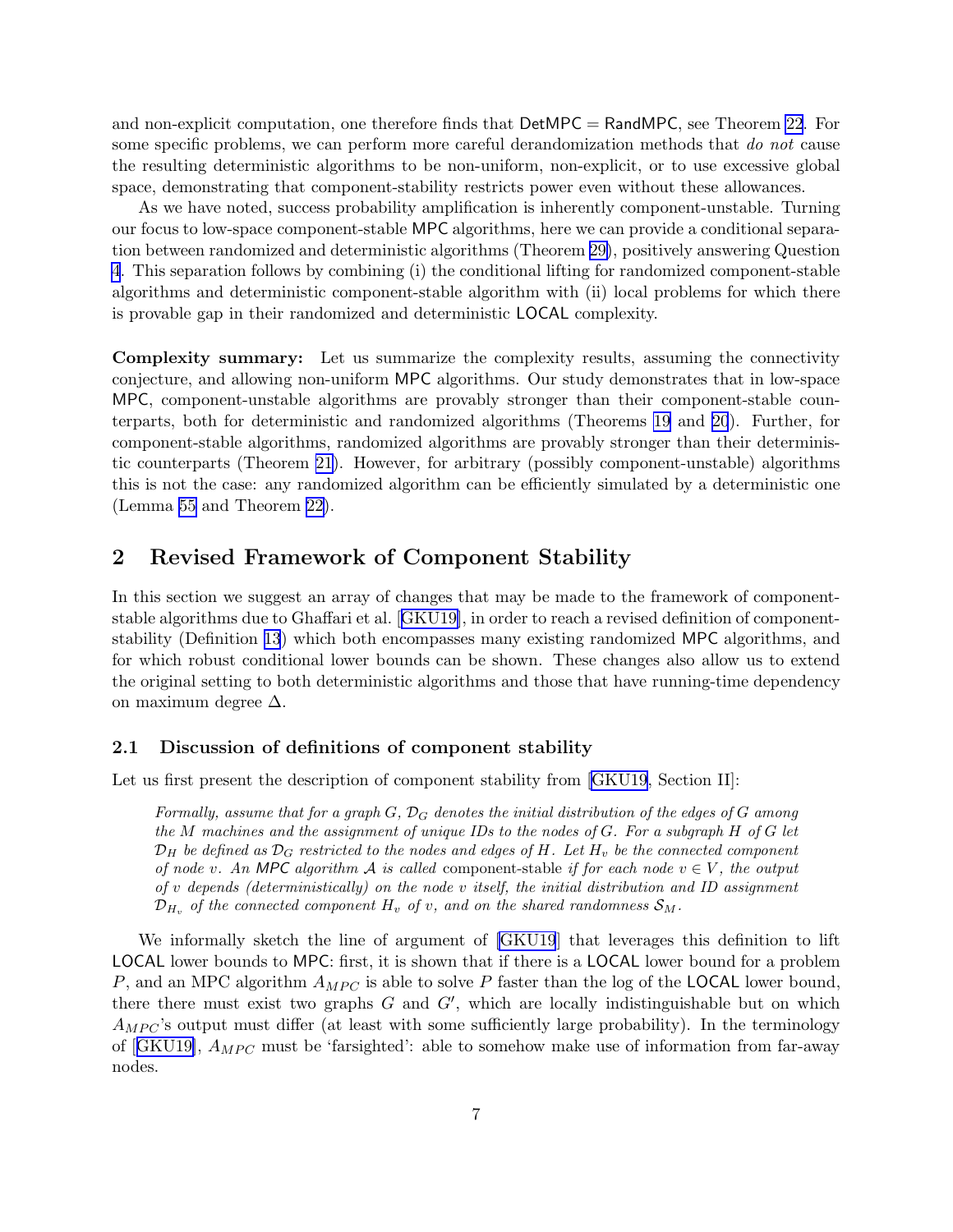These graphs G and G', and the assumed algorithm  $A_{MPC}$ , are then ingeniously used to construct an algorithm  $B_{st–conn}$  that solves a connectivity problem conjectured to be hard. Specifically,  $B_{st-conn}$  constructs a pair of simulation graphs based on its input to the connectivity problem. These simulation graphs consist of many disjoint copies of induced subgraphs of  $G$  and  $G'$  respectively. The construction is made in such a way that a full copy of G and  $G'$  only appears if two particular nodes (designated  $s$  and  $t$ ) are connected in the input graph for the connectivity problem.

 $B_{st-conn}$  simulates  $A_{MPC}$  on this pair of simulation graphs. If s and t are connected, then full copies of G and G' are present as connected components in the simulation graphs, and  $A_{MPC}$ should return *different* outputs on them with sufficiently high probability. Otherwise, there are no full copies of G and  $G'$ , and  $A_{MPC}$  returns the same outputs on both simulation graphs. This difference in behavior is exploited to allow  $B_{st-conn}$  to determine whether s and t are connected, and solve the connectivity problem faster than is conjectured to be possible.

The property of component-stability is crucial in this last step: we require that  $A_{MPC}$  behaves the same on  $G$  and  $G'$  when they are connected components of the (much larger) simulation graphs as it does when they are the entire input (as was the case when showing that  $A_{MPC}$  was farsighted). Otherwise, we could not say anything about  $A_{MPC}$ 's output on the simulation graphs. It transpires that this argument is quite fragile, and highly sensitive to the precise definition of component-stability used. We discuss some of the issues below.

Randomized component-stable algorithms must be allowed dependency on  $n$ . The firstmajor point of consideration is that, as defined in  $[GKU19]$  $[GKU19]$ , the output of a node v under a component-stable algorithm must depend only on shared randomness, the IDs of  $v$  and its component, and the input distribution of edges to machines. In particular, no provision is made for dependencyon the number of nodes n in the input graph, and indeed, the arguments of  $[GKU19]$  $[GKU19]$  $[GKU19]$ seem to forbid it.<sup>3</sup> This is somewhat counter-intuitive for MPC algorithms: while a LOCAL algorithm can never determine  $n$  unless it is given as input (and therefore it is commonly assumed that we provide the algorithm with at least a polynomial estimate of  $n$ ), an MPC algorithm can easily do so in  $O(1)$  rounds, by simply summing counts of the number of nodes held on each machine. We can therefore assume any such algorithm has knowledge of the exact value of  $n$ , and natural algorithmic approaches would generally make use of this knowledge.

Furthermore, the success probability of correct randomized algorithms is defined to be at least  $1-\frac{1}{n}$  $\frac{1}{n}$ , in accordance with the standard definition of *with high probability correctness*. This causes a contradiction for algorithms with no output dependency on  $n$ :

Consider a correct component-stable MPC algorithm A for a problem in which the validity of a node's output can be verified by seeing its connected component (we will formalize this notion later), running on a n-node graph. This algorithm must produce a valid output for each node in the graph with probability at least  $1 - \frac{1}{n}$ .

We now add  $\eta$  disconnected nodes to the input graph. If A's output does not have any dependency on  $n$ , then it must be unchanged at each of the original nodes, since they are in an unchanged connected component. However, A must succeed on the new graph with probability at least  $1 - \frac{1}{n+1}$  $\frac{1}{n+\eta}$ . Since the problem is component-stable, the probability that A succeeds on all of the nodes of the original graph is at least as high as the probability that it succeeds on the whole

<sup>&</sup>lt;sup>3</sup>Specificallyin proof of [[GKU19](#page-43-0), Lemma IV.2], where algorithm  $A_{MPC}$  is simulated on large simulation graphs containing smaller components  $G$  and  $G'$ , as discussed above, its behavior on  $G$  and  $G'$  as components is only identical to when run on them as sole input if no dependency on  $n$  is permitted.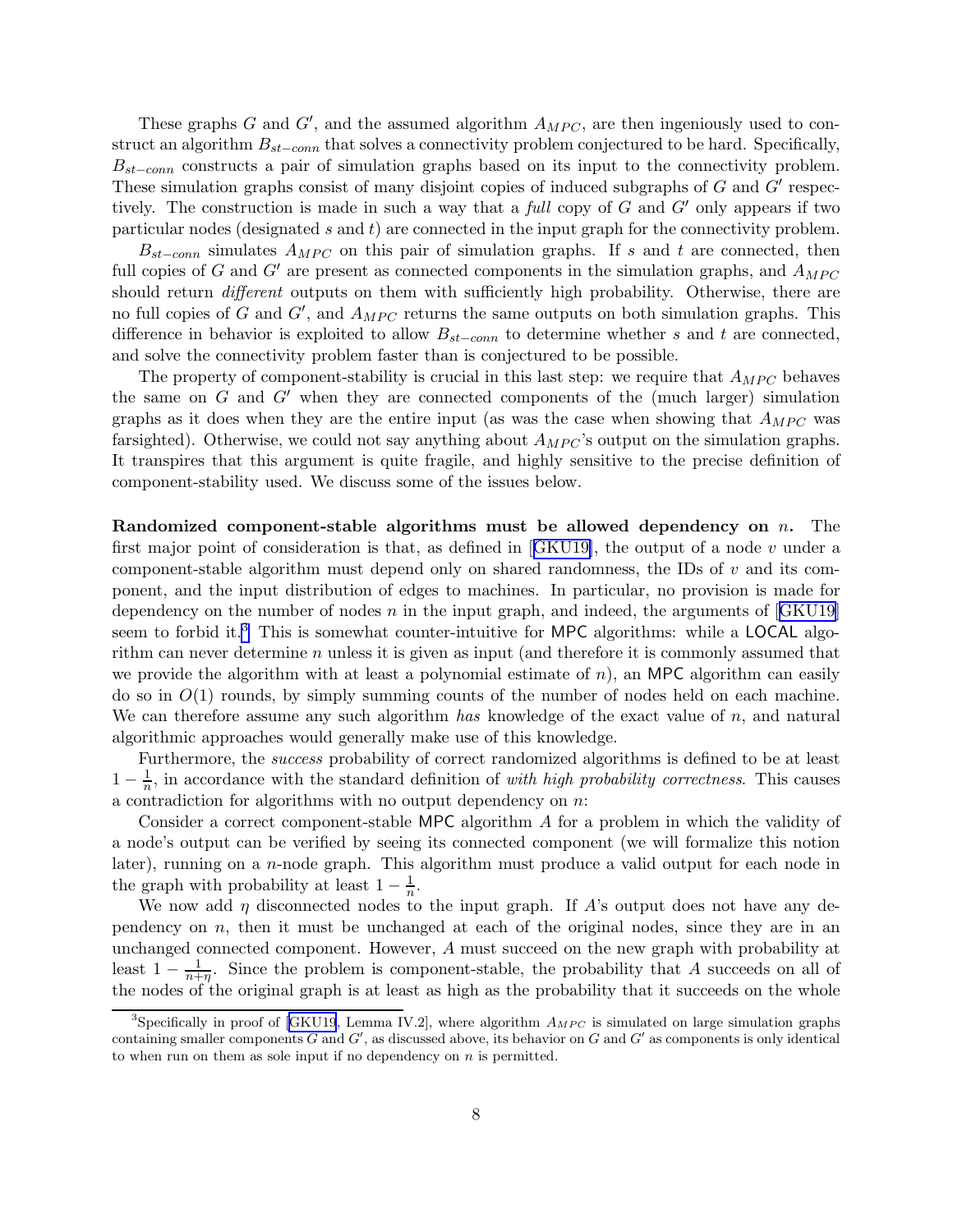graph, i.e.,  $1 - \frac{1}{n+\eta}$ . So, A must succeed on the original graph with probability at least  $1 - \frac{1}{n+\eta}$ , and since we can set  $\eta$  arbitrarily high, must therefore succeed with certainty; this requires A to be deterministic!

Another problem with disallowing dependency on  $n$  is that *running times* generally depend on  $n$ . While, for some (deterministic) algorithms, this dependency could be replaced by other parameters (e.g., the maximum number of nodes in a connected component, or size of the ID space), this is not the case for randomized algorithms, where the running time usually directly affects the success probability, which itself must depend on n.

So, in short, a definition of component-stability which does not allow any dependency on  $n$ includes essentially no non-trivial randomized algorithms.

If we allow dependency on  $n$ , we must restrict the class of problems in order to obtain MPC lower bounds. We have seen that, to give results which apply to probabilistic algorithms, we must allow dependency on n. However, we cannot then hope to obtain a result akin to Theorem I.4 of [\[GKU19](#page-43-0)] for all graph problems.

As an example, consider the following problem: each node must output YES if the entire graph is a simple path with consecutive node IDs, and NO otherwise. Note that there is only one possible correct output for each node  $v$ , and that this output is a deterministic function of its component and the value of n (since v's output should be **YES** iff its component is an n-node path with consecutive IDs). Furthermore, there is an  $O(1)$ -round MPC algorithm for the problem: it is straightforward to check whether there are two nodes of degree 1,  $n-2$  nodes of degree 2, and that each node's 1-hop neighborhood is consistent with being in a path of consecutive IDs. So, if component-stability is defined to allow dependency on n, an  $O(1)$ -round deterministic component-stable algorithm for the problem exists.

However, the problem has a trivial  $n-1$ -round (randomized) LOCAL lower bound, since a YES instance can be changed to a NO instance by only altering the ID of one endpoint of the path, and the other endpoint requires  $n - 1$  rounds to detect this change. Hence, we cannot hope for a universal method of lifting LOCAL lower bounds to non-trivial component-stable MPC lower bounds if component-stability allows dependency on n.

We will see, though, that such counterexamples are necessarily quite contrived, and that we can prove such a result for a class that includes most problems of interest (such as, e.g., all locallycheckable (LCL) problems, see Section [2.3\)](#page-11-0).

Uniqueness of identifiers. It is common in both LOCAL and MPC to assume that nodes of the input graph are equipped with identifiers (IDs) that are unique throughout the entire graph. This assumption, however, is somewhat at odds with the concept of component-stability: if, for example, a disconnected node is added to a valid graph, sharing an ID with an existing node, then the input becomes invalid. So, outputs for the original nodes are now allowed to change arbitrarily, even though their components have not altered.

We could instead require that IDs are only component-unique (i.e., they are allowed to be shared by disconnected nodes, but not connected ones). This is a weaker assumption which aligns well with component-stability, and is still sufficient for **LOCAL** algorithms (in which nodes have no interaction with or dependency on disconnected nodes).

This approach, though, presents a problem in MPC. Unlike in LOCAL, where nodes are inherently separate computational entities which only need IDs for symmetry-breaking (particularly for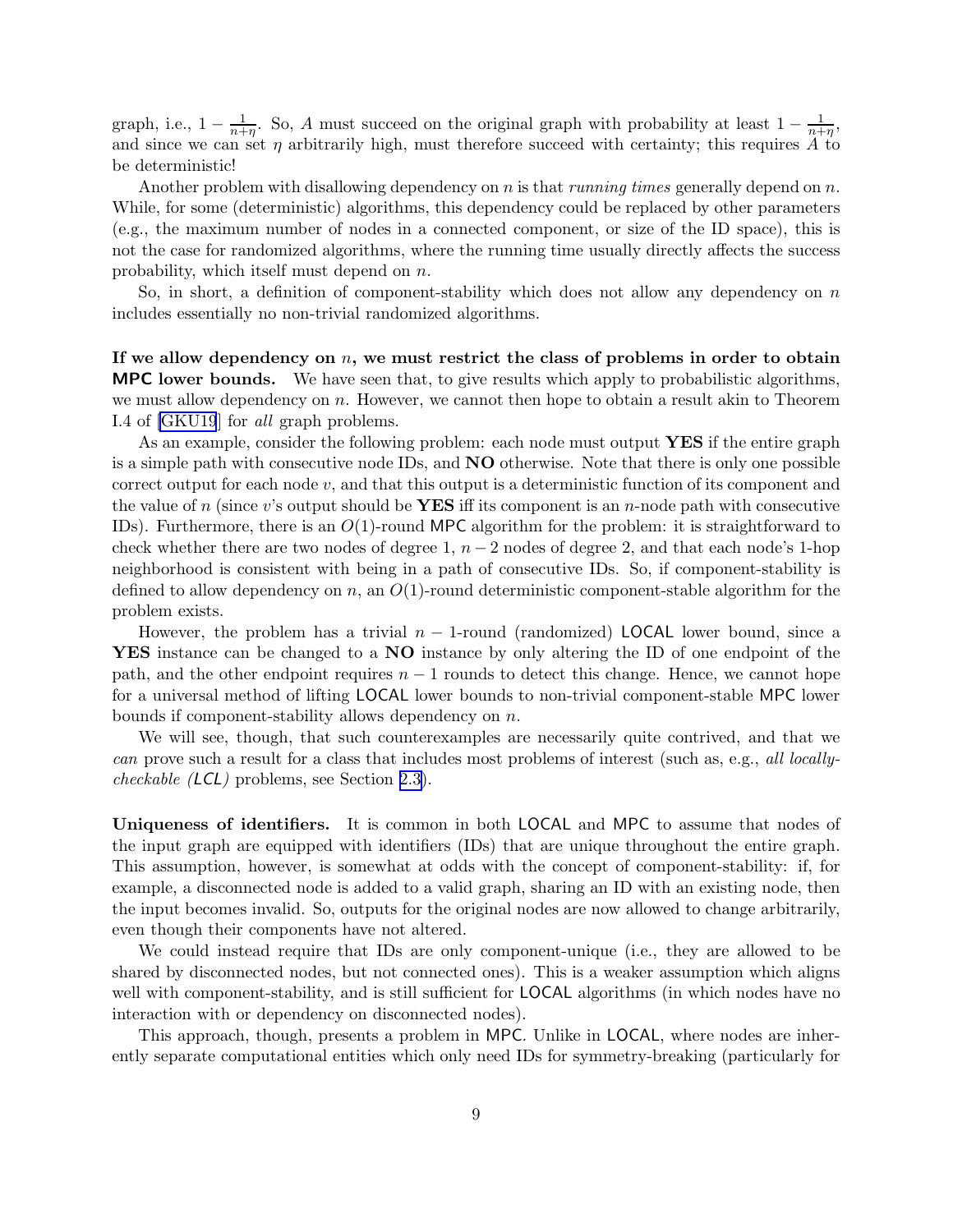<span id="page-10-0"></span>deterministic or shared randomness algorithms), in MPC an input graph node essentially is its ID. The input is given only as a binary encoding of the IDs of nodes and edges, and so any two nodes with the same ID will be contracted to a single node when this input is interpreted as a graph. As a consequence, MPC algorithms cannot work with graphs in which IDs are only component-unique.

Our solution to this problem is to separate the two functions of IDs. We will assume that IDs are only component-unique, and that component-stable MPC algorithms can depend on these. However, we also provide MPC algorithms with fully-unique *names* for nodes, whose purpose is *only* to allow the algorithm to distinguish the input graph's nodes as separate objects. Accordingly, we do not allow the output of component-stable algorithms to depend on the names.<sup>4</sup>

Initial distribution of input. The definition of [\[GKU19](#page-43-0)] allows MPC algorithms' outputs to depend on the initial distribution of the input to the machines. While this is natural to do, we observe that under our definition it is not necessary: given a component-stable algorithm  $A_{MPC}$ whose output depends on this distribution, we can always create a new component-stable  $B_{MPC}$ which does not.

Specifically, since the nodes have unique  $poly(n)$  names (and we can also give edges unique  $poly(n)$  names based on their endpoints), and we are allowed any  $poly(n)$  number of machines. algorithm  $B_{MPC}$  can first (in one round) redistribute each node and edge of the input to its own dedicated machine, with the same name as the corresponding node or edge. Then, it simulates  $A_{MPC}$ , and reaches a valid output, which is now independent of the initial distribution. Since  $A_{MPC}$ 's output is component-stable,  $B_{MPC}$ 's is also.<sup>5</sup>

Therefore, a lower bound for component-stable algorithms that depend on input distribution implies a lower bound for those that do not. So, we can disallow this dependency from the definition without weakening our results.

# 2.2 Graph families

In this section, we make some definitions concerning the input graphs on which MPC algorithms run. Firstly, to address the problem concerning uniqueness of identifiers, we define legal graphs to be those with separate unique node names and component-unique node IDs as discussed:

**Definition 6.** A graph G is called **legal** if it is equipped with functions ID, name :  $V(G) \rightarrow [poly(n)]$ providing nodes with IDs and names, such that all names are fully unique and all IDs are unique in every connected component.

Throughout the paper, we will always assume that input graphs for MPC are legal (and we will ensure it when constructing inputs ourselves). For component-stable algorithms, this is to allow a weaker dependency on the IDs and not the names, as discussed above. For non-component-stable algorithms, it is no different from the standard (fully-unique IDs) requirement, since their outputs are allowed to depend on the names, and so we can simply use the names as IDs.

<sup>&</sup>lt;sup>4</sup>Note that, unlike the changes regarding dependency on  $n$  and problem class, this change is not necessary to show a general framework for conditional MPC lower bounds — the same results could be proven assuming fully-unique IDs (at least for randomized algorithms) using techniques from [\[GKU19\]](#page-43-0). However, we feel that this definition better captures the 'spirit' of component-stability.

<sup>&</sup>lt;sup>5</sup>We will define component-stable outputs to not depend on the names of machines — this is not a major restriction, since we are not aware of any MPC algorithms which are not independent of renaming machines. However, it is an important point here, since  $B_{MPC}$ 's machine names now depend on node names, upon which  $B_{MPC}$ 's output must not depend.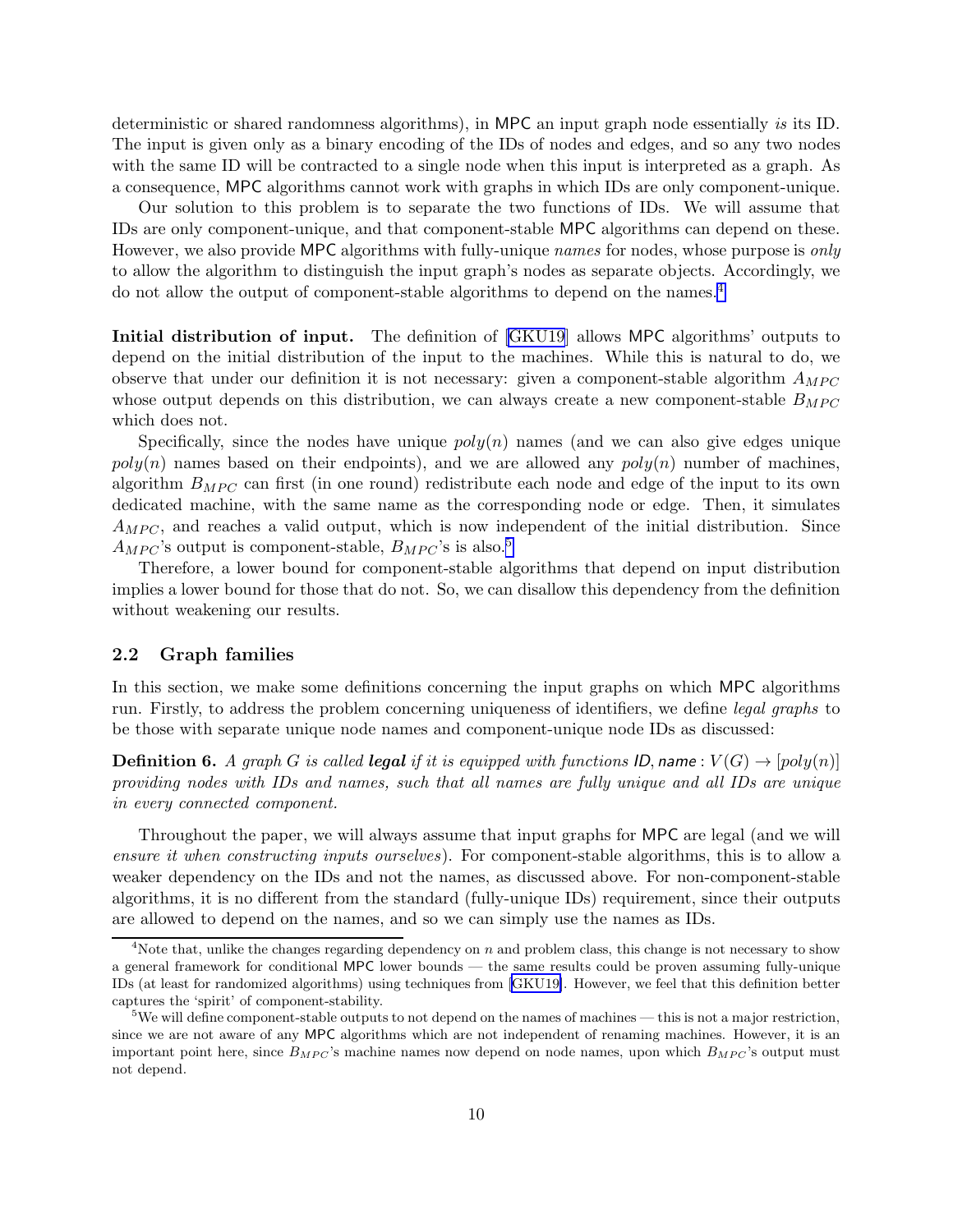<span id="page-11-0"></span>Next, we make a definition which will allow us to show MPC lower bounds on specific families of graphs. LOCAL lower bounds are often proven using graphs from some specific family  $H$  as the "hard instances": in particular, many such bounds are proven on trees. Lower bounds on restricted families of graphs are stronger than those on the class of all graphs, and can also provide more meaningful hardness results for problems which are only possible on restricted families (such as ∆ vertex coloring, see Theorem [42](#page-34-0)). When lifting LOCAL lower bounds on restricted graph families to MPC, we therefore wish to preserve the family on which the lower bound holds.

As discussed in Section [2.1](#page-7-0), the lines of argument made both by[[GKU19\]](#page-43-0) and this work involve construction of a *simulation graph*  $H$  as the "hard instance" in MPC. These simulation graphs (from the proof of Lemma IV.2 of [\[GKU19](#page-43-0)] and Lemma [27](#page-23-0) here) are constructed differently, but both consist of disjoint unions of induced subgraphs of some hard instance G for the LOCAL lower bound.

The simulation graph H is not necessarily in  $H$ , if H is an arbitrary graph family, and is not therefore a valid input for an MPC algorithm defined to run on  $H$ . This is not necessarily a problem for[[GKU19](#page-43-0)], since one could require that their definition of component-stability should hold even if algorithms are given an invalid input. Under this definition, the output of a component-stable MPC algorithm  $A_{MPC}$  on H must be the disjoint union of  $A_{MPC}$ 's outputs on its connected components (which, in this case, are in H) separately, and this circumvents the need for H itself to be in  $H$ .

However, as we notice in Section [2.1,](#page-7-0) to incorporate non-trivial randomized algorithms, any suitable definition of component-stable algorithms must allow dependency on  $n$ . Then, the output of  $A_{MPC}$  of H need not be the union of that on H's connected components, since the inputs have differing values of n. This necessitates several changes from the proofs of  $[GKU19]$ , one of which is that we do require  $H \in \mathcal{H}$ .

To ensure that this is the case, we prove our lower-bound lifting argument only for the following families of graphs:

**Definition 7** (Normal families of graphs). A class of graphs  $H$  is called **normal** if it is hereditary (i.e., closed under removal of nodes) and closed under disjoint union.

The set of all graphs is a normal family, and can always be used in the worst case. Further, observe that the class of all trees is not a normal family of graphs; however, the family of all forests is normal. Therefore, for example, Theorem [14](#page-16-0) implies that LOCAL lower bounds on trees can be lifted to conditional MPC lower bounds on forests (but not trees).

# 2.3 Types of graph problems and replicability

We next define the types of *problem* we will encompass with this work. We will focus on graph problems, and let G be the collection of all legal input graph instances.

We consider only graph problems where each node of the input graph must output some label from a finite set  $\Sigma$ . For example, for the vertex coloring problem the label of a node corresponds to its color, and for the independent set problem, the label corresponds to the indicator variable whether the node is in the independent set returned.

As in [\[GKU19](#page-43-0)], we do not explicitly output labels for edges. However, to apply our results to problems in which only edges are given output labels (such as matching, edge coloring, or sinkless orientation), we can simply redefine the problem as vertex-labeling on the line graph (where the vertices represent edges of the input graph, with IDs and names given by Cartesian products of the IDs and names of their endpoints). For any normal graph class  $H$ , the family of  $\mathcal{L}_H$  of line graphs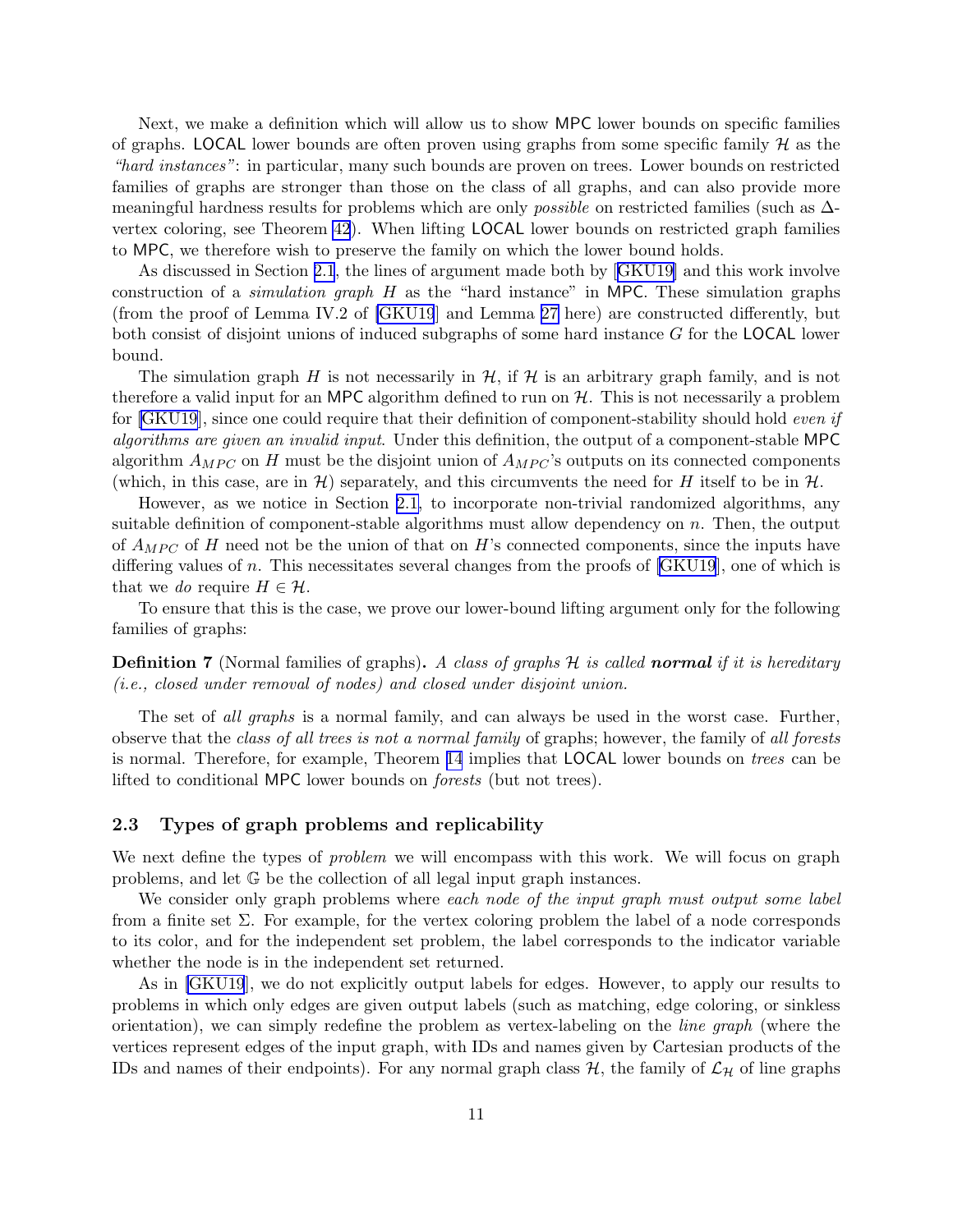<span id="page-12-0"></span>of graphs from  $H$  is also normal. Working on the line graph increases number of nodes n at most quadratically and maximum degree  $\Delta$  at most by a factor of 2, and in LOCAL requires only 1 extra round. We will see that performing this conversion to the line graph will allow us to obtain results for edge-labeling problems without any asymptotic change in bounds. We can then convert back to recover a solution to the problem on the original graph.

A graph problem is then defined by a collection of *valid* outputs for each possible pair (topology, IDs) of a legal input graph. Importantly, we do not allow validity to be dependent on the names of graph nodes (though these names are part of any legal input). That is, given a particular input graph topology and set of IDs, the collection of valid outputs must be consistent regardless of node names. This is because component-stable outputs are not allowed to depend on names, so most problems which allowed solution-dependency on names would be trivially unsolvable by component-stable algorithms. In any case, names were introduced solely to allow MPC algorithms to distinguish nodes as objects, and should not be considered part of problems.

The goal of any algorithm for the problem is then to provide a valid output for the specific legal input it was given. For many problems it is useful to have a concept of the output of a *particular* node being valid. The overall output is then valid if all nodes' outputs are valid. To capture this concept, we define the following sub-class of problems:

**Definition 8.** For  $r \in \mathbb{N}$ , an r-radius checkable problem is defined by a collection of valid outputs for each r-radius centered graph equipped with unique  $\text{IDs.}^6$ . The output of a node v in input graph G is deemed valid if the centered graph given by its r-radius ball, and the outputs thereof, is a member of this valid collection. An overall output on G is valid if all nodes' outputs are valid.

An r-radius centered graph here is simply a connected graph with a designated center node, from which all other nodes are of distance at most r.

One can see that r-radius checkable problems are precisely those whose solutions can be verified in  $r$  rounds of LOCAL. Note that the majority of graph problems of interest are  $r$ -radius-checkable for some  $r \leq n$ : for example, the vertex coloring problem requires that each node outputs a color distinct from the colors output by its neighboring nodes, and thus is easily 1-radius-checkable. Similarly, all LCL (locally-checkable labeling, see, e.g., [\[CKP19](#page-42-0), [NS95](#page-44-0)]) problems, a commonly studied class particularly from a lower-bounds perspective, are  $O(1)$ -radius checkable. Still, some natural problems are not n-radius checkable problems: most notably, approximation problems are not, since there is no notion of a node's validity, and nor can nodes determine overall validity by seeing their n-radius ball (i.e., their entire connected component). So, while some of our results concern r-radius checkable problems (such as those in Section [4.3\)](#page-34-0), our main lower bounds results will use a more general class of problems, see below, in order to incorporate approximation problems.

### 2.3.1 Replicable graph problems

We have seen, from Section [2.1](#page-7-0), that to transfer **LOCAL** lower bounds to MPC, under a definition of component-stability that includes randomized algorithms (and so allows dependency on  $n$ ), one must restrict the class of problems, since some (contrived) problems have  $\Omega(n)$ -round LOCAL lower bounds and  $O(1)$ -round MPC algorithms. Our goal in this section is to make the minimal restriction needed to facilitate such lower-bound lifting arguments.

 $6r$ -radius graphs are, by definition, connected, so component-unique IDs are unique IDs.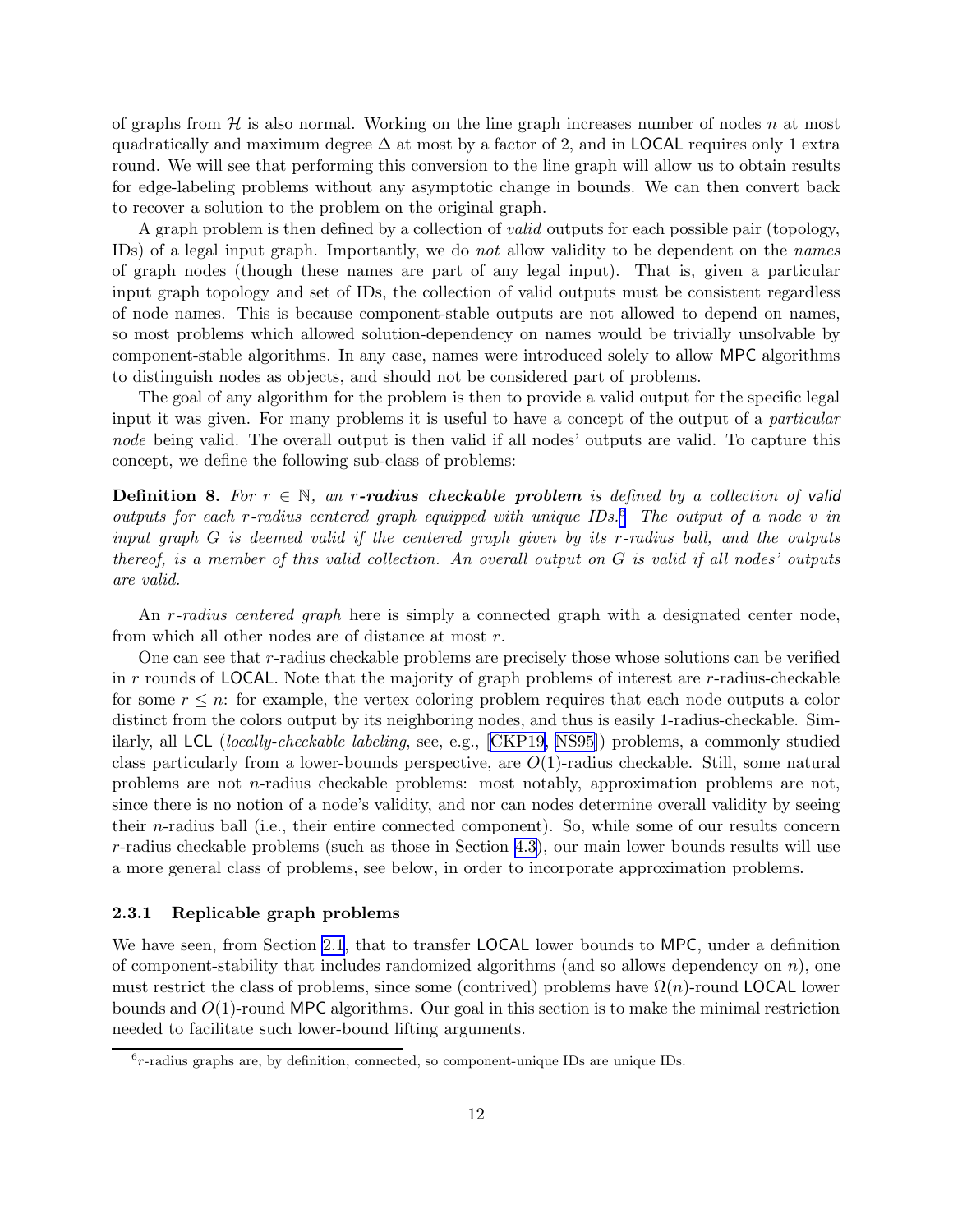<span id="page-13-0"></span>During proof of Theorem [14](#page-16-0) (our main lower-bound lifting theorem), we will consider multiple disjoint copies of the input graph enhanced by isolated nodes. To facilitate this concept in our analysis, we introduce the notion of replicable graph problems.

**Definition 9.** A graph problem is R-replicable if it satisfies the following property. For any

- graph  $G \in \mathbb{G}$  with  $|V(G)| \geq 2$ ,
- output labeling  $L: V(G) \to \Sigma$ ,
- individual output label  $\ell \in \Sigma$ , and
- graph  $\Gamma_G$  which is a disjoint union of at least  $|V(G)|^R$  disjoint copies of G (with the same IDs as G) and fewer than  $|V(G)|$  isolated nodes (with the same ID as each other),

let output labeling  $L'$  on  $\Gamma_G$  be given by  $L$  on each copy of  $G$ , and  $\ell$  on each isolated node. Then, if  $L'$  is valid on  $\Gamma_G$ ,  $L$  must be valid on  $G$ .

Note that replicability is monotonic in R, i.e., if P is R-replicable then P is also  $(R+1)$ -replicable, since any  $\Gamma_G$  satisfying the construction of  $(R+1)$ -replicability also satisfies the construction for R-replicability.

The definition of replicability may seem unnatural: it is designed to align with a specific construction needed in proof of Theorem [25](#page-20-0) (and ultimately Theorem [14](#page-16-0)). However, we argue that the vast majority of natural graph problems are replicable. We first show all that r-radius-checkable problems (and hence all LCL problems[[CKP19,](#page-42-0) [NS95](#page-44-0)]) are replicable;

Lemma 10. Any r-radius-checkable problem is 0-replicable.

Proof. For any r-radius-checkable problem, the validity of the output of a connected component depends only on the IDs and topology of the connected component. Any  $\Gamma_G$  satisfying the construction of 0-replicability contains at least one copy of  $G$  as a connected component. So, for the output on  $L'$  on  $\Gamma_G$  to be valid, the output L must be valid on G. □

Further, a major strength of our framework is that most approximation problems are also replicable. As an example, we show replicability for the problem of finding an independent set of size  $\Omega(n/\Delta)$  (which is an  $\Omega(1/\Delta)$ -approximation of the maximum independent set), a problem for which we will later (in Section [5\)](#page-38-0) show a separation between component-stable and non-component-stable algorithms.

**Lemma 11.** The problem of finding an independent set of size  $\Omega(n/\Delta)$  (on graphs with  $\Delta \geq 1$ ) is 2-replicable.

*Proof.* Let  $c > 0$  be some fixed constant. Consider a graph G on n nodes, with maximum degree  $\Delta$ , and a graph  $\Gamma_G$  consisting of  $k \geq n^2$  copies of G and fewer than n isolated nodes. Note that  $\Gamma_G$ has at least kn nodes. Assume we have some output valid labeling  $L'$  on  $\Gamma_G$ , which corresponds to an independent set of size at least  $\cosh(\Delta)$ , and in which each copy of G is labeled identically, as is each isolated node. More than  $\frac{cn}{\Delta}-n$  of the nodes in the independent set must be in copies of G (since there are fewer than n nodes not in copies of G). Since each copy of G is labeled identically, each must contain more than

$$
\frac{ckn/\Delta - n}{k} \ge \frac{cn}{\Delta} - \frac{1}{n} \ge \frac{cn}{2\Delta}
$$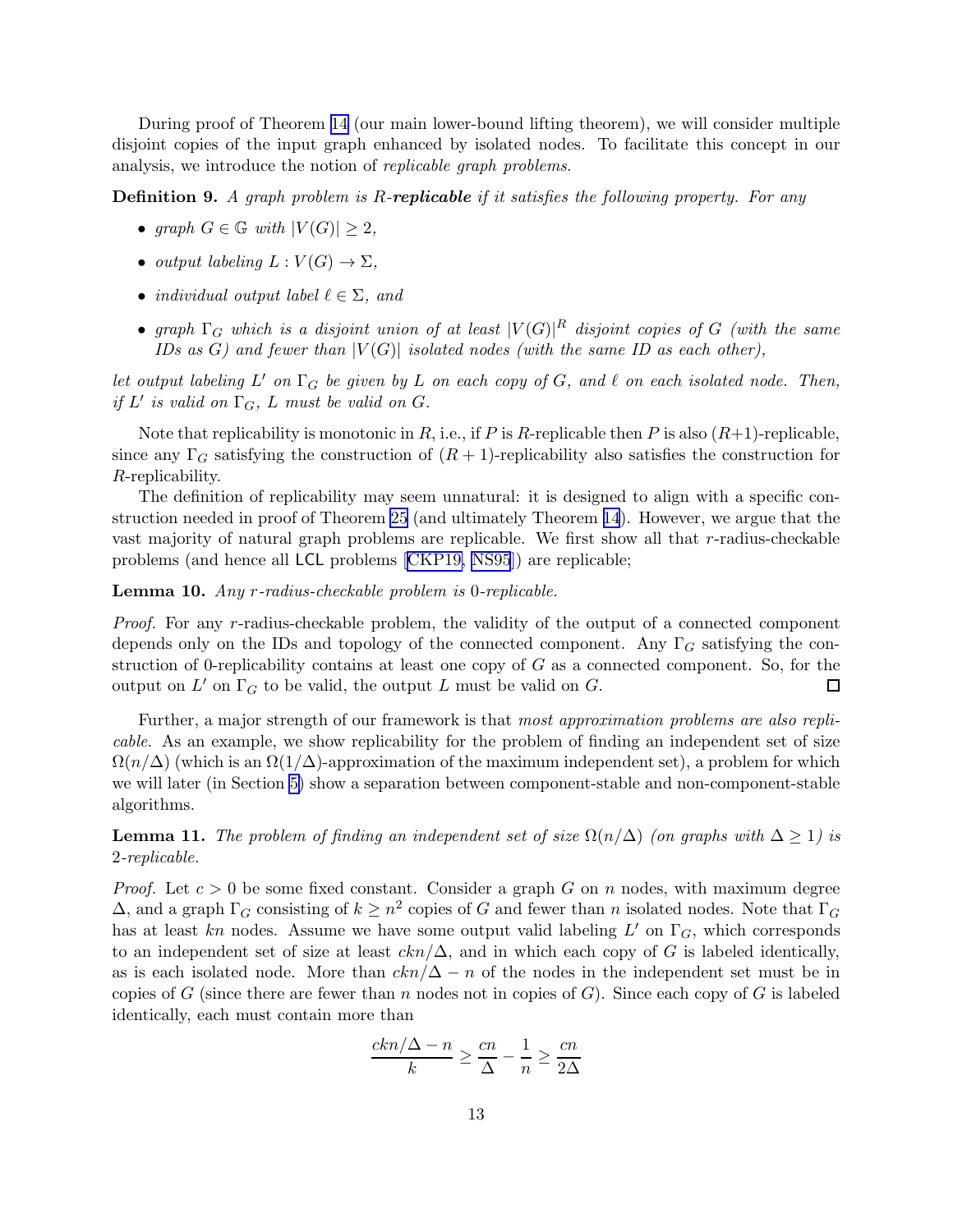<span id="page-14-0"></span>nodes in the independent set (for  $n \ge 2/c$ ), and therefore the output on G is a valid  $\Omega(n/\Delta)$ -<br>independent set. independent set.

Similarly, we have a related lemma for approximate matching, one of the central problems demonstrating the power of our framework summarized in Theorem [14](#page-16-0) (which will yield also the conditional hardness of the approximate maximum matching problem on MPC). The same arguments can also straightforwardly show that  $\Omega(1)$ -approximation of maximum matching and minimum vertex cover are  $O(1)$ -replicable.

# **Lemma 12.** The problem of finding an  $\Omega(1)$ -approximation of maximum matching is 2-replicable.

Proof. To fit maximal matching into our vertex-labeling definition for problems, we characterize it as maximal independent set on the (normal) family of line graphs, as discussed above. An  $\Omega(1)$ -approximation of maximum matching on an input graph corresponds to an  $\Omega(1)$ -approximate maximal independent set on its line graph. Let G be such a line graph, on n nodes, and let  $c > 0$ be some fixed constant. We consider a graph  $\Gamma_G$  consisting of  $k \geq n^2$  copies of G and fewer than n isolated nodes. Again,  $\Gamma_G$  has at least kn nodes, and we note that (denoting  $\Lambda(H)$  to be the size of the MIS of a graph  $H) \Lambda(\Gamma_G) \geq k \Lambda(G)$ . Assume we have some output valid labeling  $L'$  on  $\Gamma_G$ , which corresponds to an independent set of size at least  $c\Lambda(\Gamma_G)$ , and in which each copy of G is labeled identically, as is each isolated node. More than  $c\Lambda(\Gamma_G) - n$  of the nodes in the independent set must be in copies of G (since there are fewer than n nodes not in copies of G). Since each of the  $k$  copies of  $G$  is labeled identically, each must contain more than

$$
\frac{c\Lambda(\Gamma_G) - n}{k} \ge \frac{ck\Lambda(G)}{k} - \frac{1}{n} \ge \frac{c\Lambda(G)}{2}
$$

nodes in the independent set (for  $n \geq 2/c$ ), and therefore the output on G is a valid  $\Omega(1)$ approximate MIS, corresponding to an  $\Omega(1)$ -approximate maximal matching in the input graph.  $\Box$ 

# 2.4 Algorithm definitions, and revised definition of component-stability

Once we have defined *problems*, as considered in our paper, we may define **LOCAL** and MPC algorithms that solve them, and in particular, give a formal, amended definition of componentstable algorithms used in this paper, taking into account the discussion above.

#### 2.4.1 LOCAL algorithms

Our formal definition of algorithms in the LOCAL model used in this paper is as follows:

**Input.** LOCAL algorithms receive as input an *n*-node graph  $G$ , with component-unique IDs for each node. Randomized algorithms also provide each node with access to a *shared, unbounded*, random seed S. Algorithms are provided with the exact value of the maximum degree  $\Delta$ , and an input size estimate N of n such that  $n \leq N \leq poly(n)$ .

The nodes of the input graph are the computational entities, and each initially has knowledge of its adjacent edges in  $G$  (i.e., the IDs of their other endpoints). The computation proceeds in synchronous rounds, and in each round, a node may send an arbitrary message along each of its adjacent edges. At the termination of the algorithm, each node must give an output label from  $\Sigma$ .

<sup>&</sup>lt;sup>7</sup>The reason we assume that only a polynomial estimate N of n is known here is that some **LOCAL** lower bounds towhich we wish to apply our lifting result only hold without exact knowledge of  $n$  (e.g., that of [[KKSS20](#page-44-0)]). Most **LOCAL** lower bounds, however, do hold under exact knowledge, and in these cases we can simply set  $N = n$ .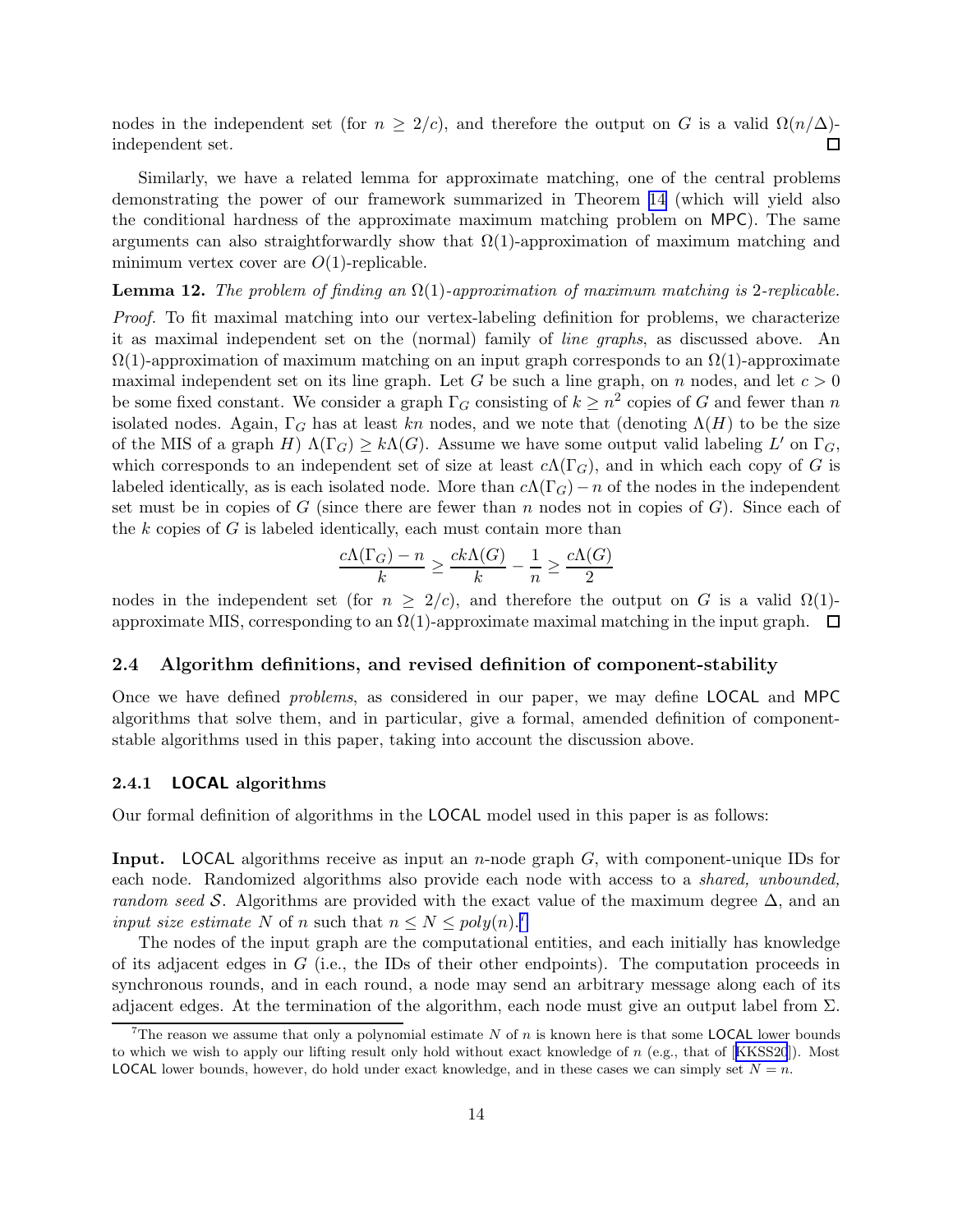<span id="page-15-0"></span>Output. Correct deterministic algorithms must always provide a valid overall output labeling for the problem, on every output; randomized algorithms must give a valid labeling with probability at least  $1 - \frac{1}{N}$  $\frac{1}{N}$ , over the distribution of the random seed  $S$ , for any input.

Shared randomness. Given that MPC algorithms naturally allow shared randomness, it is important for our study of randomized LOCAL algorithms to allow the nodes to have access to shared randomness too. The use of *shared randomness* is non-standard in the **LOCAL** model, where one typically assumes only private randomness. However, as shown by Ghaffari et al.[[GKU19,](#page-43-0) Section V], many of the existing LOCAL lower bounds can be extended (and without any asymptotic loss in their LOCAL round complexity) also if the nodes have access to shared randomness. (Notice that the notion of shared randomness is only relevant to randomized algorithms, and hence, for deterministic complexity one can use the existing deterministic LOCAL lower bounds without any constraints, as black box results.)

# 2.4.2 MPC algorithms

Weuse the standard definition of MPC algorithms (see, e.g.,  $[ASS^+18, BHH19, CLM^+18, GGK^+18,$  $[ASS^+18, BHH19, CLM^+18, GGK^+18,$  $[ASS^+18, BHH19, CLM^+18, GGK^+18,$  $[ASS^+18, BHH19, CLM^+18, GGK^+18,$  $[ASS^+18, BHH19, CLM^+18, GGK^+18,$ [GU19](#page-44-0), [KSV10\]](#page-44-0)) amended to fit the framework of low-space MPCs used in the paper.

**Input.** MPC algorithms receive as input a legal  $n$ -node graph  $G$ , distributed arbitrarily over  $poly(n)$  machines, each with local space  $O(n^{\phi})$  for some  $\phi < 1$ . Randomized algorithms also provide each node with access to a shared, random seed S of  $poly(n)$  bits (again distributed arbitrarily among machines). We do not assume that maximum  $\Delta$  or n are given explicitly as input, but MPC algorithms can determine them easily in  $O(1)$  rounds, so we may assume knowledge thereof.

Computation proceeds in synchronous rounds, and in each round, a machine first perform an arbitrary local computations on its local data and then may send and receive a total of  $O(n^{\phi})$ information, divided between any other machines as desired. At the termination of the algorithm, each machine must give an output label from  $\Sigma$  for each node it received in the initial distribution.

Output. Correct deterministic algorithms must always provide a valid overall output labeling for the problem, on every output; randomized algorithms must give a valid labeling with probability at least  $1 - \frac{1}{n}$  $\frac{1}{n}$ , over the distribution of the random seed  $S$ , for any input.

Computation in MPC algorithms. While we are mainly using the most standard setup of MPC algorithms, closely following, e.g.,  $[ASS<sup>+</sup>18, BHH19, CLM<sup>+</sup>18, GGK<sup>+</sup>18, GU19, KSV10]$  $[ASS<sup>+</sup>18, BHH19, CLM<sup>+</sup>18, GGK<sup>+</sup>18, GU19, KSV10]$  $[ASS<sup>+</sup>18, BHH19, CLM<sup>+</sup>18, GGK<sup>+</sup>18, GU19, KSV10]$  $[ASS<sup>+</sup>18, BHH19, CLM<sup>+</sup>18, GGK<sup>+</sup>18, GU19, KSV10]$  $[ASS<sup>+</sup>18, BHH19, CLM<sup>+</sup>18, GGK<sup>+</sup>18, GU19, KSV10]$  $[ASS<sup>+</sup>18, BHH19, CLM<sup>+</sup>18, GGK<sup>+</sup>18, GU19, KSV10]$  $[ASS<sup>+</sup>18, BHH19, CLM<sup>+</sup>18, GGK<sup>+</sup>18, GU19, KSV10]$  $[ASS<sup>+</sup>18, BHH19, CLM<sup>+</sup>18, GGK<sup>+</sup>18, GU19, KSV10]$ , occasionally we will use some features which (while often standard) are less commonly used.

The standard MPC model assumes that in each synchronous rounds, each machine performs arbitrary local computations on its data (fitting its local memory of size  $S = O(n^{\phi})$ ) and then the machines simultaneously exchange messages, in a way that each machine is sender and receiver of up to  $O(S)$  messages. While some papers also consider the sequential running time of any single MPC machine in every round, the main focus of our study is primarily on the information theoretic aspects of understanding the round complexity in MPC algorithms. (Notice that unbounded local computation assumption is standard in the classical distributed models as LOCAL, CONGEST, and CONGESTED CLIQUE.) As the result, while many of our algorithms perform only  $poly(n)$ -time computations, occasionally we will allow MPC machines to perform heavy local computations, up to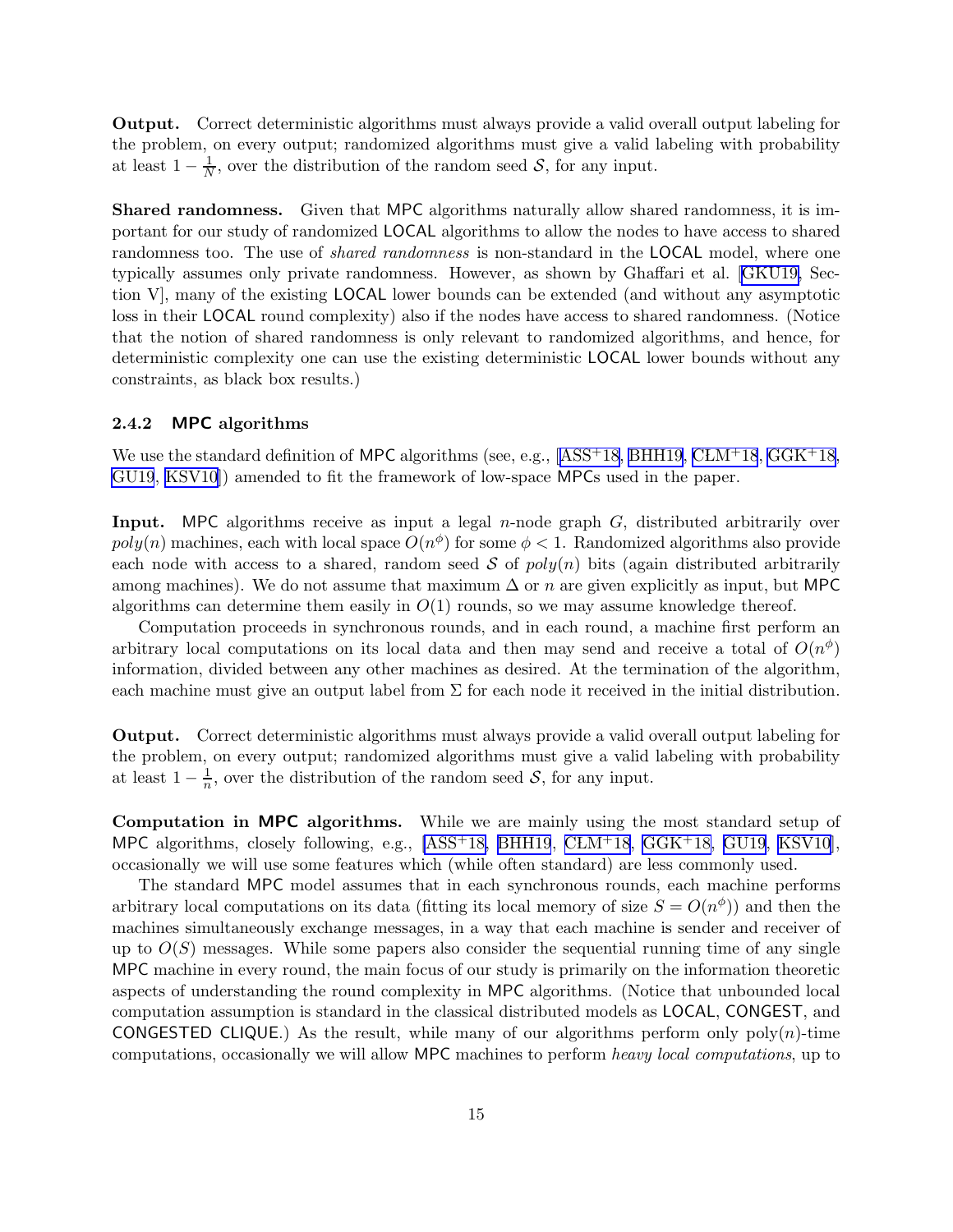<span id="page-16-0"></span> $2^{O(S)}$  local computations in a round; still, the space used on a single machine remains  $S = O(n^{\phi})$ . Our results show that allowing such heavy computations might provide advantageous in the context of deterministic algorithms and derandomization, however they are not necessary to find examples of component-unstable deterministic algorithms which surpass component-stable conditional lower bounds.

Furthermore, while typically one is concerned with the design of uniform MPC algorithms, as ithas been observed by Fish et al.  $[FKL+15]$ , the original setup of MPC (e.g.,  $[KSV10]$  $[KSV10]$  $[KSV10]$ ) leads naturally to the non-uniform model of computation. Most of the MPC algorithms presented in our paper are uniform, but occasionally we use *non-uniform algorithms*. In our setting, this means that the MPC algorithm, on each single machine initially knows the number of nodes  $n$  (or its estimation), and possibly different algorithms are used for different values of n. This can be also seen as having some non-uniform advice hardwired in the algorithms on individual MPC machines (or as Boolean circuits; for more details, see, e.g., Section 7.1.1 in[[Vad12](#page-45-0)]).

Finally, some of the non-uniform MPC algorithms we use are also *non-explicit*. That is, we will be showing that there is a low-space MPC algorithm for a specific task, but we will not be able to provide a procedure to explicitly design it (there is generally a brute-force procedure obvious from the proof, but one that requires at least exponential computation, and possibly also too much space to perform in low-space MPC). In this paper, non-uniform and non-explicit MPC algorithms will be occasionally used in the context of derandomization.

# 2.4.3 Component-stable MPC algorithms

Now, after our discussion in Sections [2.1](#page-7-0) to [2.3](#page-11-0), we are ready to provide a new definition of component-stable MPC algorithms used in this paper.

**Definition 13 (Component-stable MPC algorithms).** A randomized MPC algorithm  $A_{MPC}$ is **component-stable** if its output at any node v is entirely, deterministically, dependent on the topology and IDs (but independent of names) of v's connected component (which we will denote  $CC(v)$ , v itself, the exact number of nodes n and maximum degree  $\Delta$  in the entire input graph, and the input random seed S. That is, the output of  $A_{MPC}$  at v can be expressed as a deterministic function  $A_{MPC}(CC(v), v, n, \Delta, S)$ .

A deterministic MPC algorithm  $A_{MPC}$  is component-stable under the same definition, but omitting dependency on the random seed  $S$ .

Finally, let us state the main technical result demonstrating the power of our revised framework of component-stable MPC algorithms, lifting unconditional lower bounds from the LOCAL model to conditional lower bounds for low-space component-stable MPC algorithms. The following theorem extends the main result in the component-stable algorithms framework due to Ghaffari et al.[[GKU19](#page-43-0), Theorem I.4] to our framework and enhances it to include lower bounds against deterministic algorithms, and lower bounds with dependency on maximum input degree  $\Delta$ . Informally, similarly to [\[GKU19](#page-43-0), Theorem I.4], Theorem 14 below states that, conditioned on the connectivity conjecture, for  $O(1)$ -replicable graph problems, any  $T(N, \Delta)$ -round lower bound in the LOCAL model yields a  $\Omega(\log T(N, \Delta))$ -round lower bound for any low-space component-stable MPC algorithm  $A_{\text{MPC}}$ . Furthermore, the claim holds for both randomized and deterministic algorithms (deterministic algorithms were not studied in [\[GKU19](#page-43-0)]).

The proof of Theorem 14 is given in Section [3](#page-19-0) (the notion of constrained functions is defined in Definition [26\)](#page-22-0).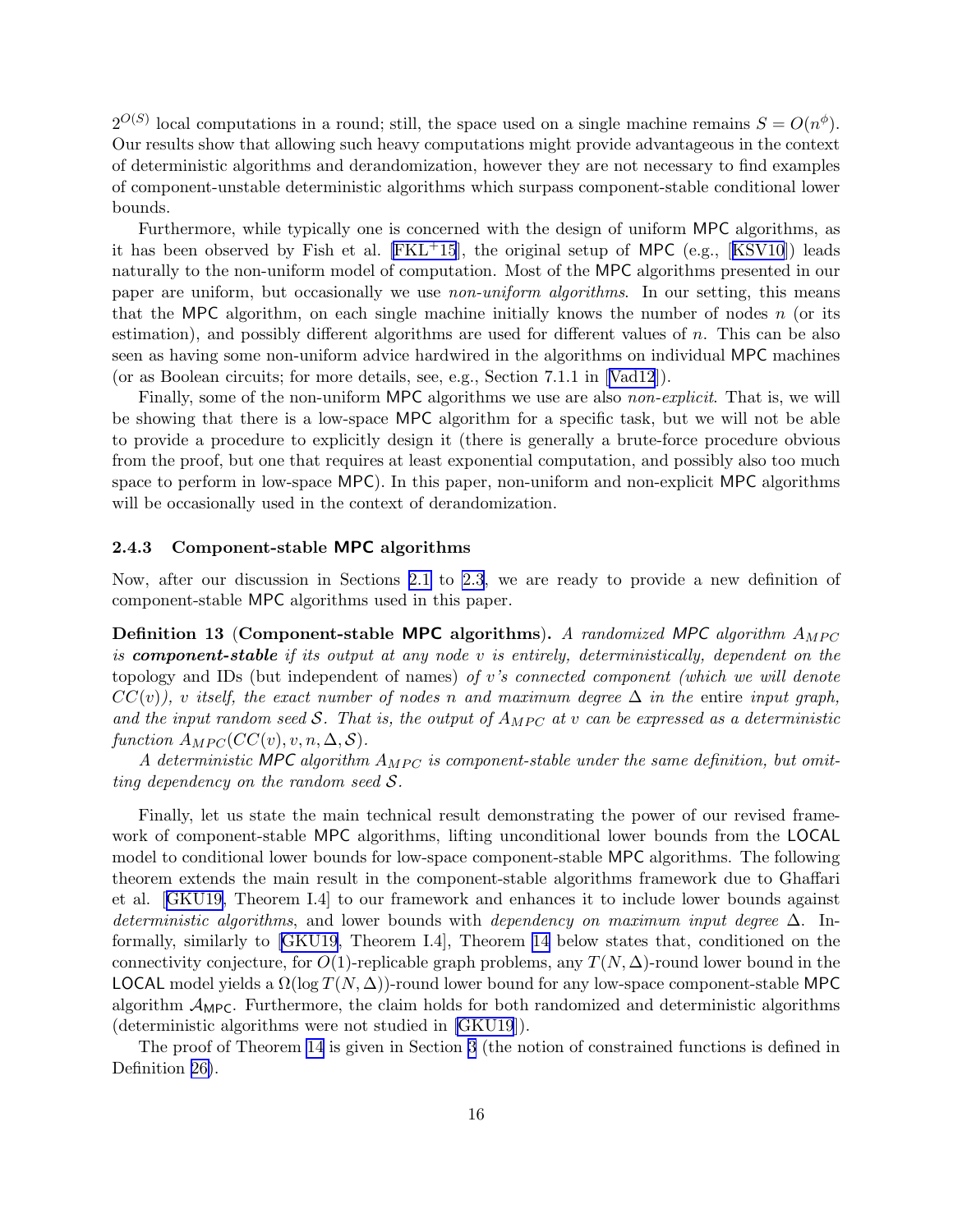<span id="page-17-0"></span>Theorem 14 (Lifting LOCAL lower bounds to component-stable MPC algorithms). Let  $\mathcal P$ be a  $O(1)$ -replicable graph problem that has a  $T(N, \Delta)$ -round lower bound in the randomized LOCAL model with shared randomness, for constrained function  $T$ , on graphs with input estimate N and maximum degree  $\Delta$ , from some normal family G. Suppose that there is a randomized o(log  $T(n, \Delta)$ )round low-space component-stable MPC algorithm  $A_{MPC}$  for solving P on legal n-node graphs with maximum degree  $\Delta$  from  $\mathcal{G}$ , succeeding with probability at least  $1-\frac{1}{n}$  $\frac{1}{n}$ . Then, there exists a lowspace randomized MPC algorithm  $A^*$  that can distinguish one n-node cycle from two  $\frac{n}{2}$ -node cycles in  $o(\log n)$  rounds, succeeding with probability at least  $1 - \frac{1}{n}$  $\frac{1}{n}$ .

The same holds if the LOCAL lower bound and algorithm  $A_{\text{MPC}}$  are both deterministic (but the *obtained algorithm*  $A^*$  *remains randomized*).

### 2.5 Landscape of MPC complexity classes and component-stability

In this section we define MPC complexity classes considered in this paper. We study the MPC model introduced in Section [1](#page-1-0) and described in details Section [2.4,](#page-14-0) focusing on low-space MPCs.

Let us begin with reminding the reader a fundamental obstacle to fully understand the computational complexity of problems in the low-space MPC setting: a seminal work of Roughgarden et al.[[RVW18\]](#page-45-0) showed that obtaining any unconditional lower bound in the low-space MPC setting ultimately leads to breakthrough results in circuit complexity. In view of that, we will take a more modest approach and will rely on *conditional* hardness results based on the widely believed connectivity conjecture. The core hardness result considered in this paper is a revised framework lifting unconditional lower bounds from the LOCAL model to conditional lower bounds for lowspace component-stable MPC algorithms (see Section [2](#page-7-0) and Section [3,](#page-19-0) which amend the framework developed earlier in[[GKU19](#page-43-0)]). In particular, this framework can be used to obtain a number of deterministic and randomized lower bounds for low-space component-stable MPC algorithms (these bounds are conditioned on the connectivity conjecture). Therefore, providing low-space non-component-stable MPC algorithms that beat these bounds will demonstrate the *conditional* complexity gap between low-space component-stable and non-component-stable MPC algorithms — which is the ultimate goal of this section.

We focus on upper bound round complexity, local space, global space, and success probability which depend only on the number n of the graph's nodes in the input instance from  $\mathbb{G}$ . Since our main focus is to study the low-space MPC regime, we consider the following definitions for MPC algorithms and MPC component-stable algorithms (see Section [2.4\)](#page-14-0).

**Definition 15 (DetMPC).** Denote by DetMPC( $T(n)$ ) the class of all graph problems for which there is a (possibly non-uniform and non-explicit) deterministic low-space MPC algorithm  $A$ , such that for some positive constant c, algorithm A has round complexity at most  $c \cdot T(n)$ .

**Definition 16 (S-DetMPC).** Denote by S-DetMPC( $T(n)$ ) the subclass of DetMPC( $T(n)$ ) restricted to component-stable algorithms. That is,  $S$ -DetMPC( $T(n)$ ) is the class of all graph problems for which there is a (possibly non-uniform and non-explicit) deterministic low-space component-stable MPC algorithm  $A$ , such that for some positive constant c, algorithm  $A$  has round complexity at most  $c \cdot T(n)$ .

**Definition 17 (RandMPC).** Denote by RandMPC( $T(n)$ ) the class of all graph problems  $P$  for which there is a randomized low-space MPC algorithm  $A$ , such that for some positive constant  $c$ , algorithm A solves P with probability  $1-\frac{1}{n}$  $\frac{1}{n}$  and has round complexity at most  $c \cdot T(n)$ .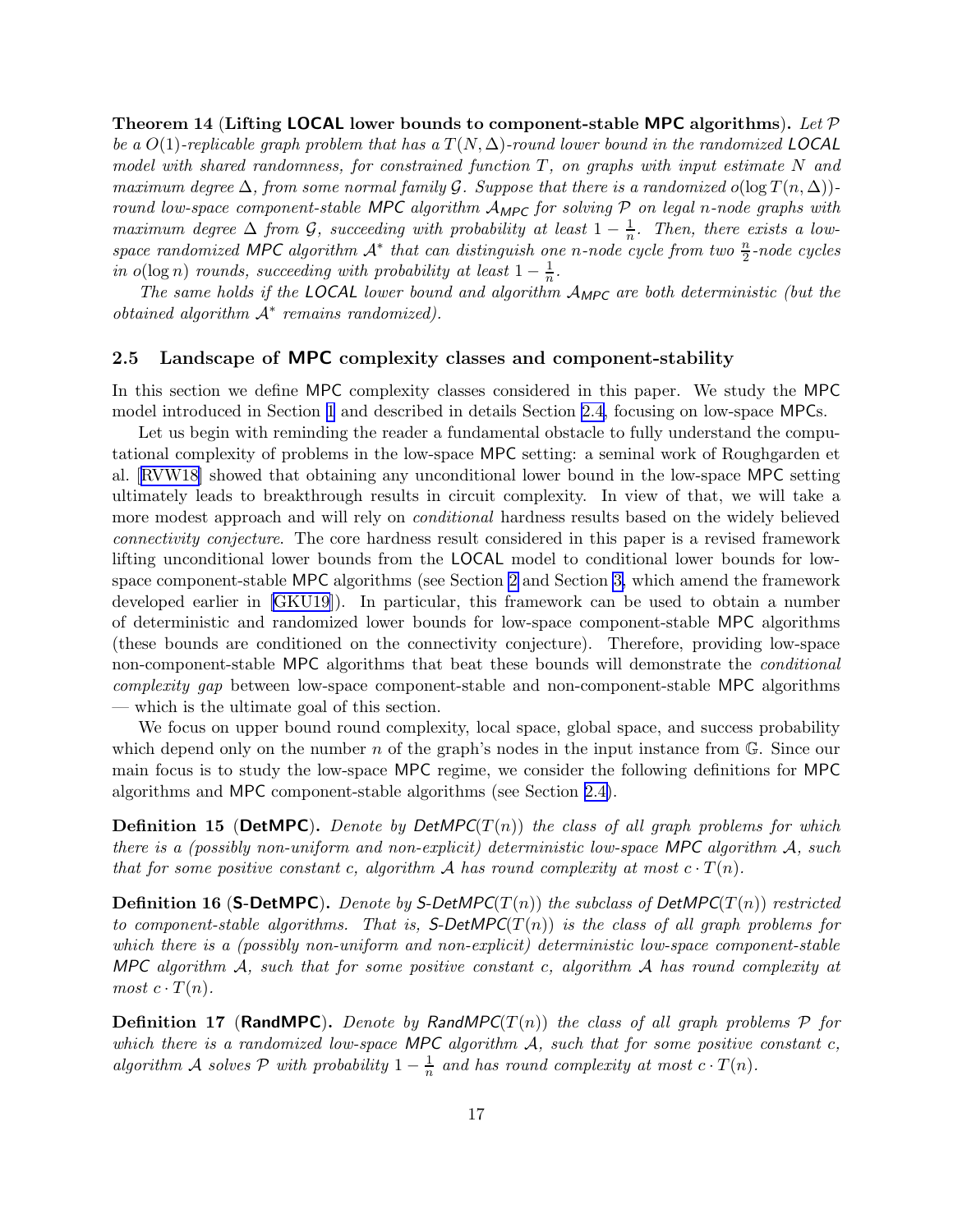<span id="page-18-0"></span>**Definition 18 (S-RandMPC).** S-RandMPC( $T(n)$ ) is the subclass of RandMPC( $T(n)$ ) restricted to component-stable algorithms. That is, S-RandMPC( $T(n)$ ) is the class of all graph problems  $\mathcal P$ for which there is a randomized low-space component-stable MPC algorithm  $A$ , such that for some positive constant c, algorithm A solves  $\mathcal P$  with probability  $1-\frac{1}{n}$  $\frac{1}{n}$  and has round complexity at most  $c \cdot T(n)$ .

Clearly, observe that for any function  $T(n)$ , we have both S-DetMPC( $T(n)$ ) ⊆ DetMPC( $T(n)$ ) and S-RandMPC( $T(n)$ )  $\subseteq$  RandMPC( $T(n)$ ). However, as mentioned in Introduction, it has been informally argued (for example, by Ghaffari et al. [\[GKU19](#page-43-0)]) that most, if not all, MPC algorithms are or can be easily made component-stable. Thus one could imagine that the pairs of sets S-DetMPC( $T(n)$ ) and DetMPC( $T(n)$ ), and S-RandMPC( $T(n)$ ) and RandMPC( $T(n)$ ) are in fact identical, especially in the regime of small  $T(n)$ . However, we will demonstrate that (assuming the connectivity conjecture) this is not the case, and that some low-space general MPC algorithms can do better than their component-stable counterparts.

We begin with the study of *deterministic* complexity. Our first lemma shows that, informally, S-DetMPC  $\neq$  DetMPC (when omitting functions  $T(n)$  during complexity class comparisons, we mean that there exists some  $T(n)$  for which the comparison holds, when both classes are parameterized by  $T(n)$ ). In Section [4.2.2](#page-31-0) we consider a sinkless orientation problem for which, on one hand, (assuming the connectivity conjecture) there is no deterministic low-space component-stable MPC algorithm running in  $o(log log_{\Delta} n)$  rounds (Theorem [38\)](#page-32-0) and, on the other hand, which can be solved by a low-space deterministic MPC algorithm running in  $poly(\Delta) + O(\log \log \log n)$  rounds (Theorem [39\)](#page-32-0), surpassing the component-stable lower bound for  $\Delta = \log^{o(1)} \log n$ . In fact, these results hold even for forests. Similar results are also shown for some variants of edge-coloring (Theorems [40](#page-33-0) and [41\)](#page-33-0) and vertex-coloring (Theorems [42](#page-34-0) and [43\)](#page-34-0). Further, while the main deterministic upper bounds here use heavy local computation, for bounded degree graphs their local computation is  $poly(n)$ , demonstrating that *component-instability helps for deterministic algorithms even* using polynomial computation. (In Section [4.3](#page-34-0), we demonstrate a similar result for the class of LOCAL extendable algorithms, showing that instability also helps in deterministic algorithms for two cornerstone problems in low-space MPC: maximal independent set and maximal matching.) This gives the following.

**Theorem 19.** There is some function  $T(n)$  such that, conditioned on the connectivity conjecture,

 $S\text{-}DetMPC(T(n)) \subsetneq DetMPC(T(n))$ .

Next, we move to the study of *randomized* algorithms and show that, informally, S-RandMPC  $\neq$ RandMPC. This result follows directly from our Theorem [5](#page-5-0), which shows that some variant of the independent set problem has a deterministic low-space non-stable constant-rounds MPC algorithm and conditioned on the connectivity conjecture, there is no  $o(\log \log^* n)$ -rounds low-space component-stable MPC algorithm that succeeds with probability at least  $1 - \frac{1}{n}$  $\frac{1}{n}$ .

**Theorem 20.** There is some function  $T(n)$  such that, conditioned on the connectivity conjecture,

$$
\mathsf{S}\text{-}\mathsf{RandMPC}(T(n)) \subsetneq \mathsf{RandMPC}(T(n)) \enspace .
$$

Next, we provide a conditional separation between randomized and deterministic algorithms (Theorem [29\)](#page-27-0). This separation follows by combining (i) the conditional lifting for randomized component-stable algorithms and deterministic component-stable algorithm using the framework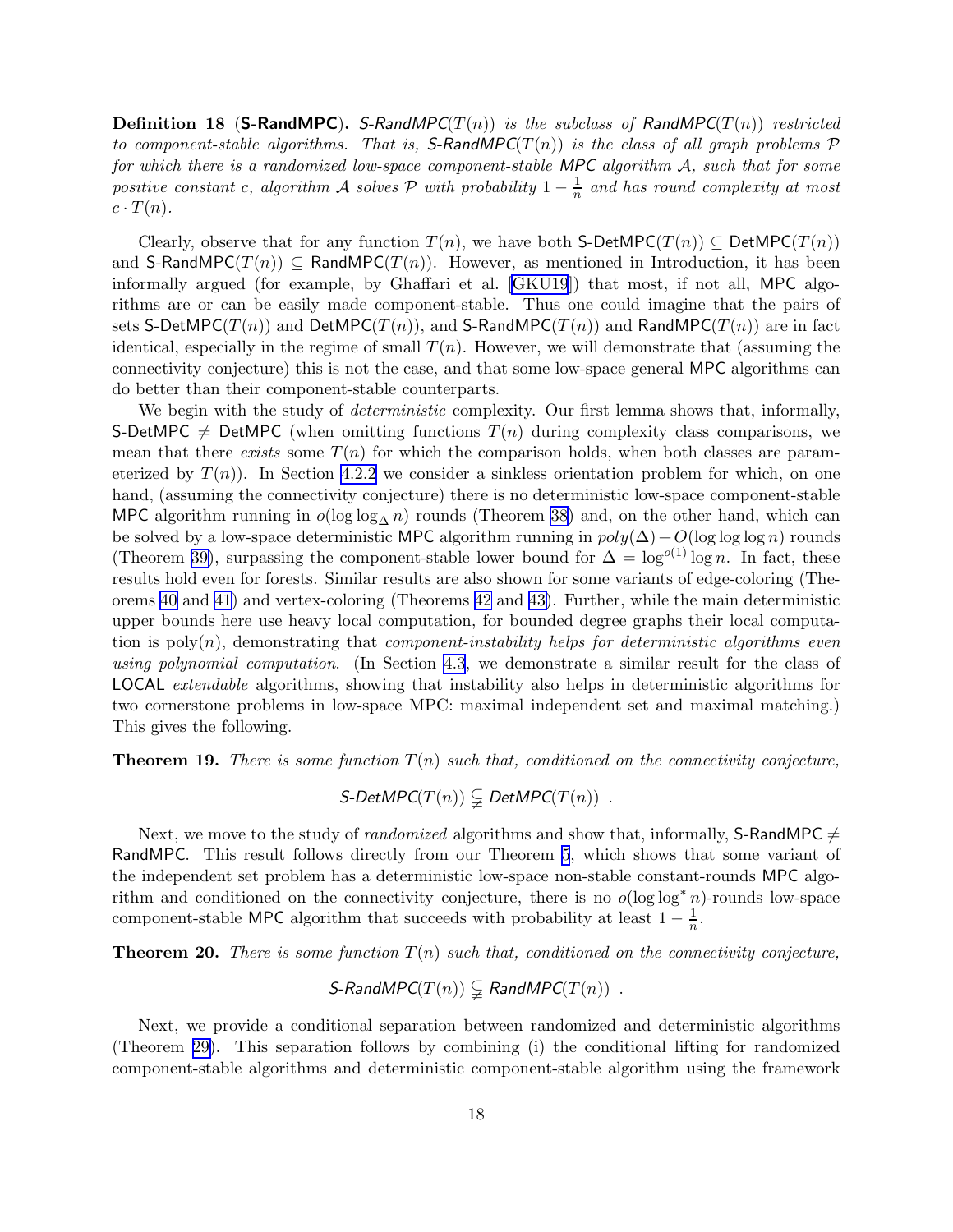<span id="page-19-0"></span>in Theorem [14](#page-16-0) with (ii) local problems for which there is provable gap in their randomized and deterministic LOCAL complexity (e.g., [\[BBH](#page-42-0)+19, [CHL](#page-42-0)+20, [CKP19\]](#page-42-0)). This yields the following.

**Theorem 21.** There is some function  $T(n)$  such that, conditioned on the connectivity conjecture,

 $S\text{-}DetMPC(T(n)) \subsetneq S\text{-}RandMPC(T(n))$ .

Further, in Section [6,](#page-40-0) we study the power of deterministic low-space component-unstable MPC algorithms and their relationship to the randomized ones. In Lemma [55](#page-40-0) we prove that if there is a randomized MPC algorithm that solves a graph problem  $\mathcal P$  on *n*-node graphs with maximum degree  $\Delta$  in  $T(n, \Delta)$  rounds, then one can derandomized such algorithm to solve the same problem in  $O(T(n, \Delta))$  rounds. The resulting deterministic MPC algorithm is component-unstable, nonuniform, and non-explicit, and it has the same local space as that of the randomized MPC algorithm, and uses an  $O(n^2)$ -factor more machines. This yields the following.

# **Theorem 22.** DetMPC( $T(n)$ ) = RandMPC( $T(n)$ ).

Let us summarize the results in this section, assuming the connectivity conjecture, and allowing non-uniform MPC algorithms. Our study demonstrates that for low-space MPCs, componentunstable algorithms are provably stronger than their component-stable counterparts, both for deterministic and randomized algorithms (Theorems [19](#page-18-0) and [20](#page-18-0)). Further, we see that for componentstable algorithms, randomized algorithms are provably stronger than their deterministic counterparts (Theorem 21), however, for arbitrary (possibly component-unstable) algorithms this is not the case: any randomized algorithm can be efficiently simulated by a deterministic one (Lemma [55](#page-40-0) and Theorem 22).

# 3 Conditional MPC Lower Bounds from LOCAL

In this section, we present a framework lifting unconditional lower bounds from the LOCAL model to conditional lower bounds for low-space component-stable MPC algorithms, extending and revising the analysis of Ghaffari et al. [\[GKU19](#page-43-0)] to prove Theorem [14.](#page-16-0)

Whileon a high level, our analysis follows closely the approach from [[GKU19](#page-43-0)], our arguments diverge in several *subtle* but *crucial* places. On a technical level, we rely on the central but also quite subtle notions of replicable graph problems, normal graph families,  $(D, \varepsilon, n, \Delta)$ -sensitive MPC algorithms, and a revised definition of component stability (see Definition [13\)](#page-16-0). The two major reasons behind these changes are:

- to make the arguments robust against the issues we have identified concerning componentstability, and incorporate the definitional changes that these issues necessitated, and
- to extend the arguments to include lower bounds against *deterministic algorithms*, and lower bounds with *dependency on maximum input degree*  $\Delta$ .

After introducing some useful notation in Section [3.1](#page-20-0), we show in Section [3.2](#page-20-0) that in our setting, for R-replicable graph problems for normal graph families, lower bounds for LOCAL algorithms imply the existence of some graphs which can be distinguished by component-stable MPC algorithms only by relying on non-local information. Then, in Section [3.3](#page-22-0), we apply this non-locality to provide a conditional MPC lower bound for component-stable MPC algorithms for  $O(1)$ -replicable graph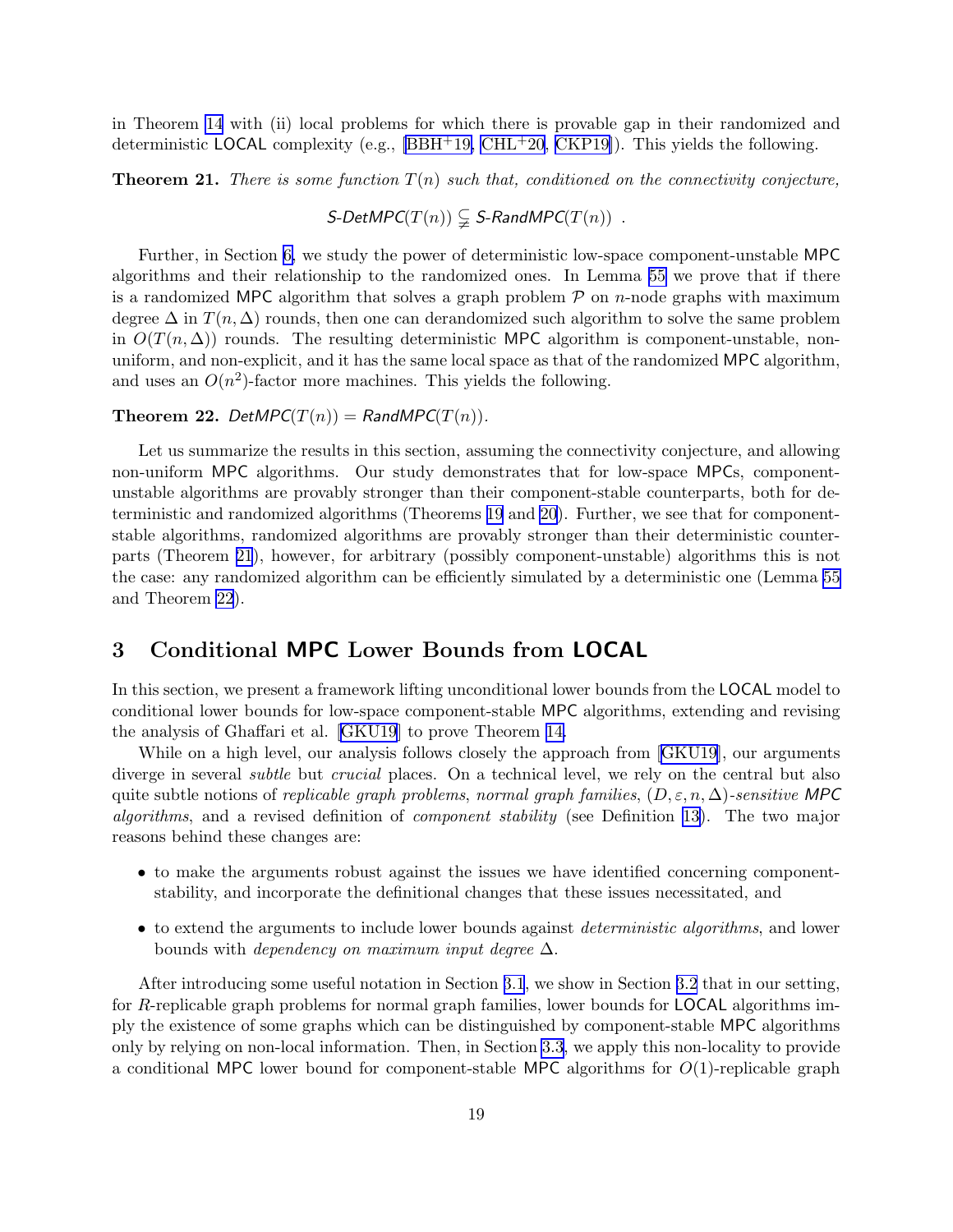<span id="page-20-0"></span>problems in our setting (for normal graph families). In particular, conditioned on the connectivity conjecture, our main result (Theorem [14](#page-16-0)) states, informally, that for  $O(1)$ -replicable graph problems, any  $T(N, \Delta)$ -round lower bound in the LOCAL model yields a  $\Omega(\log T(N, \Delta))$ -round lower bound for any low-space component-stable MPC algorithm  $\mathcal{A}_{MPC}$ . Furthermore, the claim holds for both randomized and deterministic algorithms.

# 3.1 Basic definitions: normal graph families and sensitive MPC algorithms

**Definition 23.** Two connected graphs  $G = (V, E)$  and  $G' = (V', E')$ , with center nodes  $v \in V$  and  $v' \in V'$  respectively, are D**-radius-identical** if the topologies and node IDs (but not necessarily names) of the D-radius balls around  $v$  and  $v'$  are identical.

Our next definition (related to[[GKU19](#page-43-0), Definition III.1], though set up in our framework), formalizes the notion of MPC algorithms depending on non-local information in the graph.

Definition 24  $((D, \varepsilon, n, \Delta)$ -sensitive MPC algorithms). For integers  $D, n, \Delta \geq 0$  and some  $\varepsilon \in$  $[0,1]$ , a component-stable MPC algorithm A for some graph problem is called  $(D, \varepsilon, n, \Delta)$ -sensitive with respect to two D-radius-identical centered graphs  $G = (V, E)$  and  $G' = (V', E')$ , with centers  $v \in V$  and  $v' \in V'$ , if the probability (over choice of seed S) that  $\mathcal{A}(G, v, n, \Delta, \mathcal{S}) \neq \mathcal{A}(G', v', n, \Delta, \mathcal{S})$ is at least  $\varepsilon$ .

We can apply this definition also to deterministic component-stable algorithms. Since these do not depend on the random seed, any  $(D, \varepsilon, n, \Delta)$ -sensitive deterministic component-stable MPC algorithm with  $\varepsilon > 0$  is  $(D, 1, n, \Delta)$ -sensitive.

As one final point of notation, in this section our arguments will often involve several different graphs. For clarity, for any graph G we will denote by  $n<sub>G</sub>$  its number of nodes.

# 3.2 LOCAL hardness yields indistinguishability of graphs locally

Our next lemma (cf. [\[GKU19](#page-43-0), Lemma III.1]) shows that for any R-replicable graph problem, a lower bound for a normal graph family for any LOCAL algorithm implies some useful property for any component-stable MPC algorithm for that problem: to distinguish some graphs from that normal family one needs to rely on non-local information, in the sense of Definition 24.

**Lemma 25.** For any  $N, \Delta, R \in \mathbb{N}$ , let  $P$  be an R-replicable graph problem for which there is no  $T(N, \Delta)$ -round LOCAL algorithm (with shared randomness) that solves P on graphs from some normal family G of maximum degree  $\Delta$ , with input size estimate N (i.e., satisfying  $n_H \leq N \leq$  $poly(n_H))$ , and with probability at least  $1-\frac{1}{N}$  $\frac{1}{N}$  .

Suppose there is a component-stable MPC algorithm  $A_{MPC}$  that solves P on all graphs  $G \in \mathcal{G}$ , with probability at least  $1-\frac{1}{n_0}$  $\frac{1}{n_G}$ . Then, there are two  $T(N,\Delta)$ -radius-identical centered graphs  $G,G'\in$  ${\cal G}$  with at most  $N$  nodes and maximum degree (exactly)  $\Delta,$  such that  ${\cal A}_{\sf MPC}$  is  $(T(N,\Delta),\frac{1}{4N^2},N^{R+2},\Delta)$ sensitive with respect to  $G, G'$ .

The same claim holds if the LOCAL lower bound and algorithm  $A_{MPC}$  are both deterministic.

*Proof.* The proof is by contradiction. Denote  $D = T(N, \Delta)$  and  $\varepsilon = \frac{1}{4N^2}$ . Let us assume that there are no two D-radius-identical centered graphs  $G, G' \in \mathcal{G}$  with at most N nodes and maximum degree  $\Delta$  such that the given MPC algorithm  $\mathcal{A}_{\mathsf{MPC}}$  is  $(D, \varepsilon, N^{R+2}, \Delta)$ -sensitive with respect to G and G'. We use this fact to construct a D-round randomized LOCAL algorithm  $A_{\text{LOCAL}}$  to solve  $P$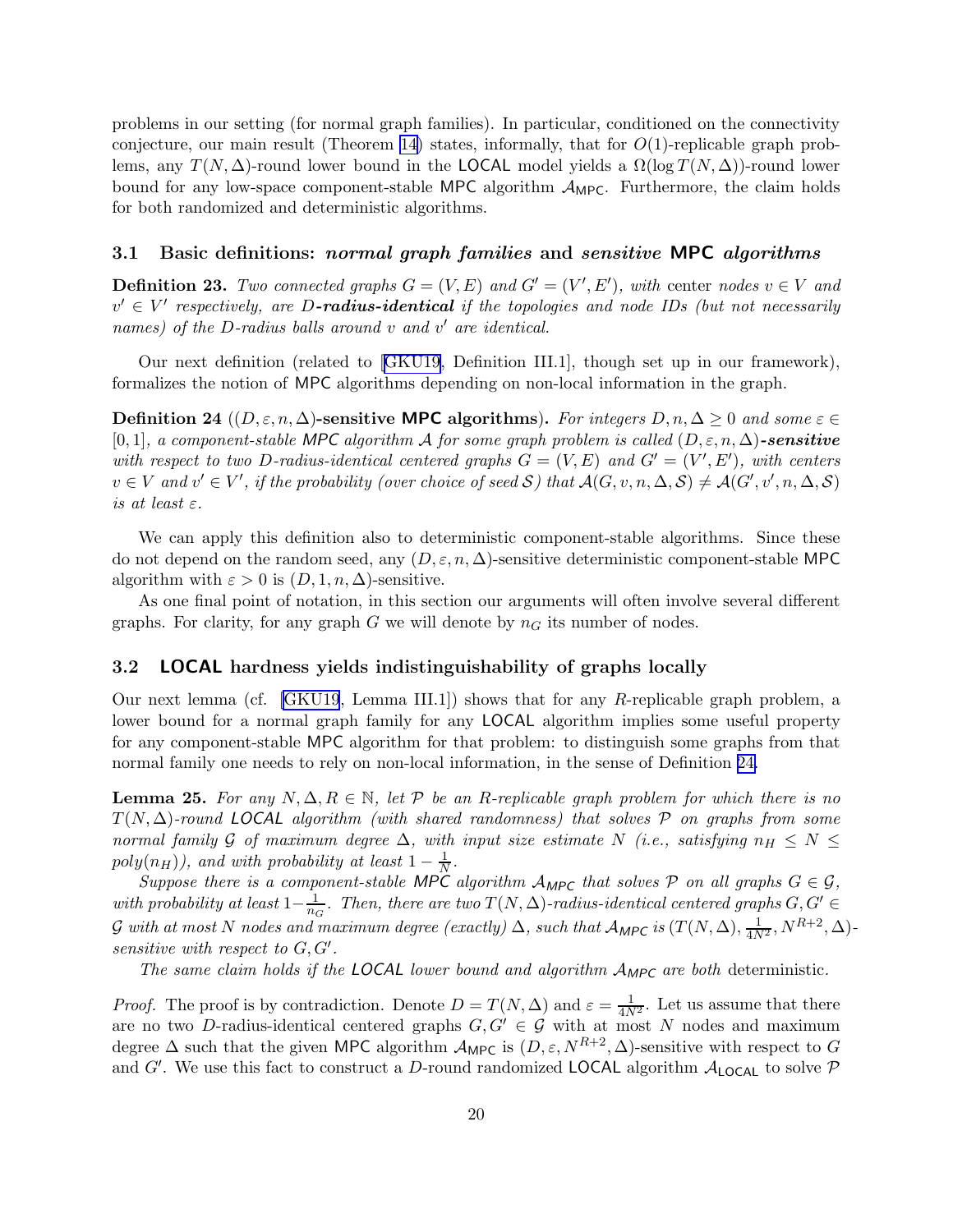on graphs with valid size estimate N with probability at least  $1 - \frac{1}{N}$ , which is a contradiction to the assumption of the lemma.

**Design of the LOCAL algorithm.** The input for  $A_{\text{LOCAL}}$  is an unbounded random seed  $S$ , a graph  $H \in \mathcal{G}$ , integers N,  $\Delta$ , and the assignment of the IDs to the nodes of H, such that:

- N is the input size estimate, that is,  $n_H \leq N \leq poly(n_H)$ ,
- $\Delta$  is the maximum degree of H,
- all IDs are in  $[poly(N)]$  and are component-unique.

For a fixed  $H$ , let us take an arbitrary node v and describe how to determine v's output under  $\mathcal{A}_{\text{LOCAL}}$ , on a particular input  $\mathcal{I} = \langle H, \mathcal{S} \rangle$ . Node v first collects its D-radius ball  $B_D(v)$  in H. It then considers the family  $\mathcal{H}_v$  of all graphs with at most N nodes, centered at v, with componentunique IDs from [poly(N)], and maximum degree  $\Delta$  that are D-radius-identical to  $B_D(v)$ , i.e., the set of possible inputs to  $A_{\text{LOCAL}}$  for which v would see  $B_D(v)$  as its D-radius ball. For each  $G \in \mathcal{H}_v$ , v creates a *simulation graph*  $\Gamma_G$  (see Definition [9](#page-13-0)) as follows:  $\Gamma_G$  consists of  $\lfloor \frac{N^{R+2}}{n_G} \rfloor$  $\left\lfloor \frac{n+2}{n_G} \right\rfloor \geq n_G^R$  disjoint copies of G. One of these copies is arbitrarily designated the "true" copy, and its nodes use the IDs of G as their own IDs and names. All other copies use the same IDs, but as names they use arbitrary unique values in  $[poly(N)]$ . We also add enough isolated nodes to raise the number of nodes to exactly  $N^{R+2}$  (i.e.,  $N^{R+2} - n_G \left[ \frac{N^{R+2}}{n_G} \right]$  $\left[\frac{n+2}{n_G}\right] < n_G$  isolated nodes), sharing the same arbitrary ID, and with arbitrary unique names, in  $[poly(N)]$ . Note that this construction corresponds closely to Definition [9](#page-13-0) of problem replicability, and is the reason we chose such a definition.

In order to determine the output of  $A_{\text{LOCAL}}$  at v, we will be running  $A_{\text{MPC}}$  on the simulation graph  $\Gamma_G$ . For the supply of randomness, denote  $\mathcal{S}'$  to be  $\mathcal S$  curtailed to the length required by  $\mathcal{A}_{\mathsf{MPC}}$ , i.e., the first poly(N) bits. Since  $\mathcal{A}_{\mathsf{MPC}}$  is component-stable, its output at v on  $\Gamma_G$ , using seed  $\mathcal{S}'$ , is  $\mathcal{A}_{\text{MPC}}(G, v, N^{R+2}, \Delta, \mathcal{S}')$ .

Then, we set

$$
\mathcal{A}_{\text{LOCAL}}(H, v, \mathcal{S}) := \arg\max_x |\{G \in \mathcal{H}_v : \mathcal{A}_{\text{MPC}}(G, v, N^{R+2}, \Delta, \mathcal{S}') = x\}|,
$$

i.e., v's output label output by  $A_{\text{LOCAL}}$  is that returned by the most  $A_{\text{MPC}}$  simulations.

Correctness of the LOCAL algorithm. We use our assumption that there are no two D-radiusidentical centered graphs  $G, G' \in \mathcal{G}$  with at most N nodes and maximum degree  $\Delta$  for which  $\mathcal{A}_{\text{MPC}}$ is  $(D, \varepsilon, N^{R+2}, \Delta)$ -sensitive with respect to G and G'. Hence, for any  $G, G' \in \mathcal{H}_v$ , with probability at least  $1 - \varepsilon$  over choice of S,  $\mathcal{A}_{\mathsf{MPC}}(G, v, N^{R+2}, \Delta, \mathcal{S}') = \mathcal{A}_{\mathsf{MPC}}(G', v, N^{R+2}, \Delta, \mathcal{S}')$ . In particular, since the actual input graph H is certainly in  $\mathcal{H}_v$ ,

$$
\mathbf{E}_{\mathcal{S}}\left[\frac{|\{G \in \mathcal{H}_v : \mathcal{A}_{\mathsf{MPC}}(G,v,N^{R+2},\Delta,\mathcal{S}') \neq \mathcal{A}_{\mathsf{MPC}}(H,v,N^{R+2},\Delta,\mathcal{S}')\}|}{|\mathcal{H}_v|}\right] \leq \varepsilon.
$$

Then, for the random seed  $S$ , the probability that

$$
\frac{|\{G \in \mathcal{H}_v : \mathcal{A}_{\mathsf{MPC}}(G, v, N^{R+2}, \Delta, \mathcal{S}') \neq \mathcal{A}_{\mathsf{MPC}}(H, v, N^{R+2}, \Delta, \mathcal{S}')\}|}{|\mathcal{H}_v|} \geq \frac{1}{2}.
$$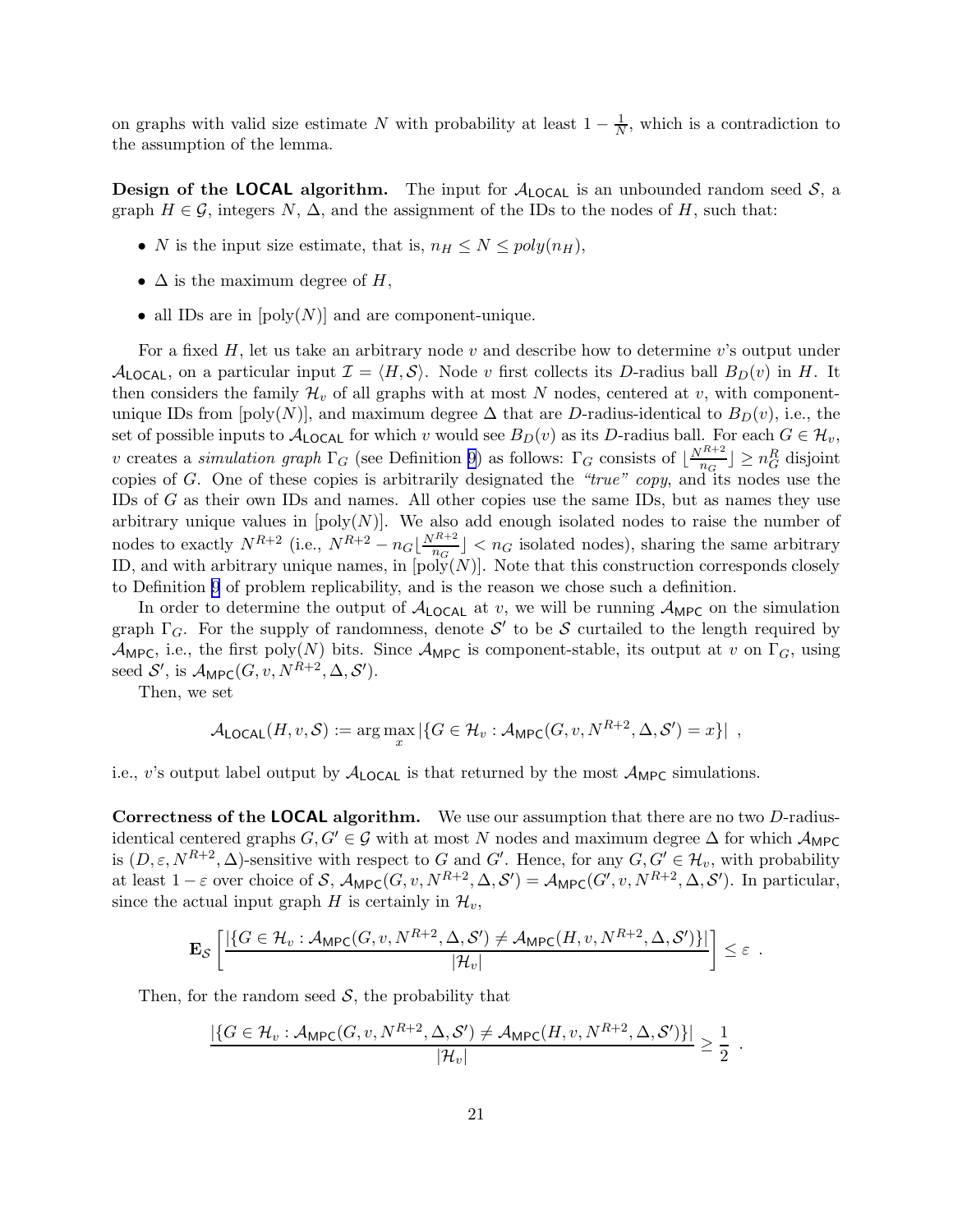<span id="page-22-0"></span>is at most  $2\varepsilon$  by Markov's inequality. We therefore have

$$
\Pr\left[\mathcal{A}_{\text{LOCAL}}(H, v, \mathcal{S}) = \mathcal{A}_{\text{MPC}}(H, v, N^{R+2}, \Delta, \mathcal{S}')\right] \ge 1 - 2\varepsilon.
$$

Taking a union bound over all nodes  $v \in V(H)$ , we have that

$$
\mathbf{Pr}\left[\text{for all } v \in V(H): \ \mathcal{A}_{\mathsf{LOCAL}}(H, v, \mathcal{S}) = \mathcal{A}_{\mathsf{MPC}}(H, v, N^{R+2}, \Delta, \mathcal{S}')\right] \ge 1 - 2N\varepsilon \enspace .
$$

In this case, the overall output of  $A_{\text{LOCAL}}(H, S)$  is equal to the output of  $A_{\text{MPC}}$  on the true copy of H when run on  $\Gamma_H$  with seed S'. Since  $\Gamma_H \in \mathcal{G}$  (as it is a disjoint union of members of  $\mathcal{G}$ , see Definition [7\)](#page-11-0),  $\mathcal{A}_{\text{MPC}}$  returns a valid output on  $\Gamma_H$  with probability  $1-1/n_{\Gamma_H} = 1 - N^{-(R+2)}$ . Note that  $\Gamma_H$  is a disjoint union of at least  $n_H^R$  copies of H and fewer than  $n_H$  extra isolated nodes. This satisfies the construction in the definition of R-replicability.<sup>8</sup> Since  $A_{\text{MPC}}$  is component-stable, it must return the same output labeling in all copies of H in  $\Gamma_H$  (since they share the same topology and IDs), and likewise must return the same output label on all isolated nodes. So, the output labeling given on  $\Gamma_H$  is of the form required in the replicability definition, and so  $\mathcal{A}_{\mathsf{MPC}}$  returns a valid output on the true copy (and, indeed, on all copies) of H in  $\Gamma_H$ .

Then, by a union bound,  $A_{\text{LOCAL}}$ 's output is correct with probability at least  $1 - 2N\varepsilon$  −  $N^{-(R+2)} \geq 1 - \frac{1}{N}$ , reaching a contradiction to our assumption of a LOCAL lower bound. This proves the randomized part of the lemma.

To prove the deterministic analogue, we perform exactly the same construction, except that  $A_{\text{LOCAL}}$  does not have the random seed S, and does not pass it to  $A_{\text{MPC}}$ . Since our algorithm  $\mathcal{A}_{\text{LOCAL}}$  is now deterministic, we have  $\mathcal{A}_{\text{LOCAL}}(H, v) = \mathcal{A}_{\text{MPC}}(H, v, N^{R+2}, \Delta)$  with certainty for all v, i.e.,  $\mathcal{A}_{\text{LOCAL}}$ 's output is identical to  $\mathcal{A}_{\text{MPC}}$ 's output on an  $N^{R+2}$ -node graph containing H as a connected component. Since  $\mathcal{A}_{\text{MPC}}$  is also deterministic, this is a valid output on H with certainty. We have then constructed a deterministic LOCAL algorithm solving  $P$ , contradicting our initial assumption. So, we must instead have that  $\mathcal{A}_{\mathsf{MPC}}$  is  $(T(N, \Delta), 1, N^{R+2}, \Delta)$ -sensitive, and therefore, since it is deterministic,  $(T(N, \Delta), 1, N^{R+2}, \Delta)$ -sensitive.  $\Box$ 

# 3.3 Conditional MPC lower bounds from LOCAL (proving Theorem [14](#page-16-0))

In this section we apply Lemma [25](#page-20-0) to obtain conditional lower bounds for component-stable MPC algorithms for O(1)-replicable graph problems through their hardness in the LOCAL model. Our main result, Theorem [14](#page-16-0), can be seen as a revision and extension of the main arguments due to Ghaffari et al.[[GKU19\]](#page-43-0) in their Theorem I.4, applied to low-space component-stable MPC algorithms for  $O(1)$ -replicable graph problems and for normal graph families.

Since the complexity of our algorithms depends on two parameters, input size estimate N and maximum degree  $\Delta$ , we define the type of functions for which we will study lower bounds:

**Definition 26.** We call a function  $T : \mathbb{N} \times \mathbb{N} \to \mathbb{N}$  constrained if  $T(N, \Delta) = O(\log^{\gamma} N)$  for all  $\Delta \leq N$  and  $\gamma \in (0,1)$ , and  $T(N^c, \Delta) \leq c \cdot T(N, \Delta)$  for any  $c \geq 1$ .

Thisis similar to the corresponding requirement  $T(N) = O(\log^{\gamma} N)$  in [[GKU19\]](#page-43-0), but allowing for dependency on  $\Delta$ . The definition of constrained functions further incorporates a 'smoothness' condition, which is also implicitly required by  $[GKU19]$  (there, it is used that when  $T(N)$ )

<sup>&</sup>lt;sup>8</sup>When  $n_H \geq 2$ ; for  $n_H \leq 1$  Lemma [25](#page-20-0) is trivial since there can be no **LOCAL** lower bounds on such graphs.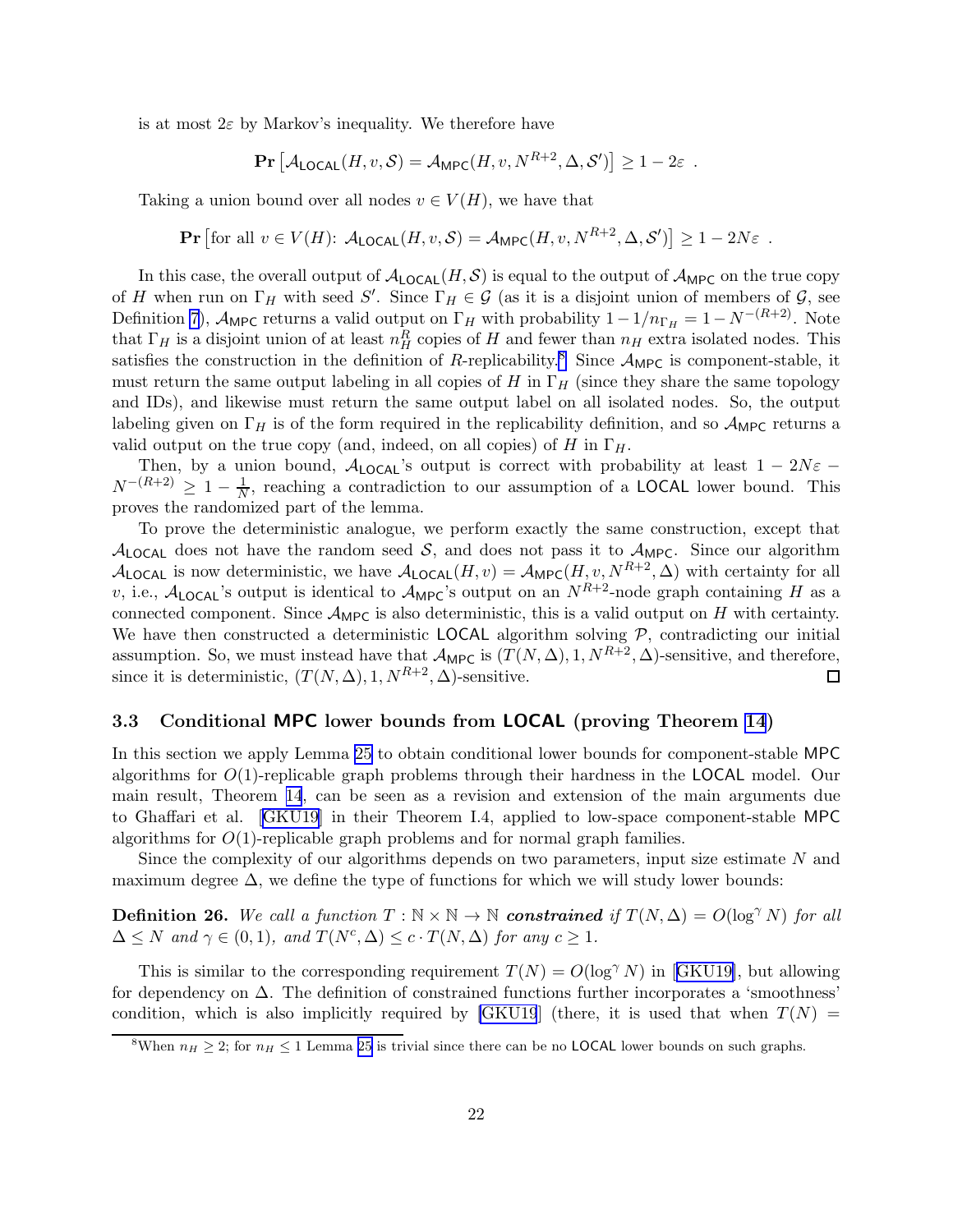<span id="page-23-0"></span> $O(\log^{\gamma} N)$ ,  $T(\text{poly}(N)) = O(T(N))$ ; while this is true for smooth functions, it is not technically true in general).<sup>9</sup>

With the notion of constrained functions at hand, we can leverage Lemma [25](#page-20-0) to relate the complexity of LOCAL algorithms for R-replicable graph problems in normal graph families to the connectivity conjecture. In particular, given the conjectured hardness of this problem in the MPC model, this will imply (see Theorem [14](#page-16-0) for a precise statement) a lower bound of  $\Omega(\log T(n, \Delta))$ rounds for any low-space component-stable MPC algorithm for any  $O(1)$ -replicable graph problem in normal graph families with no  $T(N, \Delta)$ -round LOCAL algorithm.

We begin with an auxiliary lemma that relates Lemma [25](#page-20-0) to the complexity of low-space MPC algorithms for the D-diameter  $s-t$  connectivity problem.<sup>10</sup>

**Lemma 27.** Let P be a  $O(1)$ -replicable graph problem that has a  $T(N, \Delta)$ -round lower bound in the randomized LOCAL model with shared randomness, for constrained function  $T$ , on graphs with input size estimate N and maximum degree  $\Delta$ , from some normal family G. Suppose that there is a randomized o(log  $T(n, \Delta)$ )-round low-space component-stable MPC algorithm  $A_{MPC}$  for solving P on legal n-node graphs with maximum degree  $\Delta$  from  $\mathcal G$ , succeeding with probability at least  $1-\frac{1}{n}$  $\frac{1}{n}$ . Then, there exists a low-space randomized MPC algorithm  $B_{st-conn}$  with round complexity  $o(\log T(n, \Delta))$ for  $T(n, \Delta)$ -diameter s-t connectivity on graphs with n nodes, succeeding with probability at least  $1-\frac{1}{n}$  $\frac{1}{n}$ .

The same holds if the LOCAL lower bound and algorithm  $A_{\text{MPC}}$  are both deterministic (but the obtained MPC algorithm  $B_{st-conn}$  is still randomized).

One point of note in the theorem statement is that we do not make any constraint on the maximum degree of the s-t connectivity instance; indeed, for that problem any node of degree over 2 can be immediately discarded, so maximum degree is largely irrelevant. ∆ appears only in the expression for the diameter D.

*Proof.* Let c be a sufficiently large constant. We will require that  $P$  is  $\frac{c}{\phi}$ -replicable; since replicability is monotone, this will be the case when  $c$  is sufficiently large. We then construct our randomized MPC algorithm for  $T(n, \Delta)$ -diameter s-t connectivity  $B_{\text{st-conn}}$  as follows:

We are given an *n*-node input graph H, and poly $(n)$ -bit random seed S, for  $T(n, \Delta)$ -diameter s-t connectivity. We set  $N = n^{\phi/2}$ , denote  $D := T(N, \Delta)$ , and apply Lemma [25](#page-20-0) to obtain<sup>11</sup> two D-radius-identical centered graphs  $G, G' \in \mathcal{G}$  with at most N nodes and maximum degree  $\Delta$ , such that  $\mathcal{A}_{\mathsf{MPC}}$  is  $(D, \frac{1}{4N^2}, n^{c/\phi+2}, \Delta)$ -sensitive with respect to  $G, G'$ .

<sup>&</sup>lt;sup>9</sup>As a counterexample, let  $T(N)$  be a tower of 2s of height log<sup>\*</sup> N – 3. Then,  $T(N) = O(\log \log N)$ , but  $\limsup \frac{T(N+1)}{T(N)} = \infty.$ 

 $N \rightarrow \infty$  $N \rightarrow \infty$  $N \rightarrow \infty$ <br><sup>10</sup>The *D*-diameter s-t connectivity problem is formally defined in [[GKU19](#page-43-0), Definition IV.1] as follows: Given two special nodes s and t in the graph, the goal is to determine whether s and t are connected or not, in a way that provides the following guarantee: If s and t are in the same connected component and that component is a path of length at most  $D$  with s and t at its two endpoints, then the algorithm should output YES, with probability  $1-\frac{1}{\text{poly}(n)}$ . If s and t are in different connected components, the algorithm should output NO, with probability  $1 - \frac{1}{\text{poly}(n)}$ . In other cases, the output can be arbitrary.

 $11$ Lemma [25](#page-20-0) shows the *existence* of such graphs, but a uniform MPC algorithm must also be able to find them (a non-uniform algorithm can simply have them 'hard-coded' in). To do so, we can run a brute-force search on each machine;  $O(n^{\phi})$  space is required to identify each of the  $2^{O(n^{\phi})}$  pairs of graphs and check the sensitivity property. However,we require  $2^{O(n^{\phi})}$  local computation (which is also implicitly the case in [[GKU19](#page-43-0)]). For specific lower bounds there may be efficient constructions, but this must be determined on a case-by-case basis.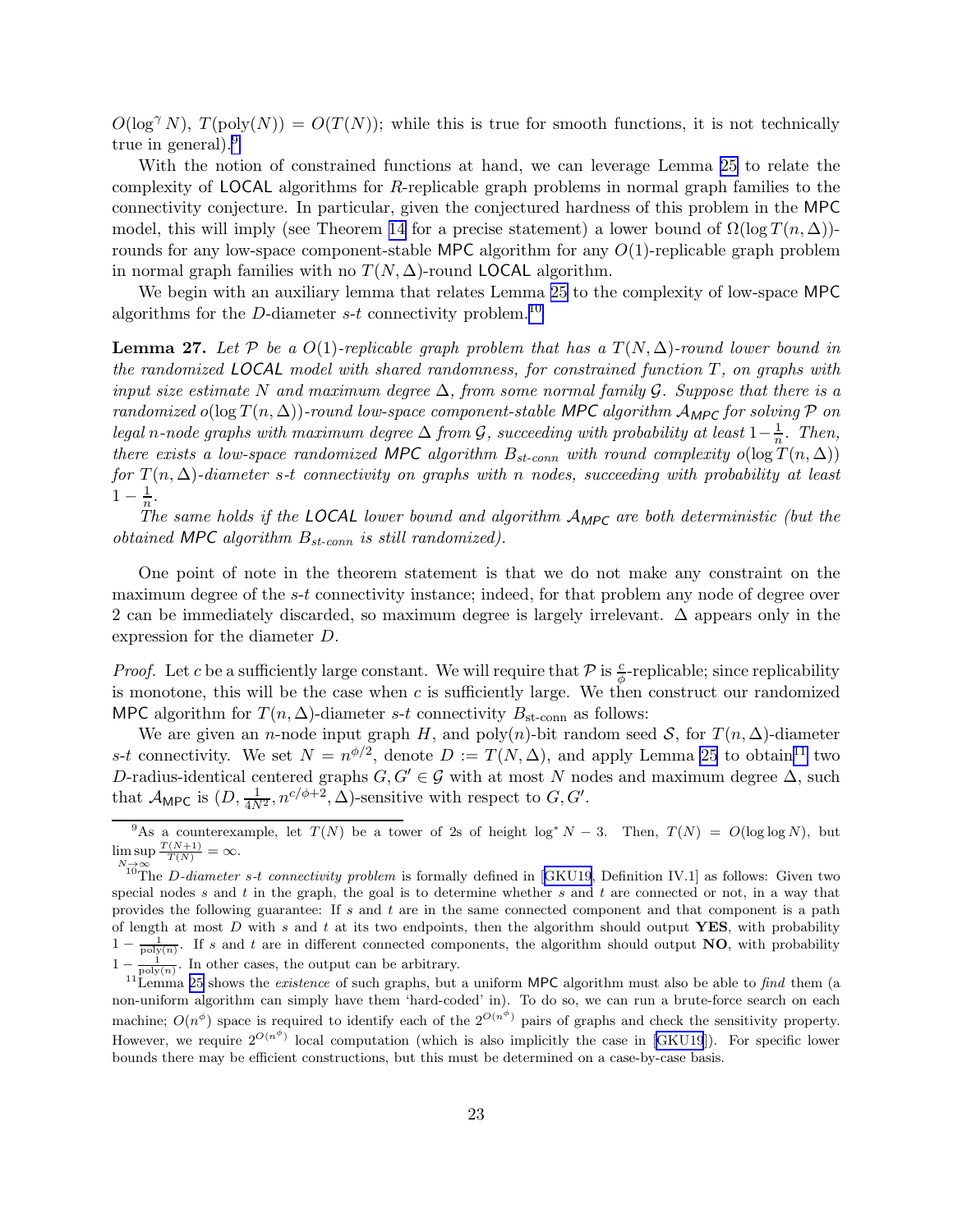Our algorithm  $B_{\rm st-conn}$  will work by combining the results of several parallel simulations, run on disjoint groups of machines. We first divide the seed  $S$  equally among these simulations; by choosing our input  $poly(n)$  seed length sufficiently high, we can guarantee that each simulation is given sufficient randomness. In each simulation, each node in  $v \in V(H)$  uses part of the random seed assigned to the simulation to independently, uniformly randomly, choose a value  $h(v) \in [D]$ .

For each simulation we now construct a pair of graphs  $G_H$  and  $G'_H$  on which to run  $\mathcal{A}_{\mathsf{MPC}}$ . In each case we begin with the graph  $H$ , and discard all nodes of degree higher than 2. Then, for each remaining node in H we collect its radius-1 neighborhood onto a machine (this takes  $O(1)$ ) rounds and does not increase asymptotic space usage). Each node of H then drops out if its radius-1 neighborhood is not consistent with being part of an  $s - t$  path with consecutively increasing values of h along the path (other than the value of  $h(t)$ , which we make no requirements for). In particular:

- Nodes s and t in H must have degree 1 (and otherwise we terminate the simulation immediately and output NO).
- Other nodes must have degree 2, and the values of h in their radius-1 neighborhood must be a consecutive triplet (other than  $h(t)$ ).

Now, every remaining node (i.e., satisfying these conditions) in  $H$  is assigned (copies of) nodes in  $G$  and  $G'$  as follows:

- Node s in H is assigned all nodes of distance at most  $h(s)$  from v in G and G'.
- Node  $t$  in  $H$  is assigned all nodes of distance more than  $D$  from  $v$  in  $G$  and  $G'$ .
- Other nodes u in H are assigned the nodes of distance exactly  $h(u)$  from v in G and G'.

We can now define the new graphs  $G_H$  and  $G'_H$  as follows:

The node sets of  $G_H$  and  $G'_H$  consist of every assigned copy of nodes in G and G' respectively. We also add to  $G_H$  and  $G'_H$  an extra, full, copy of G, disconnected from the rest of the graph, whose sole purpose is to ensure that the maximum degree of  $G_H$  and  $G'_H$  is exactly  $\Delta$ , and enough isolated nodes to raise the number of nodes (currently  $O(nN) = O(n^{1+\phi/2})$ ) to exactly  $n^{c/\phi+2}$  (which is larger for sufficiently large constant c). Let  $w_u$  in  $G_H$  denote a copy of w in G, assigned to node u in H. We place an edge between  $w_u$  and  $\hat{w}_{\hat{u}}$  in  $G_H$  iff  $w \sim_G \hat{w}$  and  $u \sim_H \hat{u}$  (or  $u = \hat{u}$ ). As IDs, for a simulated node  $w_u$ , we use the original ID of w. We will show that these IDs remain componentunique in  $G_H$  and  $G'_H$ . As names, we use  $(name(u), name(w))$ ; these names are guaranteed to be fully unique. We arbitrarily choose fully unique names and IDs for the extra isolated nodes and copy of G.

The graphs  $G_H$  and  $G'_H$  can easily be constructed in  $O(1)$  rounds of MPC, using  $O(n^{\phi})$  local space, since machines each need only store  $G, G'$ , and  $O(n^{\phi})$  edges of H. We construct  $G'_{H}$  from  $G'$  analogously.

We see that the connected components of  $G_H$  and  $G'_H$  are isomorphic to induced subgraphs of G and G′ respectively. Furthermore, the IDs of nodes in these components are identical to the relevant subgraphs of G and  $G'$ , and are therefore component-unique (as they were in G and  $G'$ ). In particular, we consider the topology and IDs of the connected components  $CC(v_s)$  and  $CC'(v_s)$ containing  $v_s$  in  $G_H$  and  $G'_H$  respectively: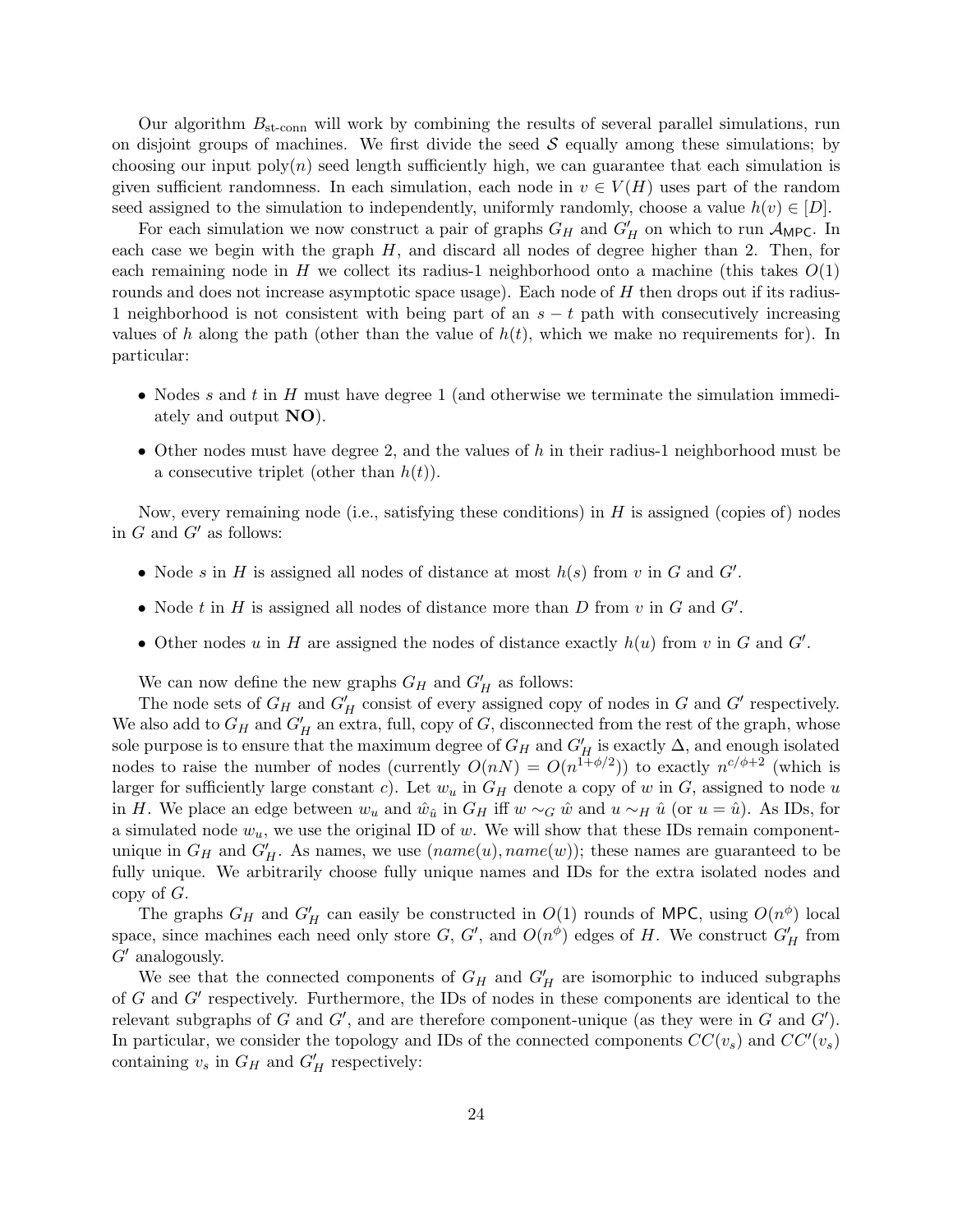- 1. If s and t are endpoints of a path of  $p \leq D+1$  nodes (and therefore of length at most D) in  $H, h(s) = p - D$ , and  $h(u_d) = p - D + d$  for each  $u_d \neq t$  which is the node at distance d along the path from s, then  $CC(v_s) = G$  and  $CC'(v_s) = G'$ ;
- 2. otherwise,  $CC(v_s) = CC'(v_s)$ .

In the first case, this is because the nodes on the  $s - t$  path are together assigned precisely one copy of each on the nodes in  $G$  and  $G'$ , in such away that every two adjacent nodes in  $G$  and  $G'$ are assigned to adjacent nodes on this path. In the second case, the only nodes that differ in G and  $G'$  are assigned only to t, and no outputs of h can cause these to be connected to  $v_s$ . Therefore the graphs of nodes that  $are$  connected to  $v_s$  are identical.

We now simulate  $\mathcal{A}_{\text{MPC}}$  on  $G_H$  and  $G'_H$  using a sufficiently large poly $(n)$ -length part of S allocated to this simulation as the random seed (the same seed for both  $G_H$  and  $G'_H$ ). Since  $G_H$ and  $G'_H$  are in the normal family  $\mathcal G$  (they are disjoint unions of induced subgraphs of  $G, G' \in \mathcal G$ ), these are valid inputs for  $\mathcal{A}_{\text{MPC}}$ .

If s and t are endpoints of a path of length at most  $D$  in  $H$ , then the probability that all nodes v on this path choose the 'correct' value  $h(v)$  (i.e., as specified in point 1 above) is at least  $D^{-D} = N^{-o(1)}$ . In this case, we have  $CC(v_s) = G \in \mathcal{G}$  and  $CC'(v_s) = G' \in \mathcal{G}$ . Since  $\mathcal{A}_{\mathsf{MPC}}$  is component-stable, its output for  $v_s$  in each case is equal to  $\mathcal{A}_{\mathsf{MPC}}(G, v, n^{c/\phi+2}, \Delta, \mathcal{S})$  and  $\mathcal{A}_{\mathsf{MPC}}(G', v, n^{c/\phi+2}, \Delta, \mathcal{S})$  respectively, and by sensitivity, with probability at least  $\frac{1}{4N^2}$ , these are different. If this occurs, the simulation output, and the overall output, is correctly YES.

If s and t are not endpoints of a path of length at most  $D$  in  $H$ , then in all simulations we have  $CC(v_s) = CC'(v_s)$ . Since  $\mathcal{A}_{\text{MPC}}$  is component-stable, its output depends (deterministically) on these connected components (as well as equal values of  $\Delta$ , random seed  $\mathcal{S}$ , and  $n_{G_H} = n_{G'_H}$  $n^{c/\phi+2}$ ), and is therefore the same in both cases. The output of all simulations is then correctly NO.

The final output for  $B_{\rm st-conn}$  is as follows: after running poly(n)-many concurrent simulations, we return YES if any simulation returned YES, and NO otherwise. We have already shown that if s and t are not endpoints of a path of length at most D in H, all simulations will return  $NO$ , so  $B_{\rm st-conn}$  will correctly output **NO**. It remains to show that  $B_{\rm st-conn}$  is also correct with high probability on YES instances.

Each simulation has a  $D^{-D} = N^{-o(1)}$  probability of the nodes in the s-t path choosing the correct values of  $h(v)$ , and a  $\frac{1}{4N^2}$  probability of returning different outputs on  $G_H$  and  $G'_H$ . Therefore, there is at least a  $\frac{1}{4N^3}$  probability of the simulation returning YES. Since simulations use independent randomness, and we can run sufficiently large  $poly(n)$  many of them in parallel, we can amplify the total probability of success to  $1 - \frac{1}{n}$  $\frac{1}{n}$  as required.

The round complexity of  $B_{\rm st-conn}$  is dominated by simulating  $\mathcal{A}_{\rm MPC}$  on graphs with  $O(n^{c/\phi+2})$ nodes and maximum degree  $\Delta$ , which, using that T is a constrained function, is  $O(T(n^{c/\phi+2}, \Delta))$  =  $\Box$  $O(T(n,\Delta)).$ 

While Lemma [27](#page-23-0) already provides a strong conditional lower bound for  $O(1)$ -replicable graph problems in our setting, the lower bound is conditioned on the complexity of solving D-diameter s-t connectivity. However, we can apply the framework[[GKU19\]](#page-43-0) to extend the analysis to condition on the more standard connectivity conjecture — to conclude our analysis with the result stated in Theorem [14.](#page-16-0)

**Proof of Theorem [14](#page-16-0).** This reduction from Lemma [27](#page-23-0)is taken directly from Section V in [[GKU19](#page-43-0)]. First, we notice that[[GKU19](#page-43-0), Lemma IV.1] applies to any MPC algorithm, i.e., is not affected by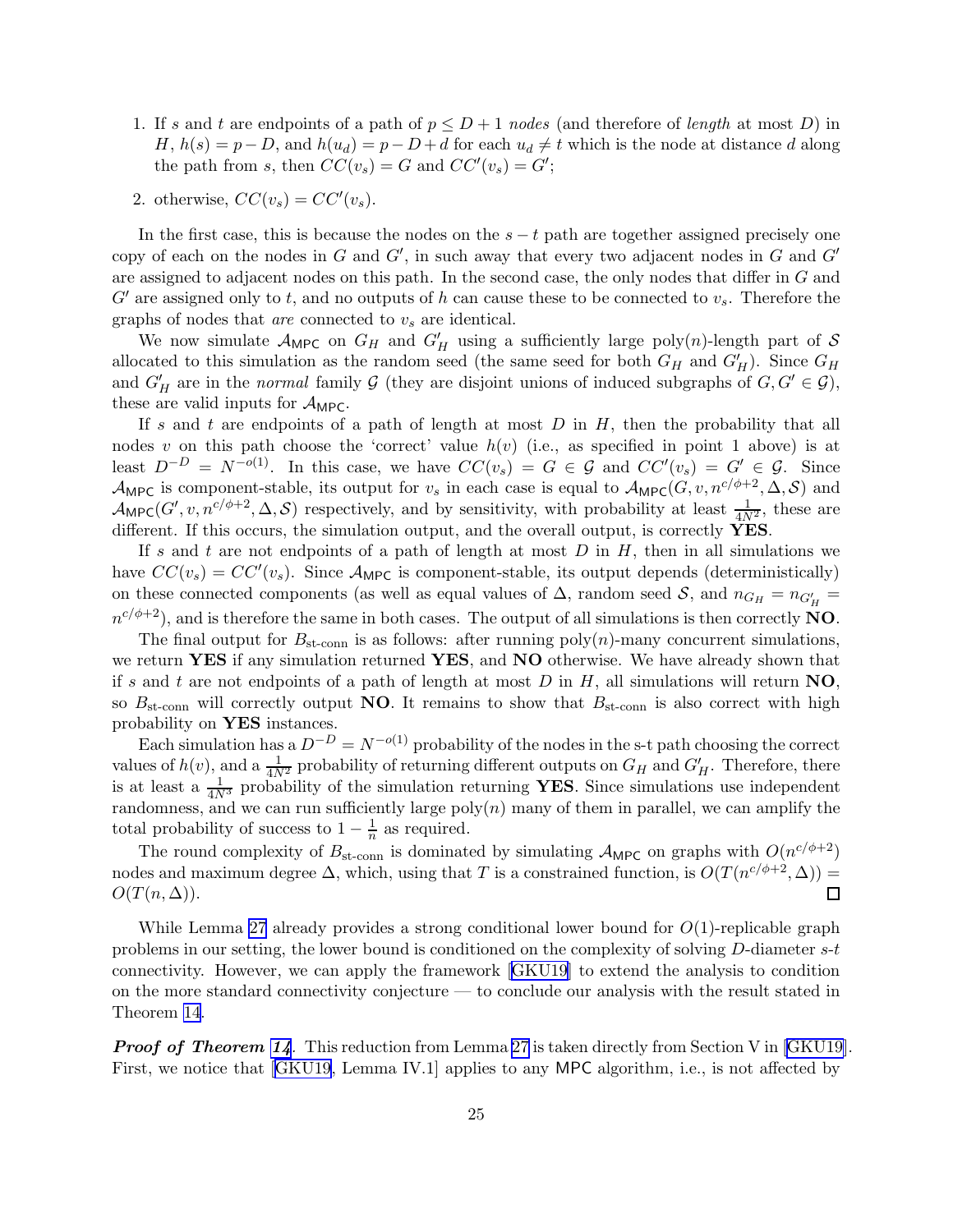<span id="page-26-0"></span>our changes to the definition of component-stability. Therefore, assuming that any low-space MPC algorithms distinguishing one *n*-node cycle from two  $\frac{n}{2}$ -node cycles requires  $\Omega(\log n)$  rounds, we obtain that any low-space MPC algorithm that solves D-diameter s-t connectivity for  $D \leq \log^{\gamma} n$ for a constant  $\gamma \in (0,1)$  requires  $\Omega(\log D)$  rounds. By setting  $D = T(n, \Delta)$ , we can combine this fact with Lemma 27 to conclude the proof of the theorem. fact with Lemma [27](#page-23-0) to conclude the proof of the theorem.

# 3.4 Applications of Theorem [14](#page-16-0): conditional MPC lower bounds

Similarly as was been demonstrated by Ghaffari et al.[[GKU19\]](#page-43-0), the lifting arguments in Theorem [14,](#page-16-0) when combined with the known lower bounds for LOCAL algorithms, lead to a host of conditional lower bounds for low-space component-stable MPC algorithms for many natural graph problems. In particular, we can recover the main applications of Ghaffari et al. [\[GKU19](#page-43-0)] (see Theorems I.1, I.2, and I.3 there):

Theorem 28. Assuming the connectivity conjecture (that no low-space randomized MPC algorithm can distinguish one n-node cycle from two  $\frac{n}{2}$ -node cycles in  $o(\log n)$  rounds, with failure probability at most  $\frac{1}{n}$ ), the following lower bounds hold for randomized low-space component-stable MPC algorithms:

- $\Omega(\log \log n)$  rounds for a constant approximation of maximum matching (even on forests), a constant approximation of vertex cover, a maximal independent set;
- $\Omega(\log \log \log n)$  rounds for  $(\Delta + 1)$ -coloring, unless the deterministic complexity of  $(\Delta + 1)$ coloring in the **LOCAL** model is  $2^{\log^{o(1)} \log n}$ ;
- $\Omega(\log \log \log n)$  rounds for the Lovász Local Lemma problem, or even for the special case of sinkless orientation where we should orient the edges of a d-regular graph, where  $d \geq 4$ , such that each node has at least one outgoing edge.

Proof. First, we notice that Ghaffari et al. [\[GKU19](#page-43-0)] proved the following lower bounds for the randomized LOCAL model with shared randomness:

- $\Omega(\sqrt{\log n/\log \log n})$  rounds for a polylog(n)-approximate solution for the minimum vertex cover, maximum matching, or minimum dominating set problem, and for finding a maximal matching (even on trees) or a maximal independent set (Theorem V.1 and Corollary V.2 in [\[GKU19](#page-43-0)]);
- $\Omega(\sqrt{\log \log n})$  rounds for  $(\Delta + 1)$ -coloring unless the deterministic complexity of  $(\Delta + 1)$ coloring in the LOCAL model is  $o(\log n)$  (indirectly in Corollary V.4 in [\[GKU19](#page-43-0)]);
- $\Omega(\log \log n)$  rounds for the Lovász Local Lemma problem, or even for the special instance known as sinkless orientation where we should orient the edges of a  $d$ -regular graph, where  $d \geq 4$  $d \geq 4$  $d \geq 4$ , such that each node has at least one outgoing edge [[GKU19,](#page-43-0) Corollary V.5].

The proof of Theorem 28 now follows immediately by combining these LOCAL lower bound to Theorem [14](#page-16-0), by taking each time  $\mathcal G$  to be the set of all graphs, and by noticing that all the problems considered are  $O(1)$ -replicable (see Section [2.3.1,](#page-12-0) and for example, Lemma [10](#page-13-0) for LCLs and Lemma [12](#page-14-0) for approximate maximum matching). The only issue worth mentioning is that since the class of trees is not normal (see Definition [7\)](#page-11-0), the lifting of the LOCAL lower bound for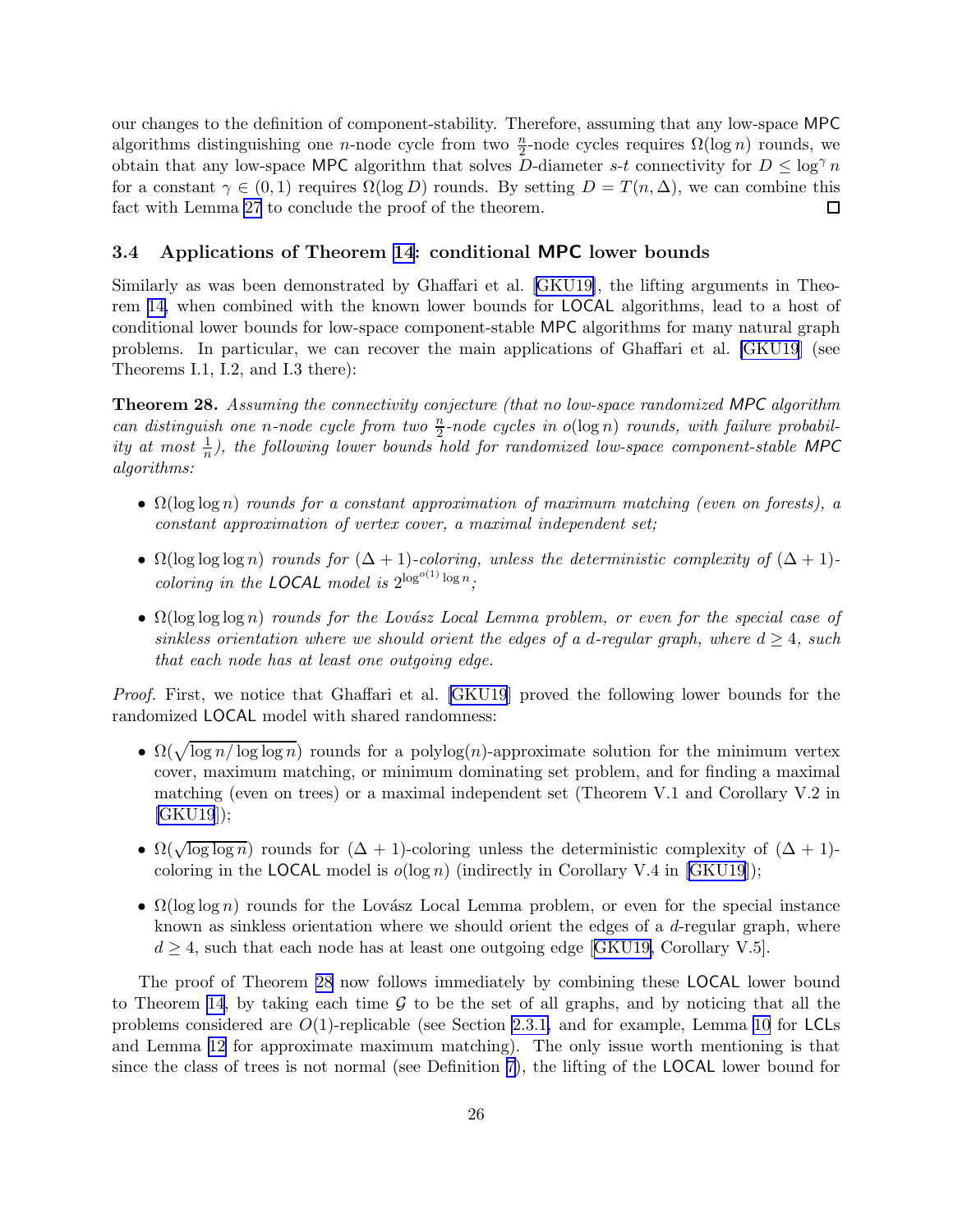<span id="page-27-0"></span>finding a maximal matching on trees extends only to forests, that is, that any randomized low-space component-stable MPC algorithm that returns a constant approximation of maximum matching on forests has  $\Omega(\log \log n)$  rounds complexity.  $\Box$ 

Comparing the results claimed by Ghaffari et al. [\[GKU19](#page-43-0)] (Theorems I.1, I.2, and I.3) with those proven in Theorem [28,](#page-26-0) there are only two differences: firstly, our lower bound for matching holds only for forests, while [\[GKU19](#page-43-0)] claimed it for trees (for discussion of the reason for this difference, see Section [2.2](#page-10-0)), and secondly, our result for  $(\Delta + 1)$ -coloring is updated to hold on a weaker conjecture of no  $2^{\log^{o(1)} \log n}$ -round deterministic LOCAL algorithm for  $(\Delta + 1)$ -coloring (since the original result in [\[GKU19](#page-43-0)] conditioned on the  $2^{o(\sqrt{\log n})}$ -deterministic hardness, which was recently disproved in[[RG20](#page-45-0)]).

#### 3.4.1 Deterministic conditional MPC lower bounds

Finally, observe that Theorem [14](#page-16-0) can be directly combined with existing deterministic LOCAL lower bounds to obtain deterministic lower bounds for low-space deterministic MPC algorithms. (Note that unlike in the case of randomized MPC algorithms above, one can directly apply deterministic LOCAL lower bounds as black-box in Theorem [14,](#page-16-0) since the issue of shared randomness is of no importance for deterministic algorithms.) For example, we apply it in Theorem [48](#page-37-0) to give  $\Omega(\log \Delta + \log \log n)$ -round lower bounds for deterministic low-space component-stable MPC algorithms for maximal matching or maximal independent set (conditioned on the connectivity conjecture). Similarly, we present deterministic conditional lower bounds of  $\Omega(\log \log_{\Delta} n)$  rounds for low-space component-stable MPC algorithms for sinkless orientation,  $(2\Delta-2)$ -edge coloring, and ∆-vertex coloring, holding even in forests (Theorems [38](#page-32-0), [40,](#page-33-0) and [42\)](#page-34-0). For some more lower bounds to which the framework is applicable, see, e.g., the recent deterministic LOCAL lower bounds for ruling sets in[[BBO20](#page-42-0)].

# 4 Separation between Stable and Unstable Deterministic MPC

We start by presenting a general statement for characterization of the graph family of local problems for which component-unstable MPC algorithms provably help. Specifically, this includes problems for which there is a provable exponential gap between their LOCAL deterministic and randomized complexities (e.g., as shown in  $[BBH^+19, CHL^+20, CKP19]$  $[BBH^+19, CHL^+20, CKP19]$  $[BBH^+19, CHL^+20, CKP19]$  $[BBH^+19, CHL^+20, CKP19]$  $[BBH^+19, CHL^+20, CKP19]$ ). Notice that the obtained MPC algorithms are non-unform.

**Theorem 29.** Let P be a  $O(1)$ -replicable graph problem. Let  $T_r(N)$  and  $T_d(N)$  be the randomized and deterministic, respectively, **LOCAL** round complexity of  $P$  on bounded-degree graphs with n nodes, with an input size estimate N and exact knowledge of  $\Delta$ . If  $T_r(N) < \log^{\gamma} N$  for some constant  $\gamma \in (0,1)$ , and if there is a provable exponential gap between  $T_r(N)$  and  $T_d(N)$ , then, assuming the connectivity conjecture, there is an exponential gap between component-stable and component-unstable deterministic low-space MPC complexities for solving <sup>P</sup>.

*Proof.* Since  $T_r(N) < \log^{\gamma} N$  for some constant  $\gamma \in (0,1)$  (see Definition [26\)](#page-22-0), by Theorem [14,](#page-16-0) conditioning on the connectivity conjecture, any deterministic low-space component-stable MPC algorithm for P requires  $\Omega(\log(T_d(n)))$  rounds. We will show that there exists a deterministic low-space *component-unstable* MPC algorithm for  $P$  running in  $O(\log(T_r(n)))$  rounds using an  $n^2$ factor more machines (the algorithm is possibly non-uniform and non-explicit).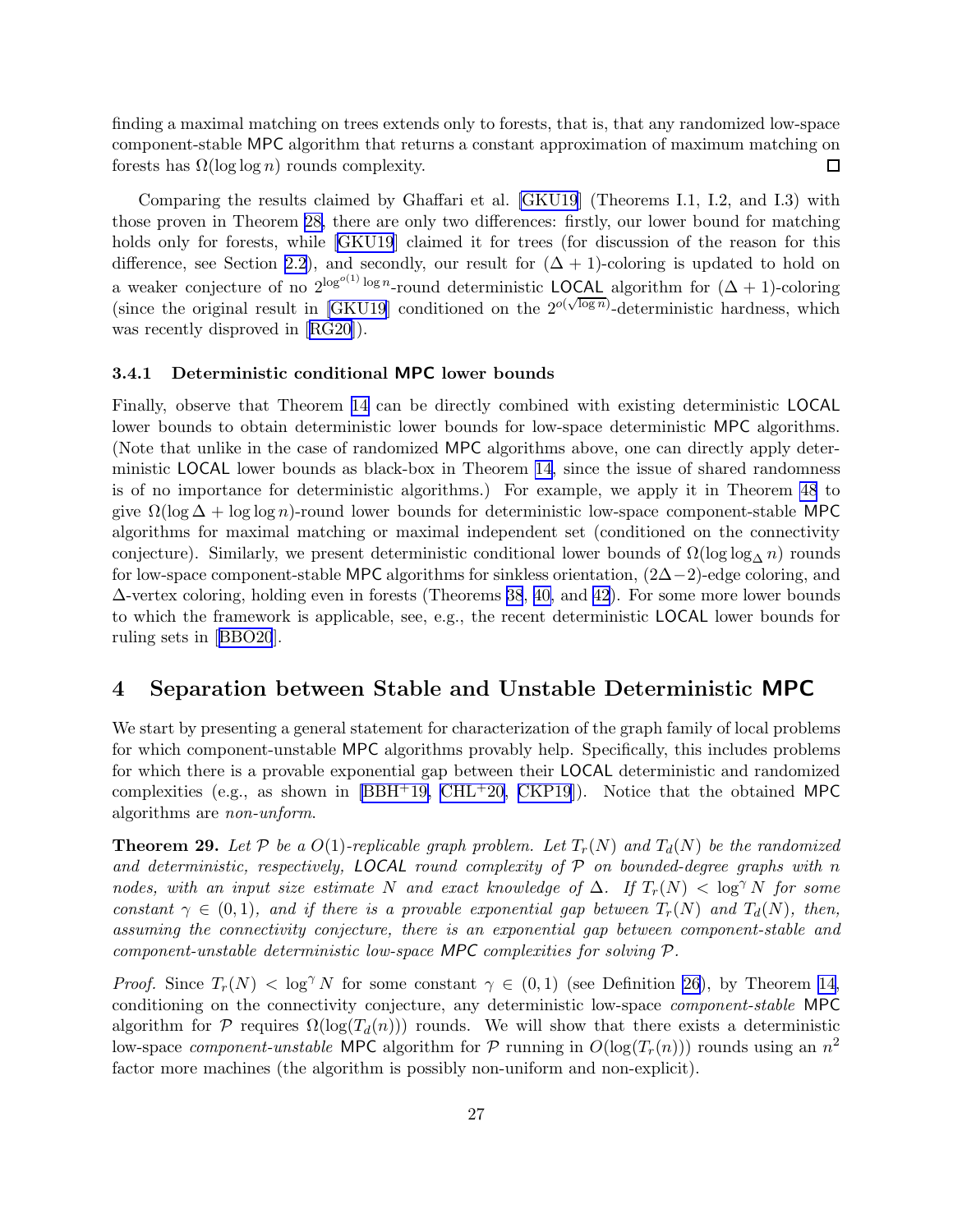<span id="page-28-0"></span>We use Lemma [54,](#page-40-0) which says that it is sufficient to show a randomized low-space MPC algorithm for P that runs in  $O(log(T_r(n)))$  rounds and succeeds with probability at least  $1 - 2^{-n^2}$ . The algorithm employs  $n^2$  parallel repetitions of procedure  $\mathcal{B}$ , each uses a disjoint set of machines and a distinct random coins determined by a shared random string of length poly $(n)$ . The final output is determined by picking the *most successful* repetition (i.e., with the maximal number of legal node outputs). Procedure B simply collects the  $2T_r(n)$  ball of each node  $u \in V(G)$ , which can be done in  $O(\log(T_r(n)))$  rounds. The machines then simulate the randomized local algorithm on balls using the shared seed. This completes the description of the simulation.

We first show that this algorithm succeeds with probability  $1 - 2^{-n^2}$ . By the properties of the **LOCAL** algorithm, a single repetition succeeds with probability at least  $1-\frac{1}{n}$  $\frac{1}{n}$  (over the randomness of the shared seed). Thus, by employing  $n^2$  independent repetitions, we get the probability that all these repetitions fail is less than  $2^{-n^2}$ .

Notice that since  $T_r(n) = o(\log n)$  and the input graph is bounded-degree, the  $2T_r(n)$ -ball of each node indeed fits the local space of each machine, and thus the MPC algorithm can be implemented with  $n^{o(1)}$  local space, and hence is low-space. Finally, let us observe that the obtained algorithm is component-unstable, since it relies on globally agreeing on the outcome of all repetitions. □

Notice that Theorem [29](#page-27-0) implies Theorem [19,](#page-18-0) that is, demonstrates that, assuming the connectivity conjecture, there are some graph problems for which there are deterministic low-space component-unstable MPC algorithms that are provably faster than their component-stable counterparts. However, the weakness of Theorem [29](#page-27-0) is that the obtained deterministic low-space component-unstable MPC algorithms are non-unform. In the rest of this section we will address this issue and show that a similar claim holds also for uniform deterministic MPC algorithms, and those which use almost-optimal global space.

### 4.1 Derandomization tools

In this section we present some basic derandomization tools used in our analysis.

#### 4.1.1 Strongly  $(\varepsilon, k)$ -wise independent hash functions

We will use the notion of strongly  $(\varepsilon, k)$ -wise independent hash functions which are defined as follows:

**Definition 30.** Let A and B be two sets and let  $\varepsilon \geq 0$ . A family H of functions  $A \to B$  is **strongly**  $(\varepsilon, k)$ -wise independent if, when  $h \in \mathcal{H}$  is chosen uniformly at random, for any  $t \leq k$  and for any t distinct  $x_1, \ldots, x_t \in A$  and any (not necessarily distinct)  $y_1, \ldots, y_t \in B$ , we have

$$
\left|\Pr\left[h(x_i) = y_i, 1 \leq i \leq t\right] - \frac{1}{|B|^t}\right| \leq \varepsilon.
$$

That is, the probability of any particular  $t \leq k$  outputs of a random function from H differs from what one would expect under uniform full randomness only by  $\varepsilon$ . In our applications, we will choose  $\varepsilon = n^{-c}$  for sufficiently large constant c, and we can then assume that these outputs are indeed fully independent (since the statistical difference is far below the failure probability of our algorithms).

Kurosawa et al. [\[KJS01](#page-44-0)] presented the following result showing the existence of strongly  $(\varepsilon, k)$ wise independent families of size (and therefore requiring few bits to specify):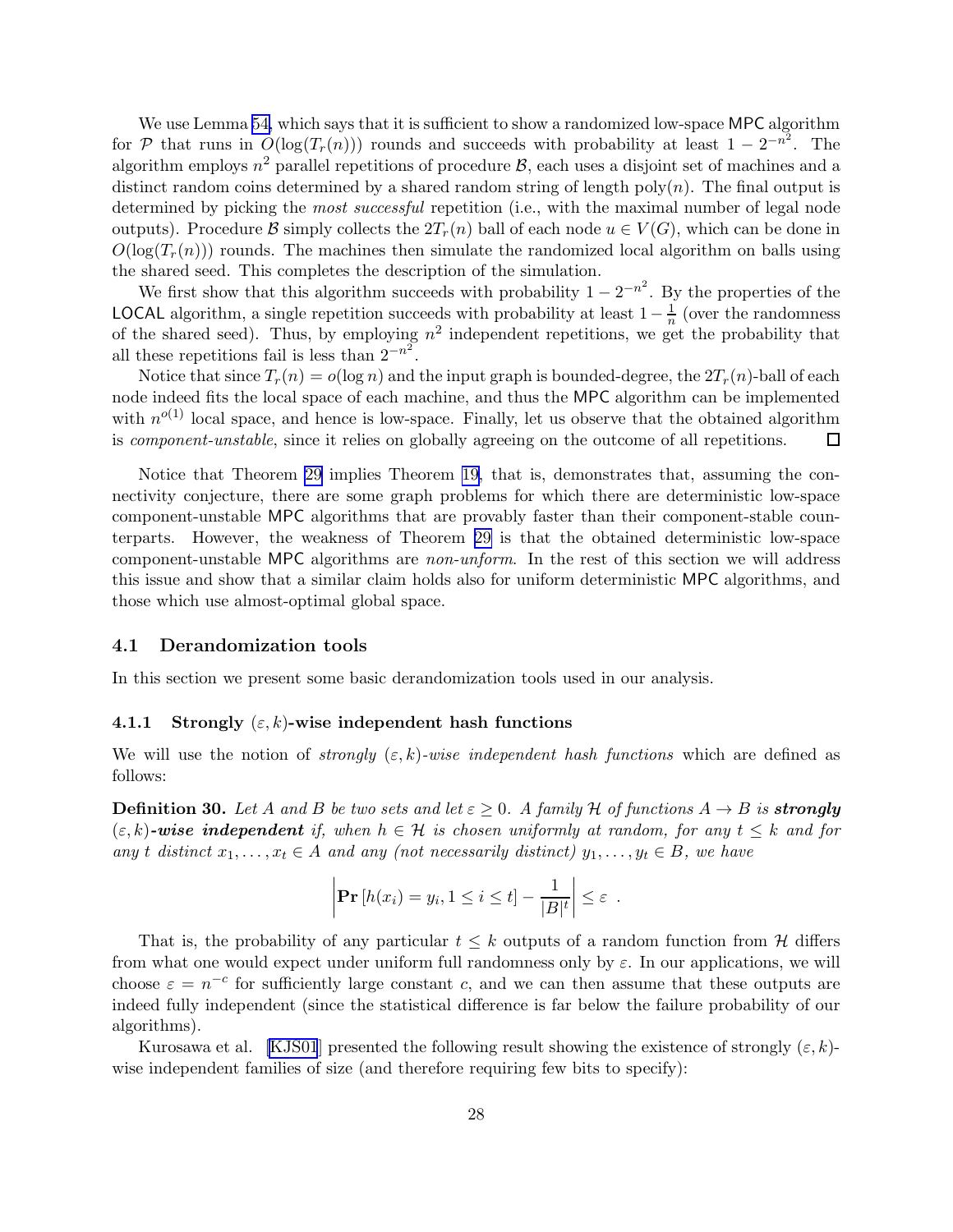<span id="page-29-0"></span>**Theorem 31** ([\[KJS01](#page-44-0)]). For any sets A, B, positive integer k, and positive real  $\varepsilon$ , there exists a strongly  $(\varepsilon, k)$ -wise independent family H of size

$$
2^{O(\log\log|A|+k\log|B|+\log\frac{1}{\varepsilon})}.
$$

Furthermore, each  $h \in \mathcal{H}$  can be specified and evaluated on any input in polylog(|A|, |B|, 2<sup>k</sup>,  $\frac{1}{\varepsilon}$  $(\frac{1}{\varepsilon})$  time and space.

Proof.As noted in the proof of Theorem 2.9 of [[KJS01\]](#page-44-0), by applying propositions 1.2 and 2.3 of [\[KJS01](#page-44-0)] an  $(\varepsilon, k)$ -wise independent family of the desired size can be constructed from the independent sample spaces of Alon et al. [\[AGHP92](#page-41-0)].  $\Box$ 

#### 4.1.2 Pseudorandom generators

A Pseudorandom Generator (PRG) is a function that gets a short random seed and expands it to a long one which look random, in the sense that it is indistinguishable from a random seed of the same length for such a formula.

**Definition32** (Computational indistinguishability, Definition 7.1 in [[Vad12](#page-45-0)]). Random variables X and Y taking values in  $\{0,1\}^m$  are  $(t,\varepsilon)$  **indistinguishable** if for every non-uniform algorithm T running in time at most t, we have  $|\Pr[T(X) = 1] - \Pr[T(Y) = 1]| \leq \varepsilon$ .

**Definition 33** (PRG, Definition 7.3 in [\[Vad12\]](#page-45-0)). A deterministic function  $\mathcal{G}: \{0,1\}^d \to \{0,1\}^m$ is an  $(t, \varepsilon)$  pseudorandom generator (PRG) if (1)  $d < m$ , and (2)  $\mathcal{G}(U_d)$  and  $U_m$  are  $(t, \varepsilon)$ indistinguishable.

The following proposition uses the probabilistic method to show the existence of good PGRs.

**Proposition 34** (Proposition 7.8 in [\[Vad12](#page-45-0)]). For all  $m \in \mathbb{N}$  and  $\varepsilon > 0$ , there exists a (non-explicit)  $(m, \varepsilon)$  pseudorandom generator  $\mathcal{G}: \{0,1\}^d \to \{0,1\}^m$  with seed length  $d = \Theta(\log m + \log(1/\varepsilon))$ .

We next notice that  $(m, \varepsilon)$  PRGs of Proposition 34 can be computed by exhaustive search.

**Lemma 35** (Time and space complexity of perfect PRGs). For all  $m \in \mathbb{N}$  and  $\varepsilon > 0$ , there exists an algorithm for computing the  $(m, \varepsilon)$  PRG of Proposition 34 in time  $\exp(\text{poly}(m/\varepsilon))$  and space  $poly(m/\varepsilon).$ 

*Proof.* Our goal is to find an  $(m, \varepsilon)$  PRG from  $\{0, 1\}^d$  to  $\{0, 1\}^m$  with seed length  $d = \Theta(\log m +$  $log 1/\epsilon$ , and the existence of one such PRG follows from Proposition 34.

The procedure for computing the PRG iterates over all different functions  $\mathcal{G}: \{0,1\}^d \to \{0,1\}^m$ according to some fixed order. For each fixed function  $G: \{0,1\}^d \to \{0,1\}^m$ , it iterates over all non-uniform algorithms  $A$  running in time  $m$  according to some fixed order, as well. To examine if  $\mathcal G$   $\epsilon$ -fools  $\mathcal A$  (in the sense of Definition 33), it is required to compare the output distribution of A run on a random m-bit string to the m-bit pseudo-random string obtained by evaluating the function  $\mathcal G$  on a random d-bit vector. This is done by computing the output of algorithm  $\mathcal A$  under each  $\mathcal{G}(x)$  for every  $x \in \{0,1\}^d$ , as well as evaluating the algorithm A under each  $y \in \{0,1\}^m$ . The procedure picks the PRG function  $\mathcal{G}^* : \{0,1\}^d \to \{0,1\}^m$  that  $\varepsilon$ -fools all m-time algorithms; the existence of one such  $\mathcal{G}^*$  follows from Proposition 34.

We next bound the time and space complexity of this procedure. There are  $(2^m)^{2^d} = 2^{O(m2^d)}$ different functions G mapping d bits into m bits, and there are  $2^{O(m \log m)}$  non-uniform algorithms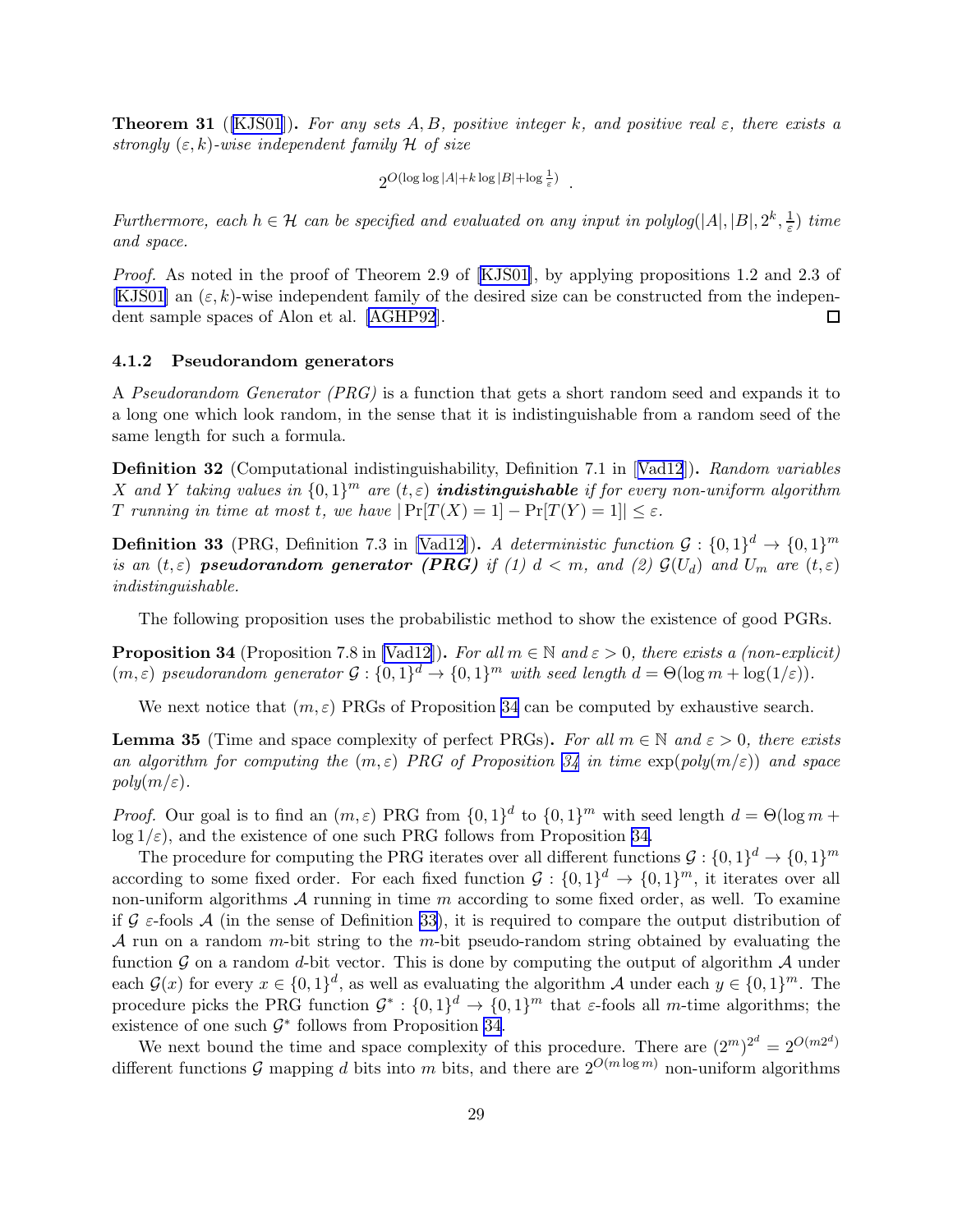<span id="page-30-0"></span>running in time m (i.e., Boolean circuits of size m). The time complexity is bounded by  $2^{O(m2^d)}$ .  $2^{O(m \log m)} \cdot 2^d \cdot 2^d = 2^{\text{poly}(m/\varepsilon)}.$ 

We next bound the space complexity. To iterate over all the possible PRG candidates  $\mathcal{G}$ :  $\{0,1\}^d \rightarrow \{0,1\}^m$ , one needs to store the index of the current candidate function and its representation, which uses  $O(m \cdot 2^d)$  bits. To iterate over all the *m*-time algorithms according to some fixed order, one needs to store the index of the current  $A$ , and its representation which can be done with  $O(m \log m)$  bits. Fixing the candidate PRG function to G and the given m-algorithm to A, the evaluation of the algorithm A under each  $\mathcal{G}(x)$  for every  $x \in \{0,1\}^d$  can be done using  $O(m \cdot 2^d)$  space. Finally, in order to evaluate A under each  $y \in \{0,1\}^m$ , it is sufficient to store the current index of the vector y considered. Altogether, the space requirements is  $O(m \cdot 2^d)$ ; since  $d = \Theta(\log m + \log(1/\varepsilon))$ , this is  $\text{poly}(m/\varepsilon)$ .  $\Box$ 

### 4.2 Problems related to the Lovász Local Lemma

We first demonstrate a deterministic complexity separation between component-stable and componentunstable algorithms for a group of problems related to the distributed Lovász Local Lemma: sinkless orientation,  $(\Delta + o(\Delta))$ -edge coloring, and  $o(\Delta)$ -coloring triangle-free graphs.

These problems are known to be hard in the LOCAL model via proofs based on the round *elimination*technique  $\text{[CHL}^+20\text{]}$  $\text{[CHL}^+20\text{]}$  $\text{[CHL}^+20\text{]}$ . We show that by derandomizing an algorithm for the constructive Lovász Local Lemma and plugging this result into known algorithms for the problems, we can surpass the component-stable lower bounds we obtain when lifting the LOCAL lower bounds to low-space MPC.

#### 4.2.1 Algorithmic Lovász Local Lemma

We first present a deterministic low-space component-unstable MPC algorithm for the Lovász Local Lemma which uses heavy local computations to obtain a small number of MPC rounds (though for bounded-degree graphs, computation is still polynomial in  $n$ ). Later we will demonstrate that this algorithm can be applied to obtained similar MPC algorithms for sinkless orientation, edge-coloring, and vertex-coloring.

The *algorithmic Lovász Local Lemma (LLL)* is defined as follows:

**Definition 36.** Consider a set  $V$  of independent random variables, and a family  $X$  of n (bad) events on these variables. Each event  $A \in \mathcal{X}$  depends on some subset  $\mathcal{V}(A) \subseteq \mathcal{V}$  of variables. Define the dependency graph  $G_{\mathcal{X}} = (\mathcal{X}, \{(A, B) \mid \mathcal{V}(A) \cap \mathcal{V}(B) \neq \emptyset\})$  that connects any two events which share at least one variable. Let d be the maximum degree in this graph, i.e., each event  $A \in \mathcal{X}$ shares variables with at most d other events  $B \in \mathcal{X}$ . Finally, define  $p = \max_{A \in \mathcal{X}} \Pr[A]$ .

The Lovász Local Lemma shows that  $\Pr[\bigcap_{A \in \mathcal{X}} \overline{A}] > 0$  (i.e., there is some assignment of variables that does not satisfy any of the bad events) under the LLL criterion that epd  $\leq 1$ . Our algorithmic goal is to find such an assignment of the variables (possibly under a stronger criterion).

We give the following deterministic low-space MPC algorithm.

**Lemma 37.** Any LLL instance with  $d = \log^{o(1)} n$  and  $p \leq \frac{1}{C}$  $\frac{1}{C}d^{-C}$  (for sufficiently high constant  $C$ ), in which each bad event has poly $(d)$  dependent variables, and these variables are independent fair random bits, can be solved in  $poly(d) + O(\log \log \log n)$  rounds in deterministic low-space MPC, using  $n^{1+o(1)}$  global space and  $n^{poly(d)}$  local computation.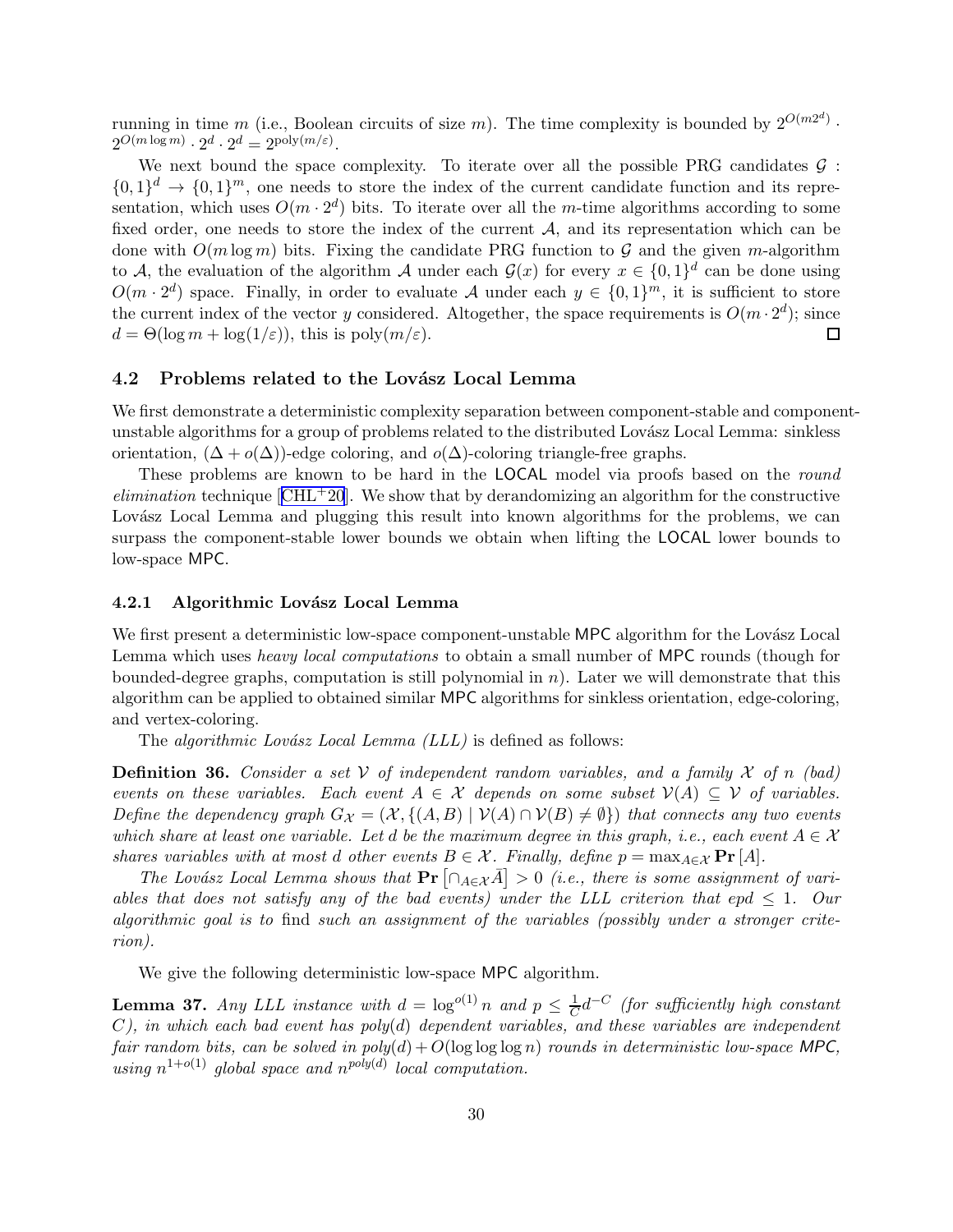<span id="page-31-0"></span>Proof. We derandomize the LOCAL algorithm of Fischer and Ghaffari [\[FG17](#page-43-0)]. The algorithm consistsof an  $\tilde{O}(d) + \log^* n$  initial deterministic coloring procedure from [[FHK16](#page-43-0)], an  $O(d^2)$ -round randomized pre-shattering part, and then a polyloglog $(n)$ -round deterministic post-shattering part (which follows from plugging the network decomposition result of [\[RG20](#page-45-0)] into the derandomization framework of [\[GHK18](#page-43-0)] applied to the LLL algorithm of[[CPS17](#page-43-0)]; see[[RG20](#page-45-0)] for details). We first collect the  $O(d^2 + \text{polyloglog}(n))$ -radius ball around each event onto a single machine; these balls are of size  $d^{O(d^2 + \text{polyloglog}(n))} = n^{O(1)}$ , and each event's dependence on its variables can be specified in  $2^{poly(d)} = n^{o(1)}$  bits, so the balls fit on single machines. This collection process can be performed in  $O(\log d + \log \log \log n)$  rounds by graph exponentiation.

We can now directly and immediately simulate the initial coloring, and we will also be able to directly simulate the deterministic post-shattering part, so it remains to derandomize the preshattering part. We do so using hash functions. First, note that the proof of the Shattering Lemma [\[FG17](#page-43-0), Lemma 6], giving the crucial shattering property of the randomized part, requires independence only between the dependent variables of groups of  $O(poly(d) log n)$  events at a time (the  $O(1)$ -radius neighborhoods of groups of  $O(\log n)$  events). So, it requires variables to be sampled from their distributions with only  $(\text{poly}(d) \cdot \log n)$ -wise independence.

By Theorem [31,](#page-28-0) for any constant  $c \in \mathbb{N}$ , there exists a strongly  $(n^{-c}, \text{poly}(d) \log n)$ -wise independent family H of functions  $[poly(n)] \rightarrow \{0,1\}$  of size  $2^{poly(d) \log n}$ , i.e., requiring  $poly(d) \log n$ bits to specify each function. We use such a function to generate the values taken by all variables. By taking c to be sufficiently high, we can ensure that the statistical error of the hash functions innegligible. Since the algorithm of  $[FG17]$  $[FG17]$  succeeds with high probability in n when variables are sampled independently at random, we have that using a uniformly random function from  $\mathcal{H}$  to provide variable values also causes the algorithm to succeed w.h.p.

We can therefore perform a distributed implementation of the method of conditional expectations to deterministically fix a function which causes the algorithm to succeed. [\[CDP20a](#page-42-0), [CDP20b\]](#page-42-0) show how to implement this method, in low-space MPC, in such a way that  $\Theta(\log n)$  bits specifying the function can be fixed in a single round, provided success at any node, under any function from  $H$ , can be checked locally on a machine. Here, we can check success locally by simply running the algorithm of[[FG17\]](#page-43-0) to completion using the given function, since we have already collected sufficiently large local neighborhoods onto single machines.

We therefore require poly(d) MPC rounds to perform the method of conditional expectations and derandomize the LLL algorithm. So, the total round complexity is  $poly(d) + O(\log \log \log n)$ . The global space usage is dominated by the storage of an  $O(d^2 + \text{polyloglog}(n))$ -radius ball around each node, i.e.,  $nd^{O(d^2 + polyloglog(n))} = n^{1+o(1)}$  global space. The local computation is dominated by the method of conditional expectations, which requires evaluating all functions from  $H$ , taking  $n^{\text{poly}(d)}$  computation.  $n^{\text{poly}(d)}$  computation.

### 4.2.2 Sinkless orientation

In this section, we combine the lifting of the LOCAL lower bounds to deterministic low-space component-stable MPC algorithms (Theorem [14\)](#page-16-0) with derandomization of the constructive Lovász Local Lemma (Lemma [37\)](#page-30-0) to show that conditioned on the connectivity conjecture, deterministic low-space component-unstable MPC algorithms for sinkless orientation are provably faster than their component-stable counterparts.

We define sinkless orientation to be the problem of orienting the edges of a graph of minimum degree at least 3, such that each node has at least one outgoing edge (this minimum degree criterion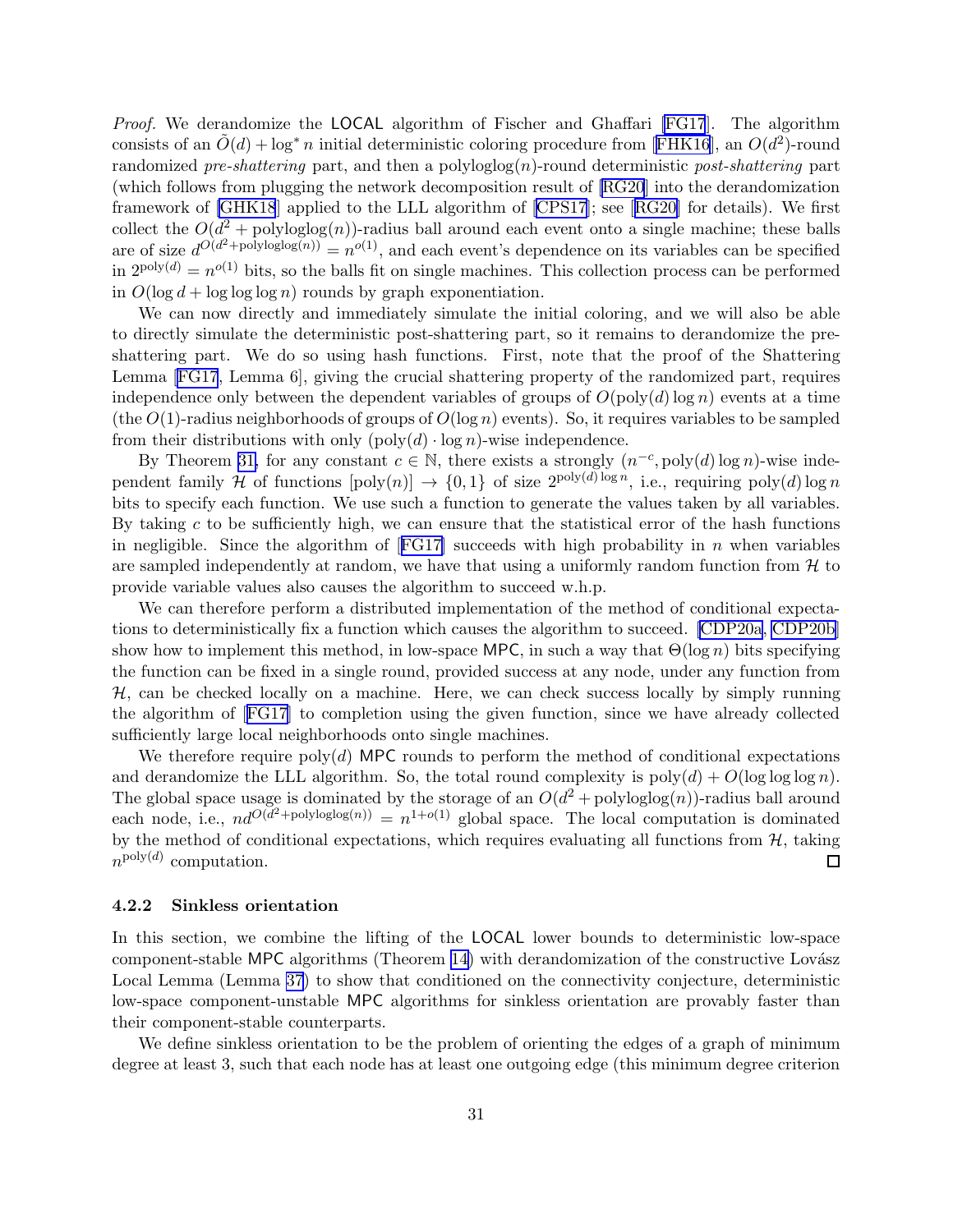<span id="page-32-0"></span>is necessary, since the problem is not possible, e.g., on a path).

A lower bound for sinkless orientation in the LOCAL model was first proven by[[BFH](#page-42-0)+16], and extended to a stronger bound for deterministic algorithms by[[CKP19](#page-42-0)]. When combined with Theorem [14,](#page-16-0) we obtain the following theorem.

Theorem 38. Assuming the connectivity conjecture, there is no deterministic component-stable low-space MPC algorithm that computes a sinkless orientation in o(log log<sub>∧</sub> n) rounds, even in forests.

*Proof.* By [\[BFH](#page-42-0)<sup>+</sup>16]and [[CKP19](#page-42-0)], there is an  $\Omega(\log_{\Delta} N)$  lower bound for deterministic sinkless orientiation even in  $\Delta$ -regular forests, and this holds even if nodes have unique  $O(\log N)$ -bit IDs and know the exact values of n and  $\Delta$ . Since sinkless orientation is an edge-labeling problem, we must work on the line graph of the input graph in order to meet our vertex-labeling framework. We therefore let G be the (normal) class of all line graphs of forests, and, setting  $T(N, \Delta) := \log_{\Delta}^{1/3} N$ (which is a constrained function) we have an  $T(N, \Delta)$ -round LOCAL lower bound for the vertex-labeling version on line graphs. By Theorem [14,](#page-16-0) we obtain an  $\Omega(\log(T(N,\Delta))) = \Omega(\log \log_{\Delta} n)$ round lower bound for deterministic low-space MPC algorithms, conditioned on the connectivity conjecture. Converting back from the line graph formulation to the original input graphs, this lower bound is on the family of forests.  $\Box$ 

Theorem 38 is complemented by the following result providing a deterministic low-space componentunstable MPC algorithm for sinkless orientation that surpasses the component-stable lower bound for low-space MPC.

Theorem 39. There is a deterministic low-space MPC algorithm that computes a sinkless orientation, in any graph of  $\Delta = \log^{o(1)} \log n$  maximum degree, in  $poly(\Delta) + O(\log \log \log n) = o(\log \log_{\Delta} n)$ rounds, using  $n^{1+o(1)}$  global space. The algorithm is component-unstable, and uses  $n^{poly(\Delta)}$  local computations.

*Proof.* We concentrate on the algorithm for the case of d-regular graphs with  $d > 500$ ; Ghaffari and Su [\[GS17\]](#page-43-0) show how extend to irregular graphs with minimum degree at least 3 using  $O(\log^* n)$ rounds of deterministic pre-processing and  $O(1)$  rounds of deterministic post-processing in LOCAL, which we can simulate directly in low-space MPC.

In this case, sinkless orientation can be solved by a single application of the distributed LLL (seee.g. [[BFH](#page-42-0)+16]), with  $d = \Delta$  and  $p = 2^{-\Delta}$  (setting  $d > 500$  is more than sufficient to make this instance satisfy the LLL criterion of Fischer and Ghaffari's algorithm), and the underlying variables are simple uniformly random choices of orientation for each edge (so can be represented with a single fair random bit). Applying Lemma [37](#page-30-0), we obtain a poly $(\Delta) + O(\log \log \log n)$ -round deterministic low-space MPC algorithm using  $n^{\text{poly}(\Delta)}$  local computation.  $\Box$ 

We also remark that, for  $\Delta \leq n^{o(1/\log \log n)}$ , an  $O(\log \log \log n)$ -round component-stable *randomized* algorithm exists for the problem, by simply collecting  $\Theta(\log \log n)$ -radius balls onto machines via graph exponentiation, and then simulating the randomized LOCAL algorithm of [\[GS17\]](#page-43-0). Sinkless orientiation is therefore an example of a problem with a (conditional) separation between randomized and deterministic algorithms, proving Theorem [21](#page-19-0)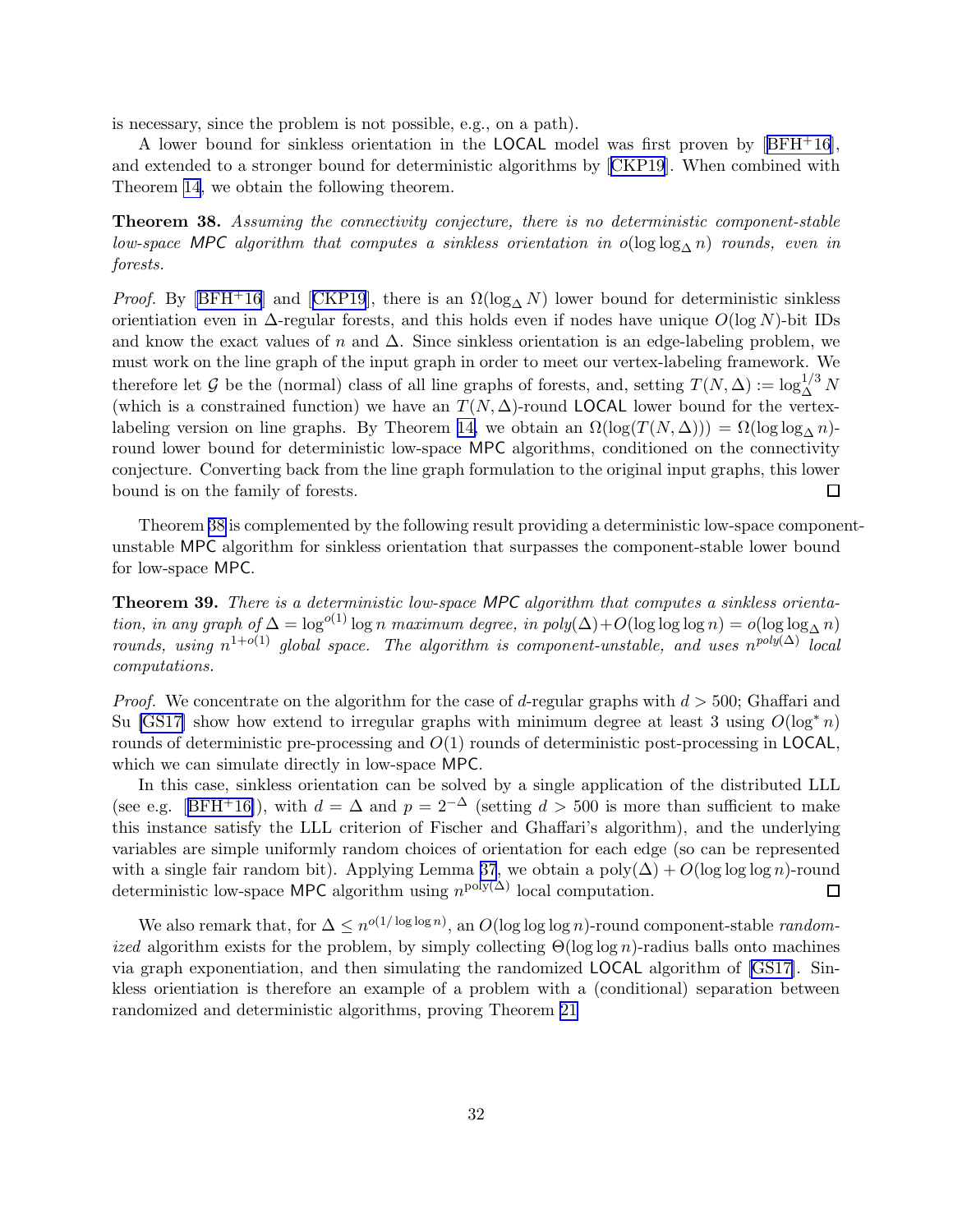### <span id="page-33-0"></span>4.2.3 Edge-coloring

Similarly to the sinkless orientation problem, the framework combining the lifting of the LOCAL lower bounds to deterministic low-space component-stable MPC algorithms (Theorem [14](#page-16-0)) with derandomization of the constructive Lovász Local Lemma (Lemma [37](#page-30-0)) can be used to show that assuming the connectivity conjecture, for the classical edge-coloring there are deterministic lowspace component-unstable MPC algorithms that are provably faster than their component-stable counterparts. We begin with the following application of Theorem [14](#page-16-0).

Theorem 40. Assuming the connectivity conjecture, there is no deterministic component-stable low-space MPC algorithm that computes a  $(2\Delta - 2)$ -edge coloring, even in forests, in o(log log<sub>∧</sub> n) rounds.

*Proof.* Chang et al. [\[CHL](#page-42-0)<sup>+</sup>20] give a deterministic LOCAL lower bound of  $\Omega(\log_{\Lambda} N)$  for  $(2\Delta - 2)$ edge coloring, even in forests. To fit  $(2\Delta - 2)$ -edge coloring into our framework (in which problem outputs are labels on nodes) we must define it as vertex-coloring on the line graph. In LOCAL, operations on the line graph can be simulated in the original graph and vice versa with only one round additive overhead. So, we have an  $\Omega(\log_{\Lambda} N)$ -round deterministic lower bound for '(2∆−2)coloring the line graphs of forests with maximum degree  $\Delta'$ .

The family of line graphs of forests is both hereditary (deleting a node in the line graph corresponds to deleting an edge in the original graph, and forests are closed under edge deletion) and closed under disjoint union (which corresponds to disjoint union in the original graph), so it is nor-mal under Definition [7](#page-11-0). We set  $T(N, \Delta) := \log_{\Delta}^{1/3} N$ , a constrained function. Then, by Theorem [14,](#page-16-0) we obtain a conditional  $\Omega(\log \log_{\Delta} n)$  deterministic lower bound for  $(2\Delta - 2)$ -edge coloring forests with *n* nodes and maximum degree  $\Delta$ . with *n* nodes and maximum degree  $\Delta$ .

**Theorem 41.** There is a deterministic low-space MPC algorithm that computes a  $(\Delta + \sqrt{\Delta} \log^3 \Delta)$ edge coloring, in any graph of maximum degree  $\Delta = \log^{o(1)} \log n$ , in  $O(\text{poly}(\Delta) + \log \Delta \log \log \log n) =$  $o(\log\log_{\Delta} n)$  rounds, using  $n^{1+o(1)}$  global space. The algorithm is component-unstable and uses  $n^{poly(\Delta)}$  local computation.

*Proof.* We apply the algorithm of [\[CHL](#page-42-0)<sup>+</sup>20].Setting  $\varepsilon = \frac{\log^3 \Delta}{\sqrt{\Delta}}$  in Theorem 4 of [[CHL](#page-42-0)<sup>+</sup>20] gives a running time dominated by  $O(\log \Delta)$  applications of LLL, with  $d = \text{poly}(\Delta)$  and  $p = \Delta^{-\omega(1)}$ . Furthermore, the variables in the LLL instances are uniformly random choices of colors from each edge's palette (of some current palette size  $P$ ). These can be generated from poly(d) fair random bits in such a way that the probability of choosing any particular color differs from  $1/P$  by at most  $2^{-\text{poly}(d)}$ ; the probability of each bad event therefore also incurs error of  $2^{-\text{poly}(d)}$ , and so remains  $\Delta^{-\omega(1)}$ .

Applying Lemma [37](#page-30-0), we can perform all applications of LLL in  $O(poly(\Delta) + log \Delta log log log n)$ rounds in deterministic low-space MPC with  $n^{1+o(1)}$  global space. The algorithm of  $\text{[CHL}^+20]$ then applies a final 5∆'-edge coloring algorithm to finish off the remaining graph (where  $\Delta'$  is the maximum degree of this graph); we can do this in  $O(\log^* n)$  rounds by simulating Linial's (deterministic) vertex-coloring algorithm [\[Lin92](#page-44-0)] on the line graph. The total round complexity is  $O(poly(\Delta) + \log \Delta \log \log \log n)$ , the global space is  $n^{1+o(1)}$ , and the local computation is  $n^{poly(\Delta)}$ .  $\Box$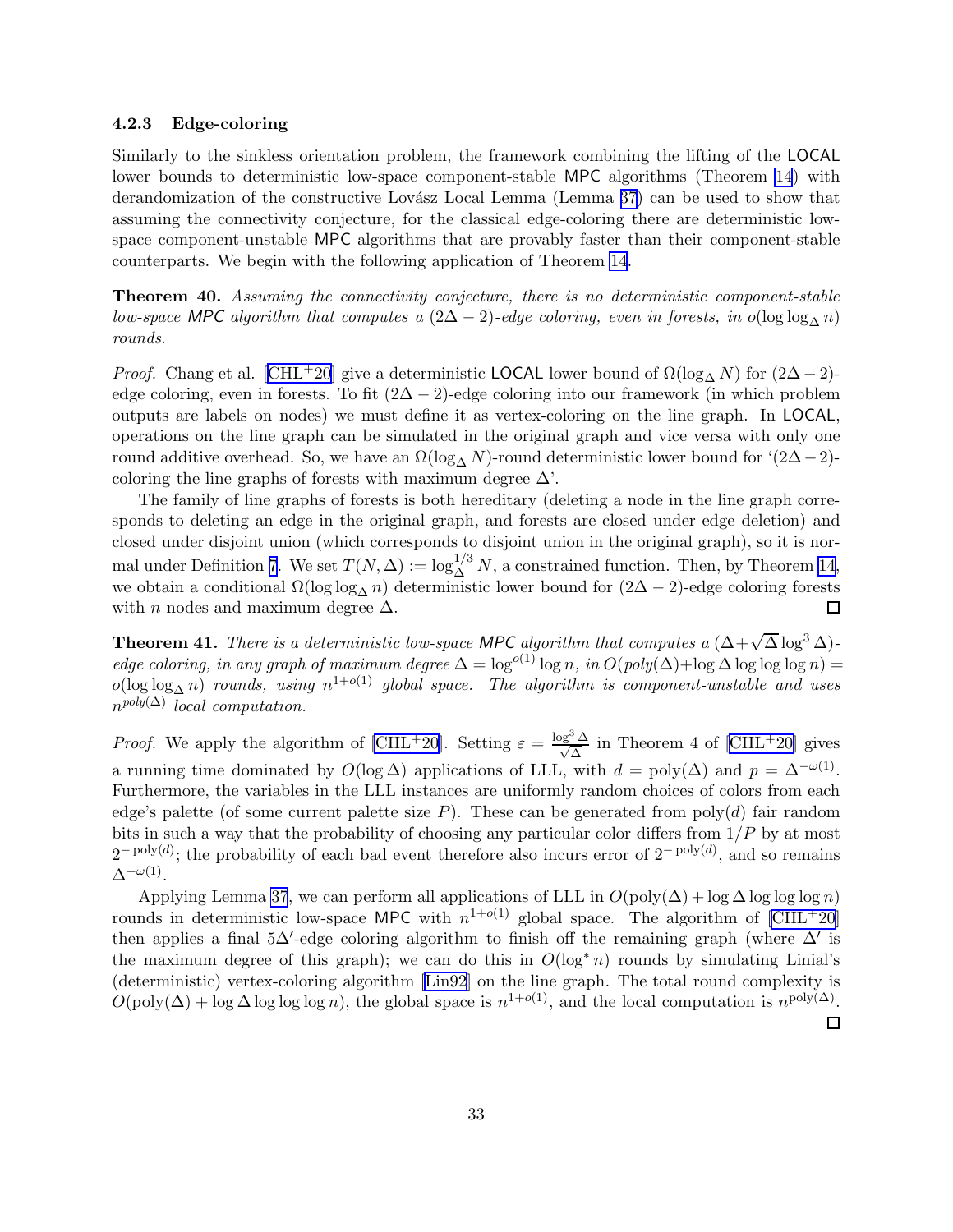#### <span id="page-34-0"></span>4.2.4 Vertex-coloring triangle-free graphs

A combination of Theorem [14](#page-16-0) and Lemma [37](#page-30-0) can be used to show a similar complexity gap between deterministic component-stable and component-unstable MPC algorithms for vertex coloring.

**Theorem 42.** Assuming the connectivity conjecture, there is no deterministic component-stable low-space MPC algorithm that computes a  $\Delta$ -vertex coloring, even in forests, in o(log log<sub> $\Delta$ </sub> n) rounds.

*Proof.*Chang, Kopelowitz, and Pettie [[CKP19\]](#page-42-0) give an  $\Omega(\log_{\Delta} N)$ -round deterministic lower bound for  $\Delta$ -coloring trees (and therefore also the normal class of *forests*) of maximum degree  $\Delta$  (for  $\Delta \geq$ 3). Setting  $T(N, \Delta) := \log_{\Delta}^{1/3} N$  (a constrained function), by Theorem [14](#page-16-0), we obtain a conditional  $\Omega(\log \log_{\Lambda} n)$  deterministic lower bound for  $\Delta$ -coloring forests with n nodes and maximum degree ∆. 囗

**Theorem 43.** There is a deterministic low-space MPC algorithm that computes a  $O(\frac{\Delta}{\log \Delta})$ -vertex coloring, in any triangle-free graph of  $\Delta = \log^{o(1)} \log n$  maximum degree, in poly $(\Delta) + O(\log \Delta \log \log \log n) =$  $o(\log\log_{\Delta} n)$  rounds, using  $n^{1+o(1)}$  global space. The algorithm is component-unstable and uses  $n^{poly(\Delta)}$  local computations.

*Proof.*We plug in our LLL algorithm into the algorithm of [[PS15](#page-44-0)]. When  $\Delta = o(\log n)$ , this algorithm consists of  $O(k + \log^* n)$  applications of LLL in order to  $O(\frac{\Delta}{k})$  $\frac{\Delta}{k}$ )-color the graph, where  $k \leq (\frac{1}{4} - o(1)) \ln \Delta$ . We choose some such  $k = \Theta(\log \Delta)$ .

Similarly to the proof of Theorem [41](#page-33-0), the LLL instances required have  $d = \text{poly}(\Delta)$  and  $p =$  $\Delta^{-\omega(1)}$ , and the variables are uniformly random color choices, which we can generate from poly(d) fair coins while only increasing the probability of any bad event by  $2^{-poly(d)}$ . So, we can apple Lemma [37,](#page-30-0) and obtain a deterministic low-space MPC algorithm for  $O(\frac{\Delta}{\log \Delta})$ -coloring triangle-free graphs in  $O(poly(\Delta) + log \Delta log log log n)$  rounds, using  $n^{1+o(1)}$  global space, with  $n^{poly(\Delta)}$  local computation.  $\Box$ 

For all the problems above, sinkless orientation, edge-coloring, and vertex-coloring, we have obtained component-unstable algorithms which surpass the conditional lower bounds for componentstable algorithms when  $\Delta = \log^{o(1)} \log n$ . Furthermore, though in general these algorithms use heavy local computation, for bounded degree  $(\Delta = O(1))$  graphs their local computation is poly $(n)$ . Since we still surpass the lower bounds for sufficiently large constant  $\Delta$ , this demonstrates that component-instability helps for deterministic algorithms even using polynomial computation.

# 4.3 Extendable algorithms

We next describe an explicit derandomization recipe for a particular class of local algorithms. This recipe allows one to derandomize r-round local algorithms within  $O(\log r)$  low-space MPC rounds, provided that the r-radius ball of each node in the graph G fits the local space of the machines. As a consequence, we show component-unstable algorithms for maximal independent set and maximal matching that surpass the lower bounds for component-stable algorithms.

We call the class of **LOCAL** algorithms we consider *extendable*. Roughly speaking, these algorithms can extend any partial legal solution (e.g., a collection of legally colored nodes) into a complete solution (similar to the notion of greedy algorithms). In addition, the local computation performed at each node in these algorithms must be polynomial. Even though the LOCAL model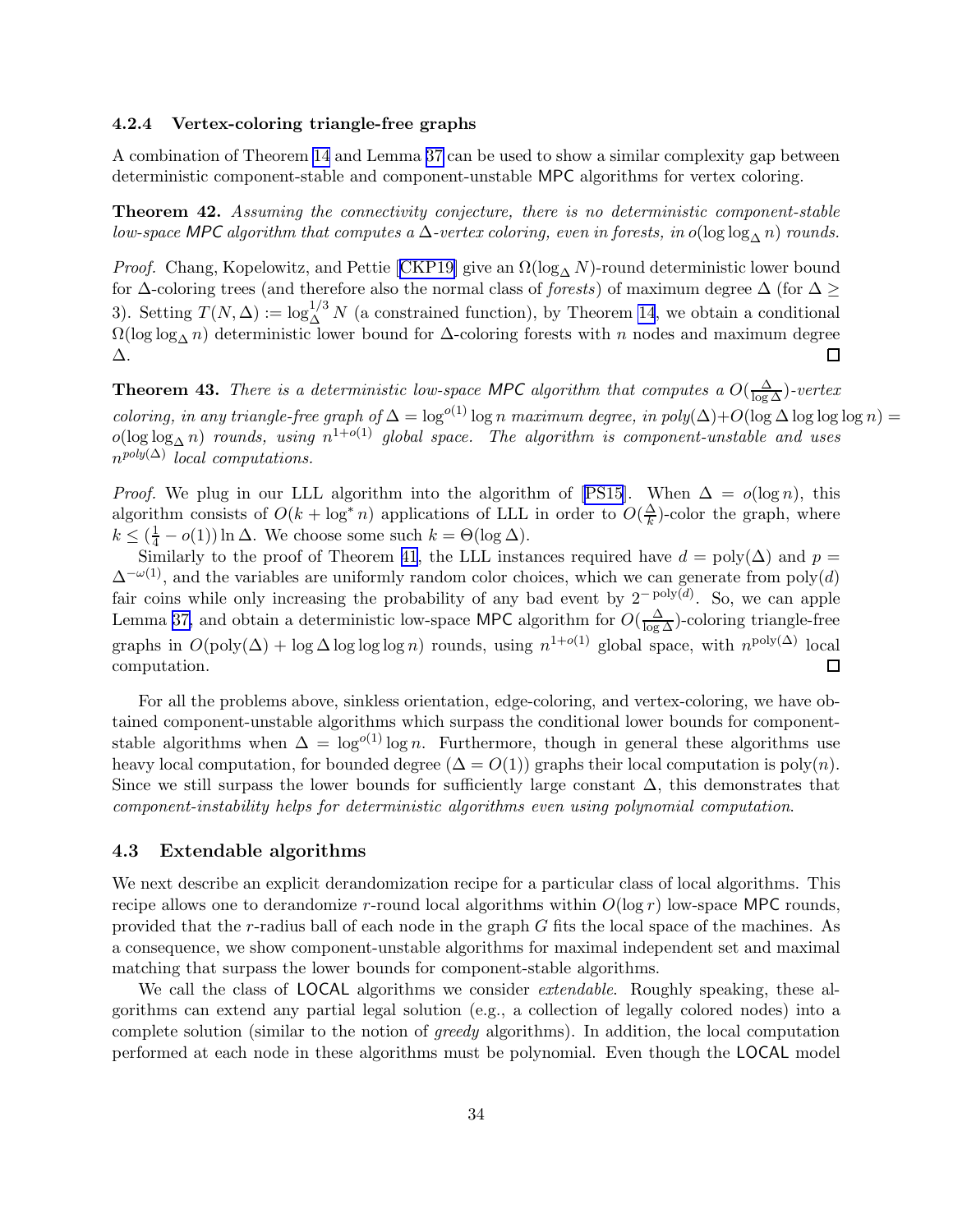<span id="page-35-0"></span>does not account for the local computation time, most of the LOCAL algorithms are in fact efficient in this regard. We next define this notion more formally.

**Definition 44 (Extendable algorithms).** Let  $A$  be a randomized LOCAL algorithm for an LCL problem P with round complexity at most  $T(n, \Delta)$  (where T is non-decreasing in n and  $\Delta$ ) on every n-node graph, when provided with the exact value of n and maximum degree  $\Delta$ . Then, A is extendable if:

- (i) Any partially decided subgraph can be extended into a global solution for P. Formally, A returns an output labeling on G giving each node a label in  $L \cup \{\perp\}$ , where L is the output alphabet permitted by the problem  $P$ . Then, re-labeling the nodes labeled  $\perp$  with any valid output labeling on their induced graph must give a valid output labeling on G. This must hold with certainty (even though  $A$  is a randomized algorithm).
- (ii) In expectation, A labels less than  $\frac{1}{2}$  nodes  $\perp$ .
- (iii) In every round i of A, each node u performs at most  $\Delta^{O(T(n,\Delta))}$  internal computation to determine its output for that round (e.g., the messages to be sent in the next round, internal states, and its final output in the last round).

We next show that using the PRG construction of Lemma [35](#page-29-0) any extendable LOCAL algorithm running in  $t = T(n, \Delta)$  rounds can be simulated deterministically within  $O(\log t)$  MPC-rounds. This has various applications for derandomizing LOCAL algorithms on low-degree graphs, which consequently yields a separation between stable and unstable deterministic MPC algorithms. For simplicity, we consider LOCAL algorithms for LCL problems, however, this can be extended for the approximation variants of LCL problems (e.g., approximate max-IS and maximal matching).

**Theorem 45.** For every constant  $\phi \in (0,1)$ , there is some constant  $\gamma$  such that any  $T(n,\Delta)$ round extendable local algorithm A satisfying that  $\Delta^{\gamma} T^{(n,\Delta)} \leq n^{\phi}$ , in which each node uses at most  $\Delta^{O(T(n,\Delta))}$  bits of randomness, can be derandomized<sup>12</sup> within  $O(\log(T(n,\Delta)) + \log^* n)$  MPC rounds with local space  $O(n^{\phi})$  and global space  $O(n^{1+\phi})$ .

*Proof.* Consider a fixed n-node graph  $G = (V, E)$ , with maximum degree  $\Delta$ , and let  $t := T(n, \Delta)$ . First, the MPC algorithm allocates a separate machine  $M_u$  to each node u that stores its 2t-radius ball in G. This can be done in  $O(\log t)$  rounds, by the standard graph exponentiation technique. Next, the algorithm computes a  $\Delta^{4t}$ -coloring in the graph  $G^{2t}$ . The purpose of this step is to reduce the name space of the nodes from  $O(\log N)$  bits into  $O(t \log \Delta)$  bits, such that in each 2t-radius ball, the new IDs of the nodes (i.e., their colors) are unique. This coloring can be implemented within $O(\log^* N)$  deterministic rounds [[Kuh09](#page-44-0)].

We will simulate  $O(1)$  iterations of algorithm A, each time running on the subset of nodes labeled with  $\perp$  in the last iteration. That is, we start on our input graph G, and provide A with the values n and  $\Delta$ , and in subsequent iterations provide the current values  $n^* \leq n$  and  $\Delta^* \leq \Delta$ . By extendability of  $\mathcal{A}$ , we know that the resulting labeling can be extended to a valid full solution by relabeling ⊥ with any valid labeling on their induced graph. It remains only to show that after  $O(1)$  iterations, we can ensure that no nodes remain labeled  $\perp$ .

 $12$ The deterministic MPC algorithm in the derandomization relies on the PRG construction in Lemma [35](#page-29-0), and therefore it may perform heavy local computations, or alternatively, this result can be stated as a non-uniform derandomization where the PRG function is hard-coded in the MPC machines, in which case local computation is polynomial.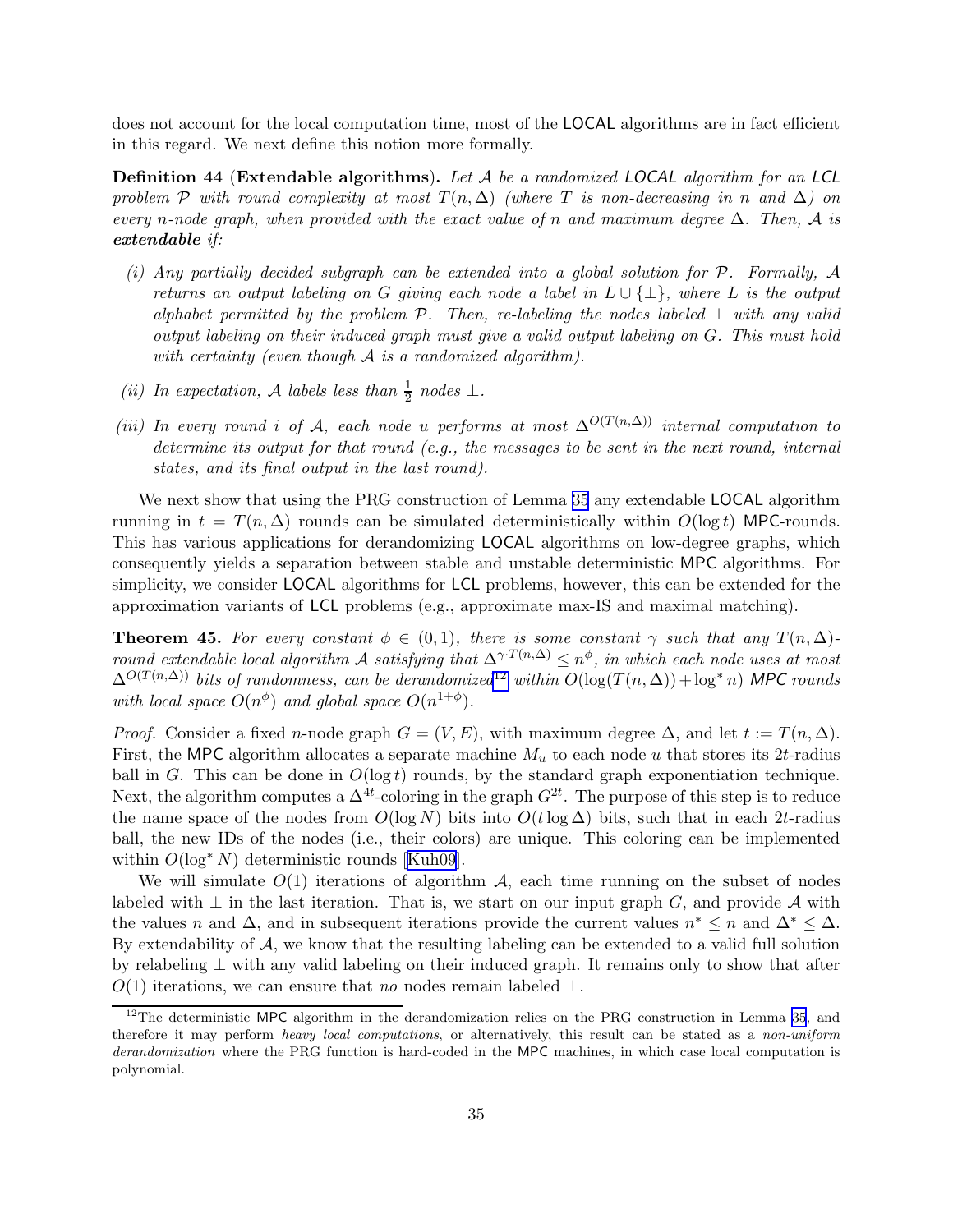<span id="page-36-0"></span>In each iteration of  $A$  we let machine  $M_u$  determine the output for node  $u$ , and we use the PRG construction of Lemma [35](#page-29-0) in order to deterministically fix a good random seed for the algorithm. We need to provide each node with  $\Delta^{O(t)}$  random bits, and we do so based on the new IDs (i.e., nodes with the same new IDs receive the same random bits, but since these nodes are of distance at least 2t apart, this does not cause any dependency issues). So, our PRG will need to generate  $\Delta^{O(t)}$  total pseudorandom bits.

By Lemma [35,](#page-29-0) a  $(\Delta^{O(t)}, n^{-\epsilon})$  PRG can be constructed using  $e^{O(t \log \Delta + \epsilon \log n)}$  space. Setting  $\varepsilon$ to be a sufficiently small constant, this is  $O(n^{\phi})$ . Note that we always use this PRG (i.e., with parameters in terms of original number of nodes  $n$ ), and do not update to the current value  $n^*$ .

When we run A, with a uniformly random seed from the PRG, on a graph of size  $n_* \leq n$ (since we run only on the induced graphs of subsets of nodes labeled  $\perp$ ), the output at each node is  $(\Delta^{O(t)}, n^{-\epsilon})$  indistinguishable from its output under full randomness. So, the expected number of nodes which output  $\perp$  is at most  $\frac{1}{2} + n_* \cdot n^{-\epsilon}$ . After  $O(1/\epsilon)$  iterations we therefore reduce the expected number of nodes labeled ⊥ below 1.

Now it remains only to *deterministically* choose a seed from the PRG that achieves this expected value of undecided nodes (and, since the number of undecided nodes is an integer, it must then be 0). To do so, we use a distributed implementation of the classical method of conditional expectations, a means of having all machines agree on some seed which achieves at most the expected value of some cost measure (in this case, the number of nodes labeled ⊥).[[CDP20a, CDP20b\]](#page-42-0) show how to implement this method, in low-space MPC, in such a way that  $\Theta(\log n)$  bits specifying the seed can be fixed in a single round, provided that the global cost measure is the sum of functions computable locally on single machines. Here, each machine  $M_u$  can locally compute the indicator variable for the event  $\{u \text{ is labeled } \perp\}$  under A using any particular seed, and the global cost function is the sum (over all nodes  $u \in V$ ) of these variables.

Since the seeds for the PRG are  $O(t \log \Delta + \varepsilon \log n) = O(\log n)$  bits long, we can perform the method of conditional expectations in  $O(1)$  rounds in each iteration, fixing a globally agreed seed from our PRG which ensures that the number of nodes labeled  $\perp$  is at most its expectation. Then, after  $O(\frac{1}{\varepsilon})$  $\frac{1}{\varepsilon}$ ) =  $O(1)$  iterations, we have no remaining nodes labeled  $\perp$ , and so have a complete valid solution for the problem. The total running time of the deterministic MPC algorithm is therefore  $O(\log t)$  (for initially collecting balls) plus  $O(\log^* n)$  (for coloring).  $\Box$ 

### 4.3.1 Application to maximal independent set and maximal matching

To demonstrate the applicability of this derandomization recipe, we show how it can be used to improve the deterministic running times of two cornerstone problems in low-space MPC: maximal independent set and maximal matching. The best prior round complexities for both problems is  $O(\log \Delta + \log \log n)$  $O(\log \Delta + \log \log n)$  $O(\log \Delta + \log \log n)$  [[CDP20a](#page-42-0)]; here we improve the dependency on n to triple-logarithmic, and surpass the component-stable lower bound for  $\Delta = 2^{\log^{o(1)} n}$ .

**Theorem 46.** For any constant  $\phi > 0$ , a maximal independent set and maximal matching can be found deterministically in low-space MPC in  $O(\log \log \Delta + \log \log \log n)$  rounds when  $\Delta = 2^{\log^{o(1)} n}$ , with local space  $O(n^{\phi})$  and global space  $O(n^{1+\phi})$ .

Proof. We focus on maximal independent set, since the results for maximal matching will then follow by reduction.

We will use the LOCAL algorithm of Ghaffari [\[Gha16](#page-43-0)], which, when combined with the polylog-arithmic network decomposition of [\[RG20](#page-45-0)], runs in  $t = O(\log \Delta + \text{polyloglog}(n))$  rounds, on graphs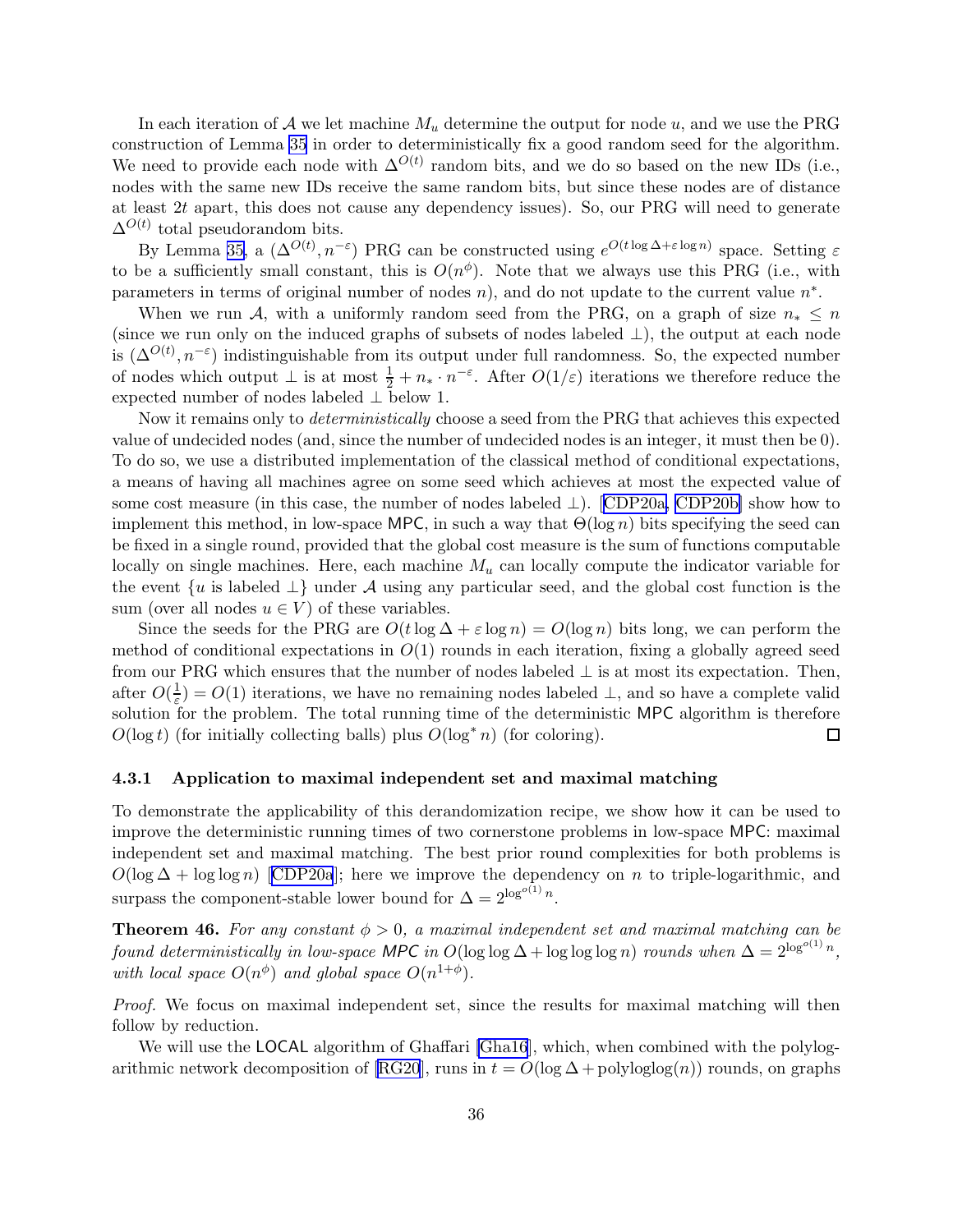<span id="page-37-0"></span>with n nodes, when provided with the values n and  $\Delta$ , succeeding (globally) with probability at least  $1 - \frac{1}{n^2}$ . We use the following final labeling: nodes which have been placed in the output independent set are labeled IN, adjacent nodes are labeled OUT, and all other nodes are labeled ⊥.

Ghaffari's algorithm has the following important property: even when the algorithm probabilistically fails, it never places two adjacent nodes in the output independent set; instead it merely fails to decide the status of some nodes. Therefore, any output labeling produced by Ghaffari's algorithm in this way is extendable to a full solution by any valid output (i.e., a valid MIS) on the induced graph of undecided nodes (those labeled  $\perp$ ).

Another property we need is a bound on the number of random bits used by each node. Ghaffari's algorithm uses  $O(t \log \Delta)$  random bits per node  $(O(\log \Delta))$  per round i), since a node v's only random choice each round is to 'mark' itself with some probability  $p_t(v)$ , which is equal to  $2^{-k_i}$  for some  $k_i \in [[\log \Delta]]$ . To perform this choice, v can take  $k_i$  random bits and mark itself if they are all 0.

Furthermore, since with probability at least  $1 - \frac{1}{n^2}$  the algorithm succeeds globally (i.e., labels no nodes  $\perp$ ), the *expected* number of nodes labeled  $\perp$  is at most  $\frac{n}{n_1^2} < \frac{1}{2}$  $\frac{1}{2}$ .

Therefore the algorithm is extendable. We have  $\Delta^{O(t)} = 2^{\log^{O(1)} N} \le N^{\phi}$ , and so we can apply Theorem [45](#page-35-0) to solve MIS in  $O(\log t) = O(\log \log \Delta + \log \log \log n)$  rounds deterministically in MPC with local space  $O(n^{\phi})$  and global space  $O(n^{1+\phi})$ .

To perform Maximal Matching, we use standard reduction of finding an MIS on the line graph of the input graph. It is well-known that this corresponds to a maximal matching in the original graph, and in LOCAL only increases the round complexity by 1, which means that we still adhere to our MPC space bounds.  $\Box$ 

Corollary 47. For any constant  $\phi > 0$ , a maximal independent set and maximal matching can be found deterministically in low-space MPC in  $O(\log \Delta + \log \log \log n)$  rounds, with local space  $n^{\phi}$ and global space  $n^{1+\phi}$ .

*Proof.* We use Theorem [46](#page-36-0) when  $\Delta = 2^{\log^{o(1)} n}$ ; otherwise, we can use the low-space MPC algorithm of [\[CDP20a](#page-42-0)], with running time  $O(\log \Delta + \log \log n) = O(\log \Delta)$ . □

Theorem 48. Assuming the connectivity conjecture, there is no deterministic low-space componentstable MPC algorithm that computes a maximal matching or maximal independent set in  $o(\log \Delta +$  $log log n$  rounds.

*Proof.* Balliu et al. [\[BBH](#page-42-0)<sup>+</sup>19] show an  $\Omega(\min{\lbrace \Delta, \frac{\log N}{\log \log n}\rbrace})$  $\frac{\log N}{\log \log N}$ )-round<sup>13</sup> deterministic LOCAL lower bound for both problems, even when exact values of n and  $\Delta$  are known. Using constrained function  $T(N, \Delta) = \sqrt{\min{\{\Delta, \log N\}}}$ , we apply Theorem [14](#page-16-0) to obtain an  $\Omega(\min{\log{\Delta}, \log \log N})$ -round conditional lower bound for component-stable low-space deterministic MPC algorithms, (directly for maximal independent set, and using the standard conversion to the line graph for maximal matching).  $\Box$ 

Hence, Theorem [46](#page-36-0) surpasses this component-stable conditional lower bound when  $\Delta = 2^{\log^{o(1)} n}$ .

<sup>&</sup>lt;sup>13</sup>That is, a deterministic LOCAL algorithm cannot simultaneously have round complexity  $o(\Delta)$  and  $o(\frac{\log N}{\log \log N})$ ; algorithms do exist which are faster in one parameter at the expense of the other.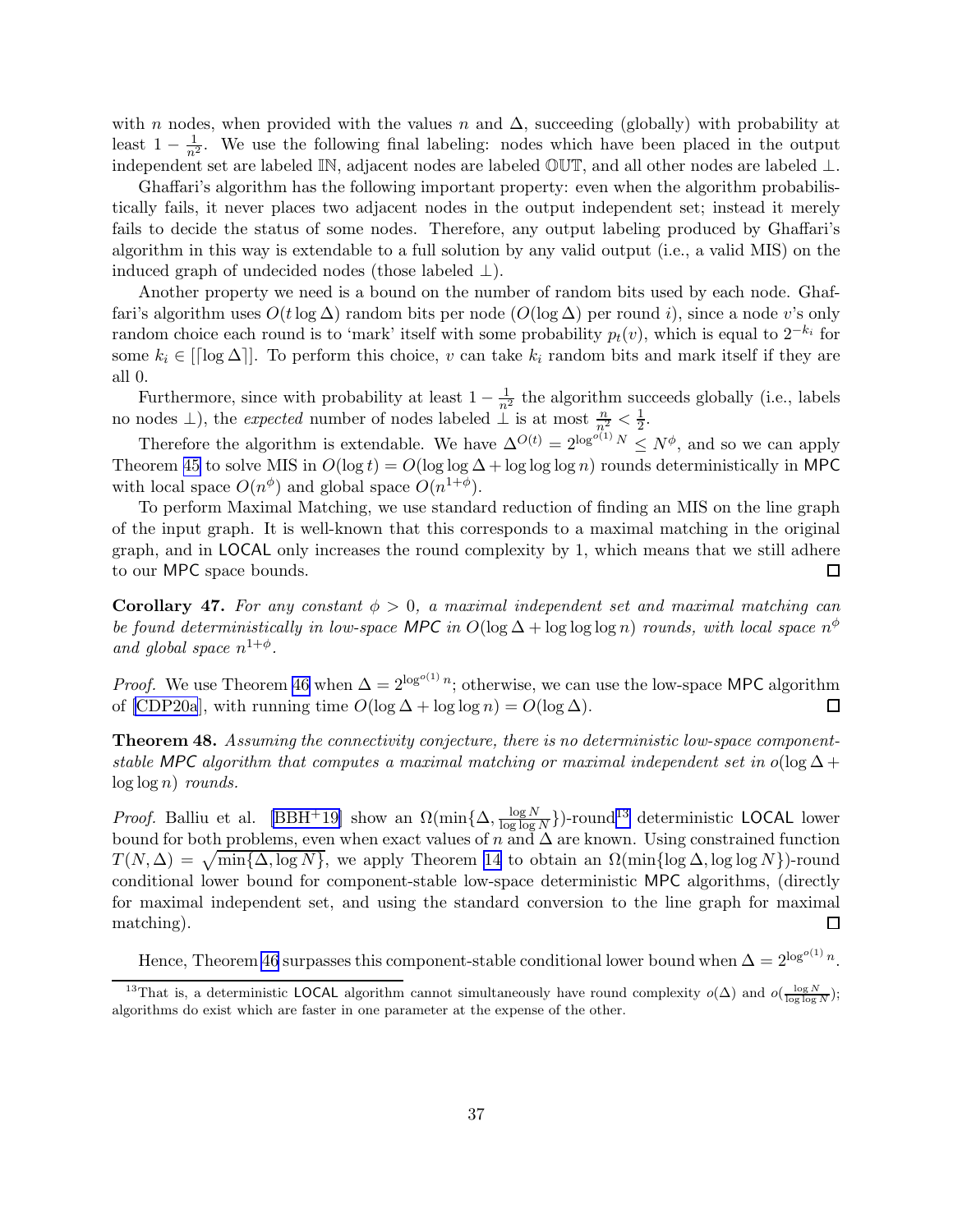# <span id="page-38-0"></span>5 Separation between Stable and Unstable Randomized MPC

In this section, we demonstrate the existence of a natural problem for which there is a (conditional) gap between randomized component-stable and component-unstable algorithms. This will give us a proof of Theorem [5.](#page-5-0)

We consider the task of computing large independent sets in  $n$ -node graphs with maximum degree $\Delta$ . Recently, [[KKSS20\]](#page-44-0) has shown that for any n, there exists n-node graphs with maximum degree  $\Delta = \Omega(n/\log n)$ , for which any randomized LOCAL algorithm for computing an independent set of size  $\Omega(n/\Delta)$  with success probability  $1-\frac{1}{n}$  $\frac{1}{n}$  (in fact, even reaching a weaker success guarantee of  $1 - \frac{1}{\log}$  $\frac{1}{\log n}$ ), requires  $\Omega(\log^* n)$  rounds. (Here, and throughout this section, we assume that  $\Delta \ge 1$ so that the problem is well-defined.) Since the cardinality of the maximum independent set in their lower bound graph can be bounded by  $O(n/\Delta)$ , their result can also be stated as a lower bound for computing a constant approximation for the maximum independent set. We start by providing a mild adaptation to the lower bound proof of [\[KKSS20](#page-44-0)] so that it would fit the framework from Section [2](#page-7-0) and from[[GKU19\]](#page-43-0). In particular, to be able to lift this LOCAL lower bound into the MPC setting from Theorem [14](#page-16-0) in Section [2](#page-7-0) and from [\[GKU19](#page-43-0)], it is required for the lower bound to hold even if nodes are equipped with shared randomness, and with an estimate N on the number of nodes n which is at least more than a  $log N$ -factor loose, i.e., nodes cannot distinguish between  $n = \Theta(N/\log N)$  and  $n = \Theta(N)$ . We begin with the following fact implicit in Corollary V.4 of [\[GKU19](#page-43-0)].

Fact 49 ([\[GKU19](#page-43-0)]). Any randomized LOCAL algorithm to compute a maximum independent set in n-node cycle graph requires  $\Omega(\log^* n)$  rounds; this holds even if the nodes know n (and, naturally, know  $\Delta = 2$ ) and even if they have access to an unlimited amount of shared randomness.

We can then plug this lower bound, strengthened to hold against shared randomness, into the result of[[KKSS20\]](#page-44-0), yielding Theorem 50. The proof is identical to Theorem 4 of[[KKSS20\]](#page-44-0); it is unaffected by the change to shared randomness.

Theorem 50 ([\[KKSS20](#page-44-0)]). Any randomized LOCAL algorithm to compute an independent set of size  $\Omega(n/\Delta)$  in all n-node graphs (i.e., over the full range of  $\Delta \in [1,n]$ ) requires  $\Omega(\log^* n)$  rounds. This holds even if the nodes have the exact maximum degree  $\Delta$ , access to an unlimited amount of shared randomness, and an input size estimate N of n which is more than a  $\log N$ -factor loose, *i.e.*, they cannot distinguish between  $n = \Theta(N/\log N)$  and  $n = \Theta(N)$ .

We can now combine Theorem 50 and Lemma [11](#page-13-0) with the lifting argument in Theorem [14](#page-16-0), using the constrained function  $T(N, \Delta) := \log^* N$ , to obtain the following lower bound for componentstable MPC algorithms.

Lemma 51 (Super-constant lower bound for component-stable IS). Assuming that the connectivity conjecture holds, there is no  $o(\log \log^* n)$ -round low-space component-stable MPC algorithm that computes an independent set of size  $\Omega(n/\Delta)$ , in all graphs with n nodes and  $\Delta \in [1,n)$ , with success probability at least  $1-\frac{1}{n}$  $\frac{1}{n}$ .

Finally, we show that there is a very simple (component-unstable) MPC algorithm for computing large independent sets in a constant number of rounds.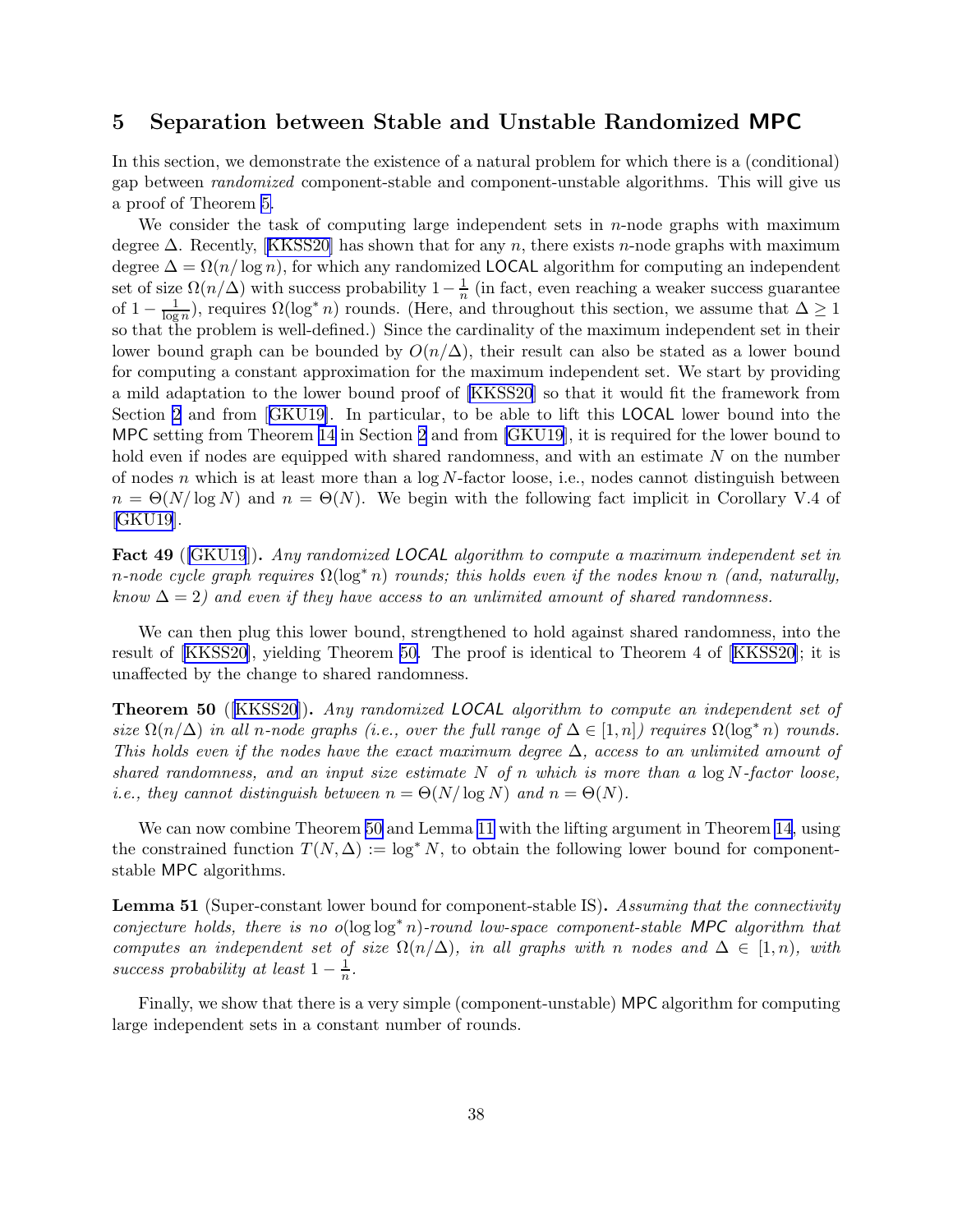<span id="page-39-0"></span> $O(1)$ -round randomized algorithm. We first give a  $O(1)$ -round randomized algorithm that computes an independent set of  $\Theta(n/\Delta)$  nodes, in expectation. By running clog n independent repetitions of this step (simultaneously in parallel) for some sufficiently large constant c, we get an independent set of cardinality  $\Theta(n/\Delta)$ ) with high probability. First, each node computes its degree, which can be done in  $O(1)$  rounds. The algorithm then consists of a single step of Luby's algorithm (see [\[Lub86](#page-44-0)]), where each node v picks a number  $\chi_v \in [0,1]$  uniformly at random. A node v joins the independent set if  $\chi_v < \chi_u$  for every neighbor u of v. This can be verified in  $O(1)$ rounds in the low-space MPC setting. We next observe that the probability that a node  $v$  has the minimum  $\chi_v$  value in its neighborhood is at least  $1/(d_v + 1) \geq 1/(\Delta + 1)$ . Thus, in expectation, the number of nodes that joins the independent set is at least  $n/\Delta$ . By Markov inequality, it holds that w.h.p. at least one of the  $c \log n$  independent repetitions computes an independent set with at least  $n/2(\Delta+1)$  nodes.

 $O(1)$ -round deterministic algorithm. We slightly change the algorithm described above so that it would work with pairwise independence, and hence to become deterministic.

Claim 52. Consider a simulation of a single step of Luby's algorithm with pairwise independence. Then, the expected number of independent set nodes is  $n/(4\Delta+1)$ .

*Proof.* For a node v we consider the event that  $\chi_v < 1/(2\Delta)$  and that  $\chi_u \geq 1/(2\Delta)$  for every neighbor u of v. Note that if this event occurs then v joins the independent set. To bound the probability of this event for node v, we first bound the probability that  $\chi_u \geq 1/(2\Delta)$  for every neighbor u conditioned on the event that  $\chi_v < 1/(2\Delta)$ . Due to pairwise independence, for every neighbor u, it holds that  $\chi_u \leq 1/(2\Delta)$  with probability  $1/2\Delta$  even when conditioning on  $\chi_v < 1/(2\Delta)$ . Thus, conditioned on  $\chi_v < 1/(2\Delta)$ , by the union bound, the probability that v has some neighbor u' with  $\chi_{u'} \leq 1/2\Delta$  is at most 1/2. Overall, the probability for the event to hold is  $1/4\Delta$ .

This step can be derandomized by applying  $O(1)$  steps of graph sparsification, exactly in the same manner as done for the derandomization of Luby's step in the maximal independent set algorithm of [\[CDP20a](#page-42-0)]. We therefore have the following:

**Theorem 53.** There is a deterministic low-space MPC algorithm that in  $O(1)$  rounds computes an independent set of size  $\Omega(n/\Delta)$ , in all graphs on n nodes with  $\Delta = [1, n]$ .

*Proof Sketch.* Let  $\delta > 0$  be a constant sufficiently smaller than  $\phi$ . If  $\Delta > n^{\delta}$ , then by the deterministic sparsification framework of[[CDP20a](#page-42-0)], we can derandomize the subsampling of each node with probability  $\frac{n^{\delta}}{\Delta}$  $\frac{h^{\circ}}{\Delta}$ , using  $O(1)$ -wise independent hash functions coupled with the method of conditional expectations, in such a way that:

- The number of nodes in the resulting sparsified graph is  $\Theta(\frac{n^{1+\delta}}{\Delta})$  $\frac{1}{\Delta}$ );
- The maximum (induced) degree in the sparsified graph is  $O(n^{\delta})$ .

Since degrees are now low enough to fit 2-hop neighborhoods onto single machines (as  $\delta$  is sufficiently lower than  $\phi$ ), we can now derandomize a step of Luby's algorithm on this subsampled graph(or on the original graph if  $\Delta \leq n^{\delta}$ ) exactly as in [[CDP20a\]](#page-42-0). In doing so, we find an independent set of size  $\Omega(\frac{n^{1+\delta}}{\Delta})$  $\frac{1+\delta}{\Delta}/n^{\delta}$ ) =  $\Omega(\frac{n}{\Delta+1})$ .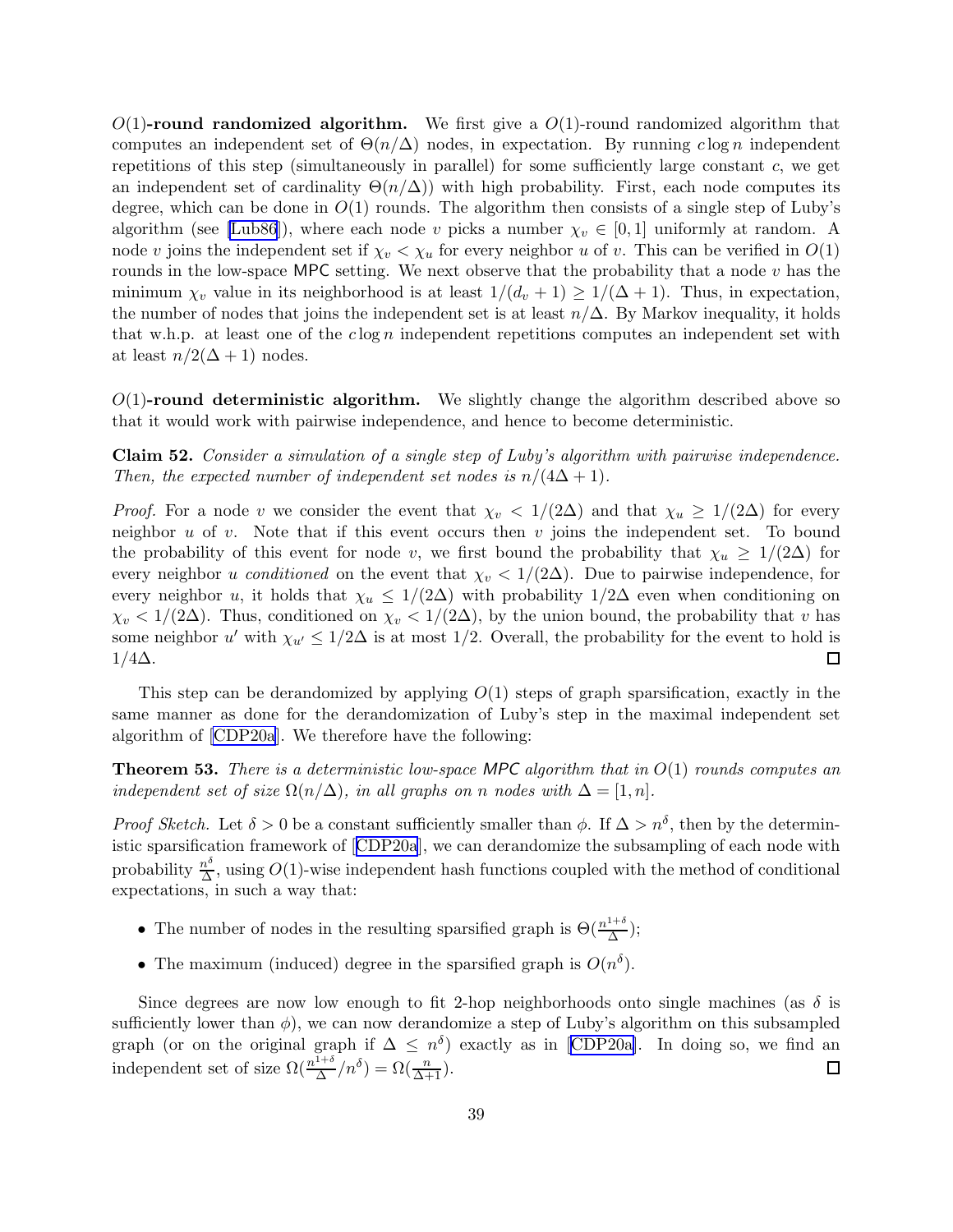# <span id="page-40-0"></span>6 General Non-Uniform and Non-Explicit Derandomization of MPC Algorithms

The conditional lifting arguments for component-stable MPC algorithms in Theorem [14](#page-16-0) imply that for some  $(O(1)$ -replicable, and hence, e.g., LCLs) graph problems there is a (conditional) exponential gap between randomized and deterministic algorithms, e.g., for problems that admit such an exponential gap in the **LOCAL** model  $\text{[CHL+20, CKP19]}$  $\text{[CHL+20, CKP19]}$  $\text{[CHL+20, CKP19]}$ . In this section we provide a proof of Theorem [22](#page-19-0) that in the MPC model with polynomially many machines, no such gap exists from a complexity perspective. That is, we show that any randomized low-space MPC algorithm with round complexity  $T(n, \Delta)$  and which uses a polynomial number of machines, can be transformed into a deterministic MPC algorithm that runs in  $O(T(n, \Delta))$  rounds and also uses a polynomial number of machines. This deterministic algorithm is component-unstable, and it is also non-uniform and non-explicit.

We begin with an auxiliary lemma that adapts the approach for LOCAL algorithms from [\[CKP19\]](#page-42-0) (see also[[GK19\]](#page-43-0)) to MPC algorithms. (Whereas in [\[CKP19](#page-42-0), [GK19](#page-43-0)] this claim holds only for LCL problems, in our case we will use it in Lemma 55 for any problem whose solution can be verified efficiently in the MPC setting.)

**Lemma54** (Implicit in  $[CKP19]$  $[CKP19]$  $[CKP19]$ ). Let A be (a possibly non-uniform) randomized MPC algorithm that solves a graph problem P on n-node graphs with maximum degree  $\Delta$  in  $T(n, \Delta)$  rounds, with probability at least  $1-2^{-n^2}$ . Then, there is a non-uniform, non-explicit deterministic MPC algorithm  $\mathcal{A}'$  that solves  $\mathcal P$  on n-node graphs with maximum degree  $\Delta$  in  $O(T(n,\Delta))$  rounds.

The local and global space of algorithm  $A'$  is asymptotically the same as that of  $A$ .

*Proof Sketch.* As we defined it in Section [2.4.2,](#page-15-0) the randomized MPC algorithm  $A$  has access to shared randomness S of polynomial length. Once the string S is fixed, A is deterministic. Let  $\mathcal{G}_{n,\Delta}$ be the family of graphs with at most n nodes and maximum degree  $\Delta$ . Notice than  $|\mathcal{G}_{n,\Delta}| \leq 2^{n^2}$ . Therefore, if we run A on each seed and each possible seed fails on at least one graph in  $\mathcal{G}_{n,\Delta}$ , the success guarantee of the algorithm  $\mathcal A$  cannot be better than  $1 - 1/2^{n^2}$ . Therefore, since  $\mathcal A$  succeeds with probability at least  $1 - 1/2^{n^2}$ , there must be at least one seed  $S^*$  that when provided to the MPC algorithm, the algorithm is *correct for every graph* in  $\mathcal{G}_{n,\Delta}$ .

This gives us a deterministic algorithm  $\mathcal{A}'$ , which uses the seed  $\mathcal{S}^*$  to solve  $\mathcal P$  on every graph in  $\mathcal{G}_{n,\Delta}$ . Note that the resulting deterministic algorithm is non-explicit in the sense that the desired seed should be hard-coded into the machines. Furthermore, it is non-uniform in the sense that a different seed is hard-coded for each  $n$ , and so we use a different algorithm for each  $n$  hard-code seeds for all possible n into the same algorithm (in order to fit within our  $poly(n)$  global space bound). □

**Lemma 55.** Let  $\mathcal{A}$  be (a possibly non-uniform) randomized MPC algorithm that solves a graph problem P on n-node graphs with maximum degree  $\Delta$  in  $T(n, \Delta)$  rounds, with probability at most  $1-\frac{1}{n}$  $\frac{1}{n}$  using  $n^{\alpha}$  local space and  $n^{\beta}$  global space. In addition, assume that the correctness of the algorithm can be checked in  $T(n, \Delta)$  MPC rounds, using  $n^{\alpha}$  local space and  $n^{\beta}$  global space. Then, there exists a component-unstable, non-uniform, non-explicit deterministic MPC algorithm A' that solves P on n-node graphs with maximum degree  $\Delta$  in  $O(T(n,\Delta))$  rounds. The local space of A' is  $n^{\alpha}$  and the global space is  $\tilde{O}(n^{2+\beta})$ .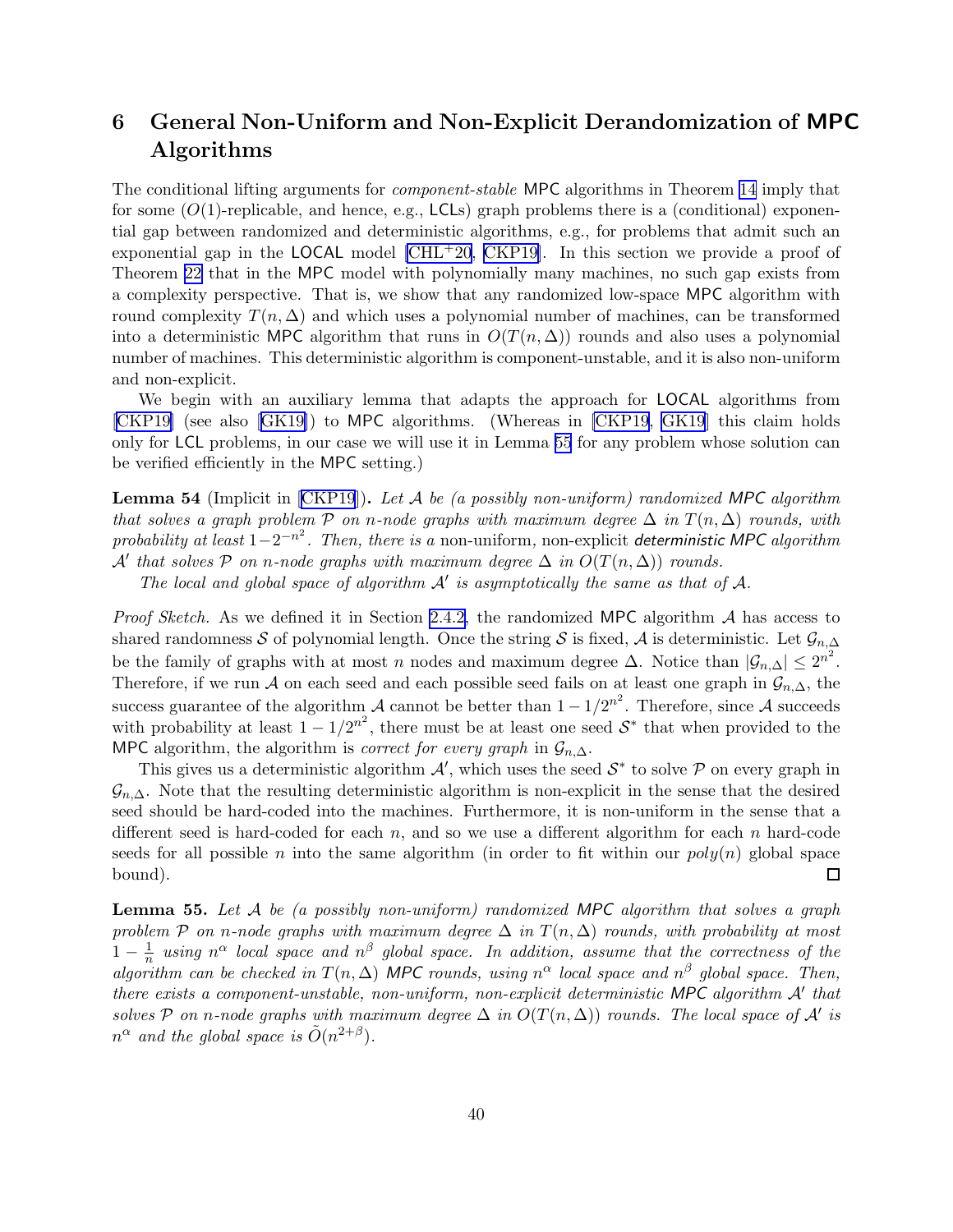<span id="page-41-0"></span>*Proof.* We first boost the success guarantee of  $A$  by running multiple parallel simulations: we will run  $\ell = O(n^2)$  simulations of algorithm A in parallel, using a distinct set of machines for each simulation. We can determine the correctness of all simulations in  $T(n, \Delta)$  MPC rounds, and the final output is determined by choosing an arbitrary correct simulation, if one exists. The probability that the algorithm fails in all these simulations is at most  $(\frac{1}{n})^{\ell} = 2^{-\omega(n^2)}$ . Thus, if we incorporate this algorithm in Lemma [54](#page-40-0), there exists a non-uniform, non-explicit deterministic MPC algorithm A' that solves the problem in  $T(n, \Delta)$  rounds using the same local space as A and  $\tilde{O}(n^{2+\beta})$  global space.

Let us finally mention that the obtained algorithm  $\mathcal{A}'$  is component-unstable, since it relies on globally agreeing on the outcome of all simulations.  $\Box$ 

Now Lemma [55](#page-40-0) yields the proof of Theorem [22](#page-19-0); informally,  $DetMPC = RandMPC$  holds in the regime of polynomially many machines and for non-uniform, non-explicit low-space MPC algorithms.

# 7 Conclusions

In this paper, we investigate the power of component-instability for solving local graph problems in the low-space MPC model. Our main conclusion is that component instability is useful mainly in two (possibly related) aspects: amplification of the success guarantee and derandomization. In the context of randomized algorithms, it allows one to boost the success guarantee of the algorithm. This appears to be useful especially for approximation problems (e.g., maximizing or minimizing a subset of edges or vertices with a given property). As we note, it is unlikely to help in reducing the complexity for LCL problems. In the context of derandomization, it allows one to efficiently simulate the randomized local algorithm while globally foraging for a short seed. Amplification and derandomization are both obtained by a global computation regardless of the connected components of the graph. A major open problem left by this work is to provide conditional hardness results for graph problems (say, first, for LCL problems) that hold also for unstable algorithms.

# References

- [ABB+19] Sepehr Assadi, MohammadHossein Bateni, Aaron Bernstein, Vahab Mirrokni, and Cliff Stein. Coresets meet EDCS: Algorithms for matching and vertex cover on massive graphs. In Proceedings of the 30th Annual ACM-SIAM Symposium on Discrete Algorithms (SODA), pages 1616–1635, 2019.
- [AGHP92] Noga Alon, Oded Goldreich, Johan Håstad, and René Peralta. Simple constructions of almost k-wise independent random variables. Random Structures  $\mathcal{B}$  Algorithms. 3(3):289–304, 1992.
- [ANOY14] Alexandr Andoni, Aleksandar Nikolov, Krzysztof Onak, and Grigory Yaroslavtsev. Parallel algorithms for geometric graph problems. In Proceedings of the 46th Annual ACM Symposium on Theory of Computing (STOC), pages 574–583, 2014.
- [ASS+18] Alexandr Andoni, Zhao Song, Clifford Stein, Zhengyu Wang, and Peilin Zhong. Parallel graph connectivity in log diameter rounds. In Proceedings of the 59th IEEE Symposium on Foundations of Computer Science (FOCS), pages 674–685, 2018.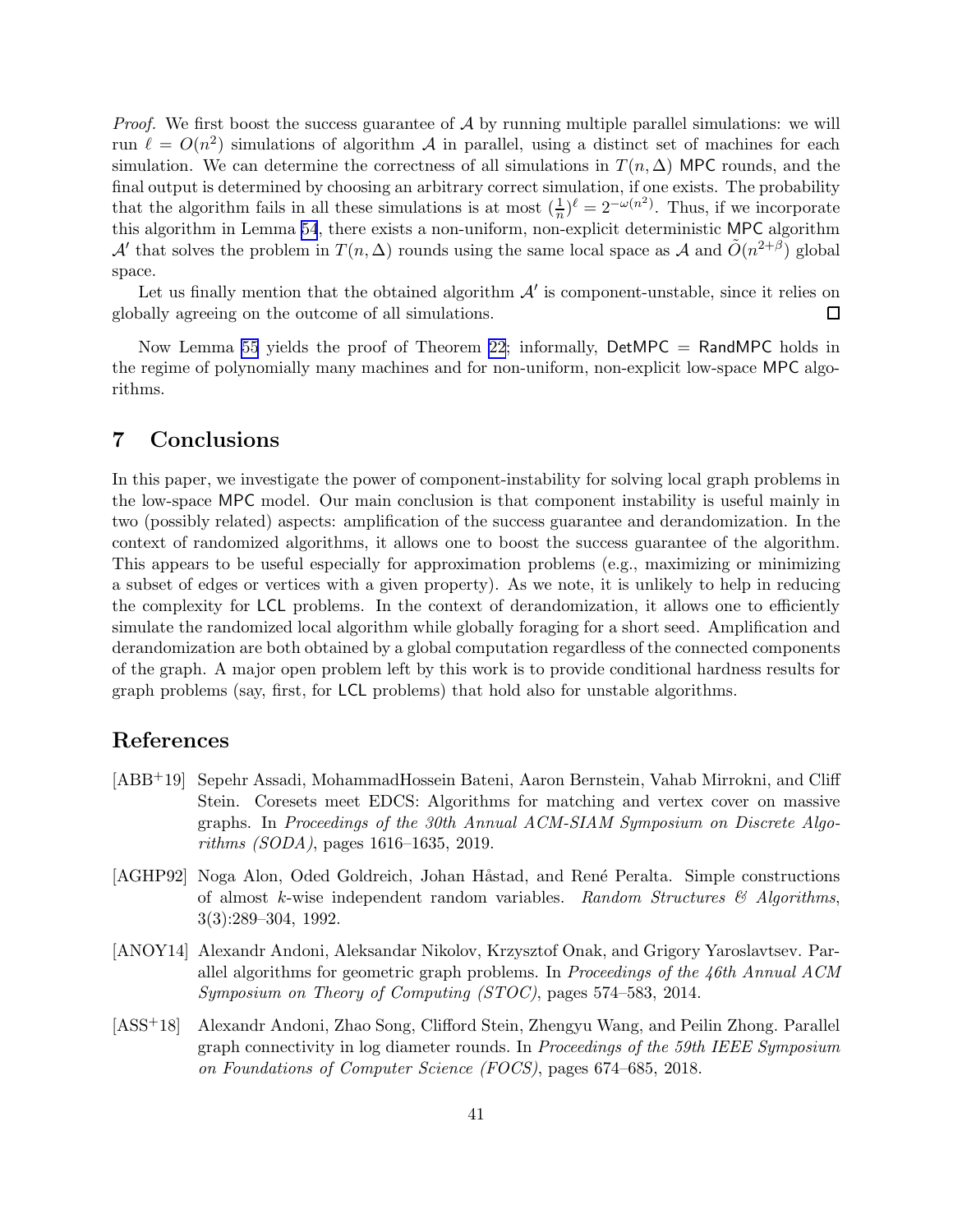- <span id="page-42-0"></span>[BBH<sup>+</sup>19] Alkida Balliu, Sebastian Brandt, Juho Hirvonen, Dennis Olivetti, Mikaël Rabie, and Jukka Suomela. Lower bounds for maximal matchings and maximal independent sets. In Proceedings of the 60th IEEE Symposium on Foundations of Computer Science (FOCS), pages 481–497, 2019.
- [BBO20] Alkida Balliu, Sebastian Brandt, and Dennis Olivetti. Distributed lower bounds for ruling sets. In Proceedings of the 61st IEEE Symposium on Foundations of Computer Science (FOCS), pages 365–376, 2020.
- [BFH<sup>+</sup>16] Sebastian Brandt, Orr Fischer, Juho Hirvonen, Barbara Keller, Tuomo Lempiäinen, Joel Rybicki, Jukka Suomela, and Jara Uitto. A lower bound for the distributed Lovász Local Lemma. In Proceedings of the 48th Annual ACM Symposium on Theory of Computing (STOC), pages 479–488, 2016.
- [BHH19] Soheil Behnezhad, MohammadTaghi Hajiaghayi, and David G. Harris. Exponentially faster massively parallel maximal matching. In Proceedings of the 60th IEEE Symposium on Foundations of Computer Science (FOCS), pages 1637–1649, 2019.
- [BKS13] Paul Beame, Paraschos Koutris, and Dan Suciu. Communication steps for parallel query processing. In Proceedings of the 32nd ACM SIGMOD Symposium on Principles of Database Systems (PODS), pages 273–284, 2013.
- [CDP20a] Artur Czumaj, Peter Davies, and Merav Parter. Graph sparsification for derandomizing massively parallel computation with low space. In Proceedings of the 32nd Annual ACM Symposium on Parallelism in Algorithms and Architectures (SPAA), pages 175–185, 2020.
- [CDP20b] Artur Czumaj, Peter Davies, and Merav Parter. Simple, deterministic, constant-round coloring in the congested clique. In Proceedings of the 39th ACM Symposium on Principles of Distributed Computing (PODC), pages 309–318, 2020.
- [CFG+19] Yi-Jun Chang, Manuela Fischer, Mohsen Ghaffari, Jara Uitto, and Yufan Zheng. The complexity of  $(\Delta + 1)$  coloring in Congested Clique, massively parallel computation, and centralized local computation. In Proceedings of the 38th ACM Symposium on Principles of Distributed Computing (PODC), pages 471–480, 2019.
- [CHL+20] Yi-Jun Chang, Qizheng He, Wenzheng Li, Seth Pettie, and Jara Uitto. Distributed edge coloring and a special case of the constructive Lovász Local Lemma.  $ACM$  Transactions on Algorithms, 16(1):8:1–8:51, January 2020.
- [CKP19] Yi-Jun Chang, Tsvi Kopelowitz, and Seth Pettie. An exponential separation between randomized and deterministic complexity in the LOCAL model. SIAM Journal on Computing, 48(1):122–143, 2019.
- [CLM<sup>+</sup>18] Artur Czumaj, Jakub Lacki, Aleksander Madry, Slobodan Mitrović, Krzysztof Onak, and Piotr Sankowski. Round compression for parallel matching algorithms. In Proceedings of the 50th Annual ACM Symposium on Theory of Computing (STOC), pages 471–484, 2018.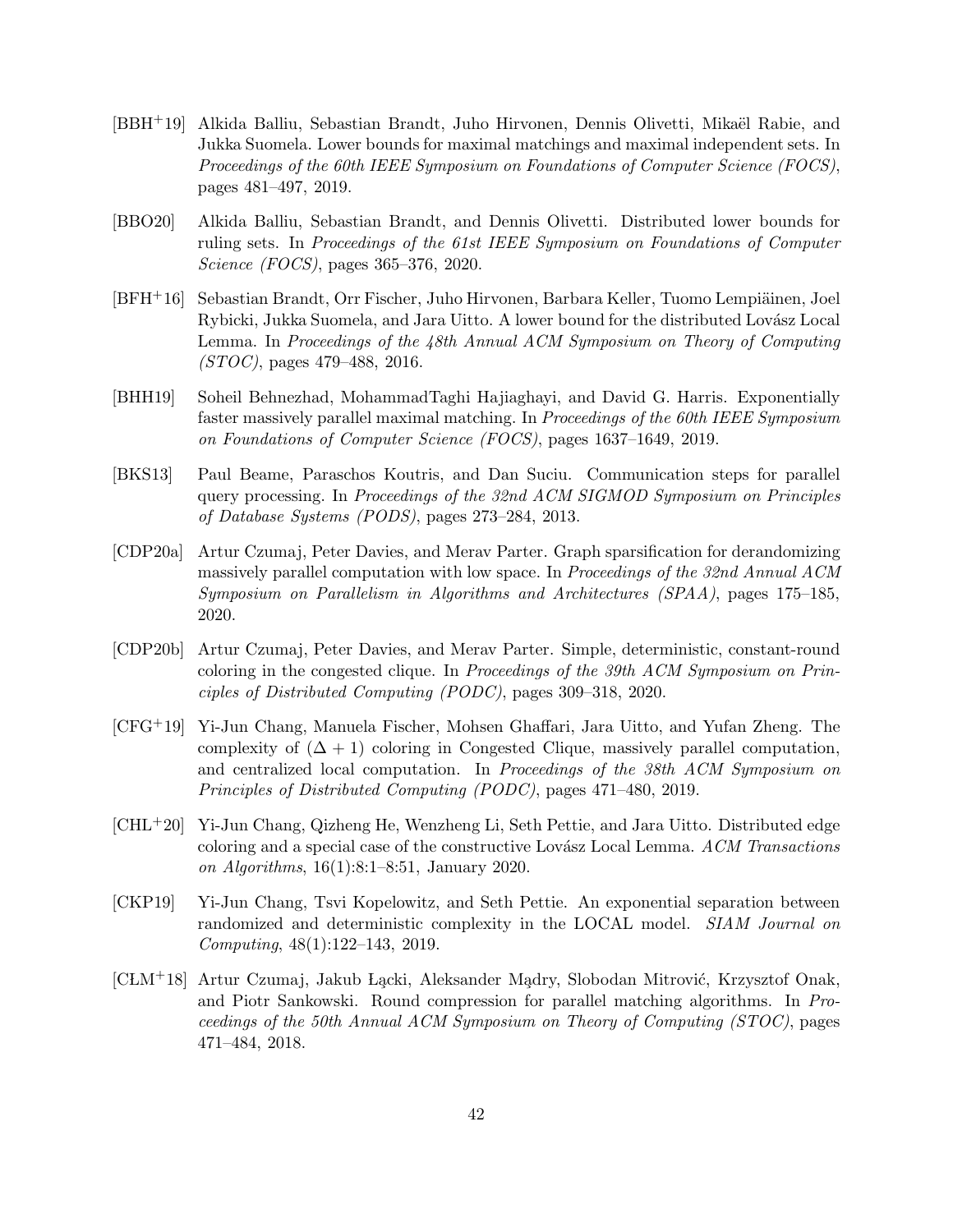- <span id="page-43-0"></span>[CPS17] Kai-Min Chung, Seth Pettie, and Hsin-Hao Su. Distributed algorithms for the Lovász Local Lemma and graph coloring. Distributed Computing, 30(4):261–280, 2017.
- [DG04] Jeffrey Dean and Sanjay Ghemawat. MapReduce: Simplified data processing on large clusters. In Proceedings of the 6th Conference on Symposium on Opearting Systems Design & Implementation (OSDI), pages 137–149, 2004.
- [FG17] Manuela Fischer and Mohsen Ghaffari. Sublogarithmic distributed algorithms for Lovász Local Lemma, and the complexity hierarchy. In Proceedings of the 31st International Symposium on Distributed Computing (DISC), pages 18:1–18:16, 2017.
- [FHK16] Pierre Fraigniaud, Marc Heinrich, and Adrian Kosowski. Local conflict coloring. In 2016 IEEE 57th annual symposium on foundations of computer science (FOCS), pages 625–634. IEEE, 2016.
- [FKL<sup>+</sup>15] Benjamin Fish, Jeremy Kun, Ádám Dániel Lelkes, Lev Reyzin, and György Turán. On the computational complexity of MapReduce. In Proceedings of the 29th International Symposium on Distributed Computing (DISC), pages 1–15, 2015.
- $[GGK^+18]$  Mohsen Ghaffari, Themis Gouleakis, Christian Konrad, Slobodan Mitrović, and Ronitt Rubinfeld. Improved massively parallel computation algorithms for MIS, matching, and vertex cover. In Proceedings of the 37th ACM Symposium on Principles of Distributed Computing (PODC), pages 129–138, 2018.
- [Gha16] Mohsen Ghaffari. An improved distributed algorithm for maximal independent set. In Proceedings of the 27th Annual ACM-SIAM Symposium on Discrete Algorithms (SODA), pages 270–277, 2016.
- [GHK18] Mohsen Ghaffari, David G. Harris, and Fabian Kuhn. On derandomizing local distributed algorithms. In Proceedings of the 59th IEEE Symposium on Foundations of Computer Science (FOCS), pages 662–673, 2018.
- [GK19] Mohsen Ghaffari and Fabian Kuhn. On the use of randomness in local distributed graph algorithms. In Proceedings of the 38th ACM Symposium on Principles of Distributed Computing (PODC), pages 290–299, 2019.
- [GKU19] Mohsen Ghaffari, Fabian Kuhn, and Jara Uitto. Conditional hardness results for massively parallel computation from distributed lower bounds. In *Proceedings of the 60th* IEEE Symposium on Foundations of Computer Science (FOCS), pages 1650–1663, 2019.
- [GS17] Mohsen Ghaffari and Hsin-Hao Su. Distributed degree splitting, edge coloring, and orientations. In Proceedings of the 28th Annual ACM-SIAM Symposium on Discrete Algorithms (SODA), pages 2505–2523, 2017.
- [GSZ11] Michael T. Goodrich, Nodari Sitchinava, and Qin Zhang. Sorting, searching, and simulation in the MapReduce framework. In Proceedings of the 22nd International Symposium on Algorithms and Computation (ISAAC), pages 374–383, 2011.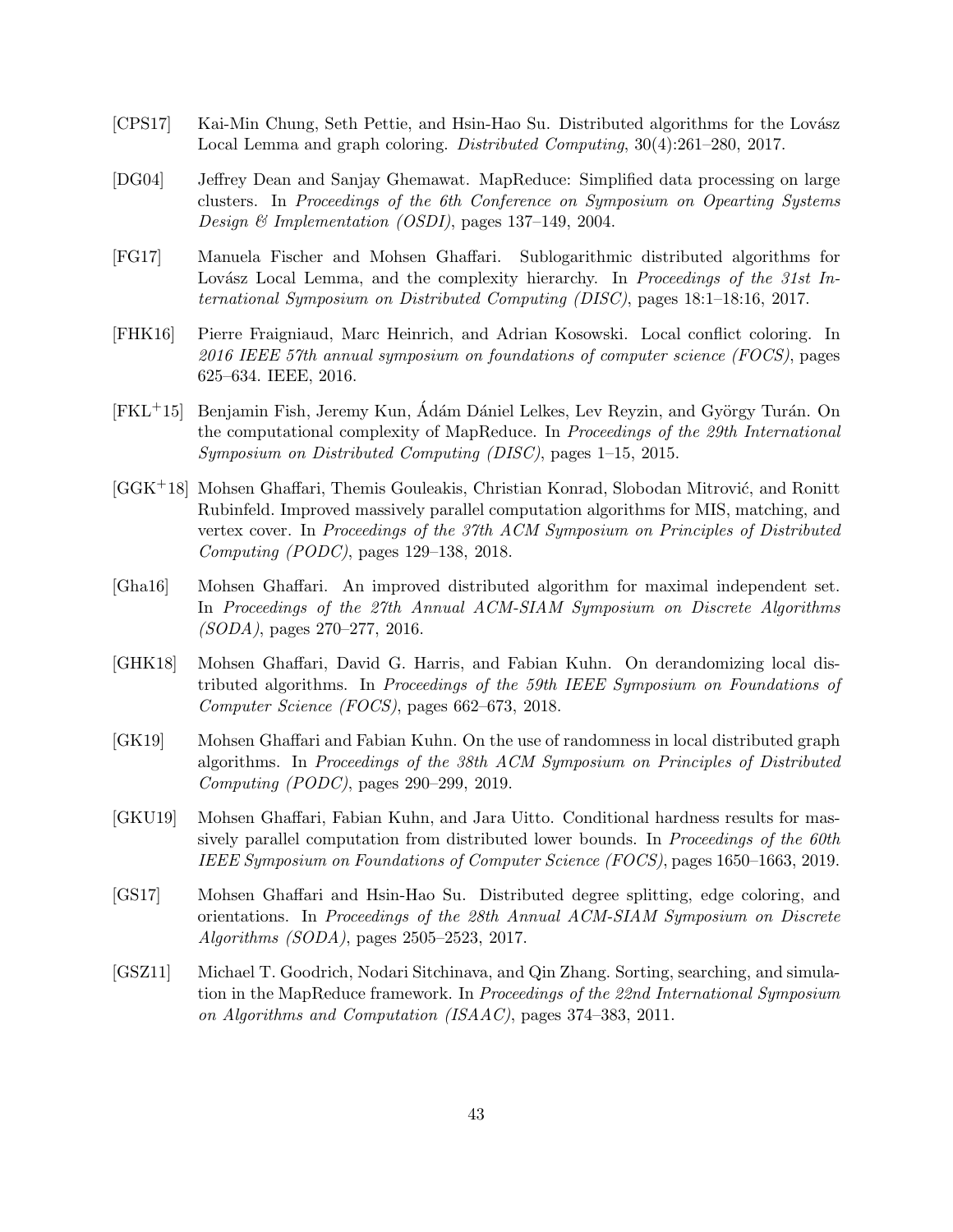- <span id="page-44-0"></span>[GU19] Mohsen Ghaffari and Jara Uitto. Sparsifying distributed algorithms with ramifications in massively parallel computation and centralized local computation. In Proceedings of the 30th Annual ACM-SIAM Symposium on Discrete Algorithms (SODA), pages 1636–1653, 2019.
- [IBY+07] Michael Isard, Mihai Budiu, Yuan Yu, Andrew Birrell, and Dennis Fetterly. Dryad: Distributed data-parallel programs from sequential building blocks. SIGOPS Operating Systems Review, 41(3):59–72, March 2007.
- [KJS01] Kaoru Kurosawa, Thomas Johansson, and Douglas R. Stinson. Almost k-wise independent sample spaces and their cryptologic applications. Journal of Cryptology, 14(4):231– 253, September 2001.
- [KKSS20] Ken-ichi Kawarabayashi, Seri Khoury, Aaron Schild, and Gregory Schwartzman. Improved distributed approximation to maximum independent set. In Proceedings of the 34th International Symposium on Distributed Computing (DISC), pages 35:1–35:16, 2020.
- [KMW06] Fabian Kuhn, Thomas Moscibroda, and Roger Wattenhofer. The price of being nearsighted. In Proceedings of the 17th Annual ACM-SIAM Symposium on Discrete Algorithms (SODA), pages 980–989, 2006.
- [KSV10] Howard J. Karloff, Siddharth Suri, and Sergei Vassilvitskii. A model of computation for MapReduce. In Proceedings of the 21st Annual ACM-SIAM Symposium on Discrete Algorithms (SODA), pages 938–948, 2010.
- [Kuh09] Fabian Kuhn. Weak graph colorings: Distributed algorithms and applications. In Proceedings of the 21st Annual ACM Symposium on Parallelism in Algorithms and Architectures (SPAA), pages 138–144, 2009.
- [Lin92] Nathan Linial. Locality in distributed graph algorithms. SIAM Journal on Computing, 21(1):193–201, February 1992.
- [LMSV11] Silvio Lattanzi, Benjamin Moseley, Siddharth Suri, and Sergei Vassilvitskii. Filtering: A method for solving graph problems in MapReduce. In Proceedings of the 23rd Annual ACM Symposium on Parallelism in Algorithms and Architectures (SPAA), pages 85–94, 2011.
- [Lub86] Michael Luby. A simple parallel algorithm for the maximal independent set problem. SIAM Journal on Computing, 15(4):1036–1053, 1986.
- [NS95] Moni Naor and Larry J. Stockmeyer. What can be computed locally? SIAM Journal on Computing, 24(6):1259–1277, 1995.
- [Ona18] Krzysztof Onak. Round compression for parallel graph algorithms in strongly sublinear space. CoRR abs/1807.08745, 2018.
- [PS15] Seth Pettie and Hsin-Hao Su. Distributed coloring algorithms for triangle-free graphs. Information and Computation, 243:263–280, 2015.